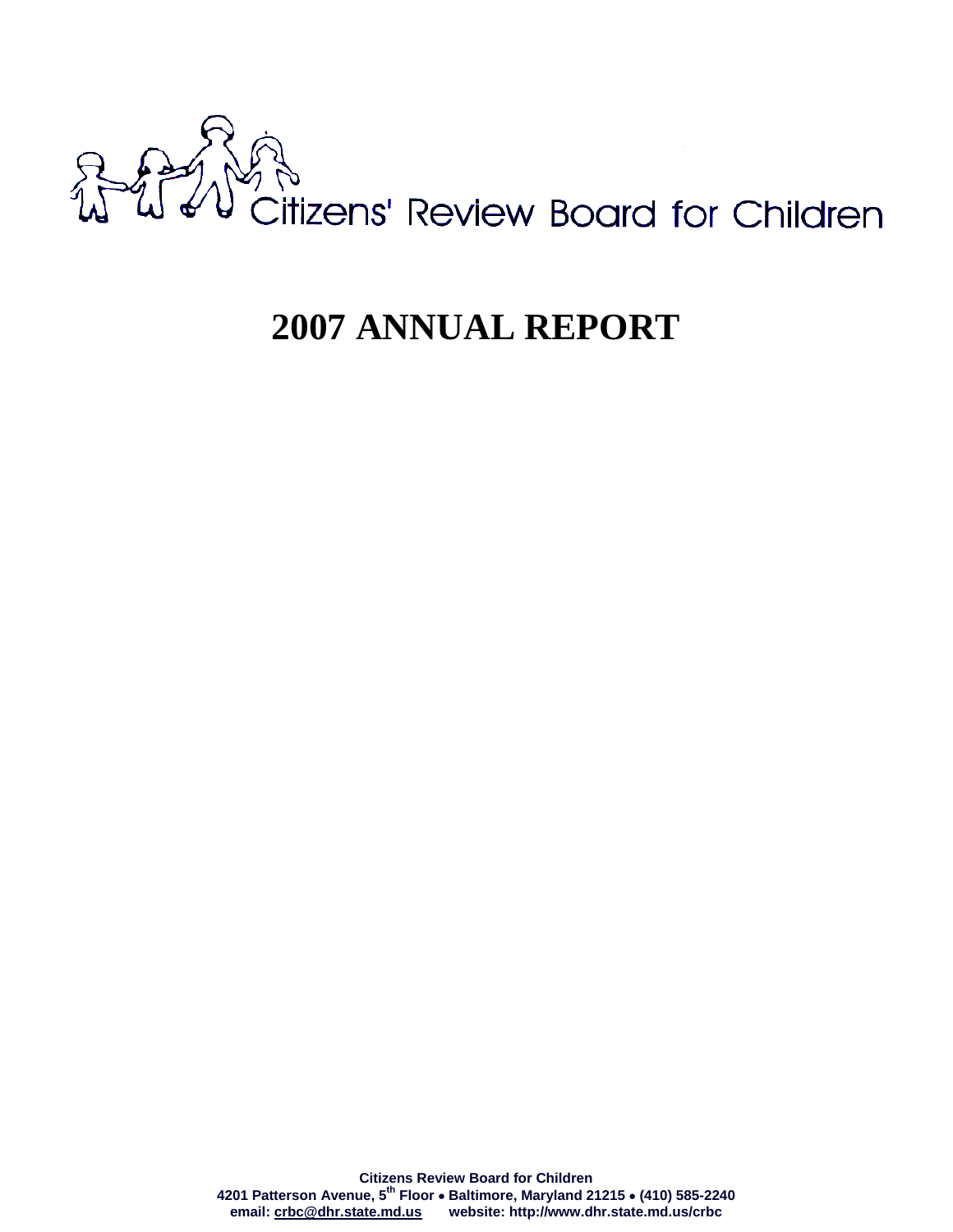# **TABLE OF CONTENTS**

|                                                                           | <b>PAGE</b>     |
|---------------------------------------------------------------------------|-----------------|
| Letter: The Honorable Thomas V. Mike Miller, Jr.                          |                 |
|                                                                           | $\overline{11}$ |
| Letter: The Honorable Brenda Donald, Secretary                            | iv              |
|                                                                           | 1               |
| Implementing the Child Welfare Accountability Act                         | $\mathbf{1}$    |
|                                                                           | $\overline{2}$  |
|                                                                           | $\overline{2}$  |
|                                                                           | $\overline{2}$  |
| Improve Permanency Outcomes for Children in Out-of-Home Placement         | $\overline{2}$  |
| Adopt Policies and Practices that Protect Children from Abuse and Neglect | 3               |
|                                                                           | 5               |
|                                                                           | 5               |
|                                                                           | 6               |
|                                                                           | 7               |
|                                                                           | 8               |
| Child Welfare Services in Baltimore City Department of Social Services    | 11              |
|                                                                           | 11              |
| <b>CRBC ADVOCACY ISSUES AND RECOMMENDATIONS.</b>                          | 12              |
| Table 1- Selected New Funding Claimed for FY 2007 Budget                  | 13              |
| <b>CHILD WELFARE SYSTEM PERFORMANCE DATA </b>                             | 17              |
|                                                                           | 17              |
| Table $2 -$ StateStat Data for May and June 2007 (CPS). $\dots$           | 17              |
|                                                                           | 18              |
| Table 3 – StateStat Data for May and June 2007 (OHP)                      | 18              |
|                                                                           | 19              |
| Table 3 - Child Welfare System Performance Benchmarks Reported by         |                 |
|                                                                           |                 |
|                                                                           |                 |
|                                                                           |                 |
|                                                                           |                 |
| Table 4 – Corrective Action Case Review Recommendation by                 |                 |
|                                                                           |                 |
| Table 5 - DSS Response to Corrective Action Case Review                   |                 |
|                                                                           | 42              |
| Table 6 - Assessment of Progress Towards Permanency by                    |                 |
|                                                                           | 43              |
|                                                                           | 44              |
|                                                                           |                 |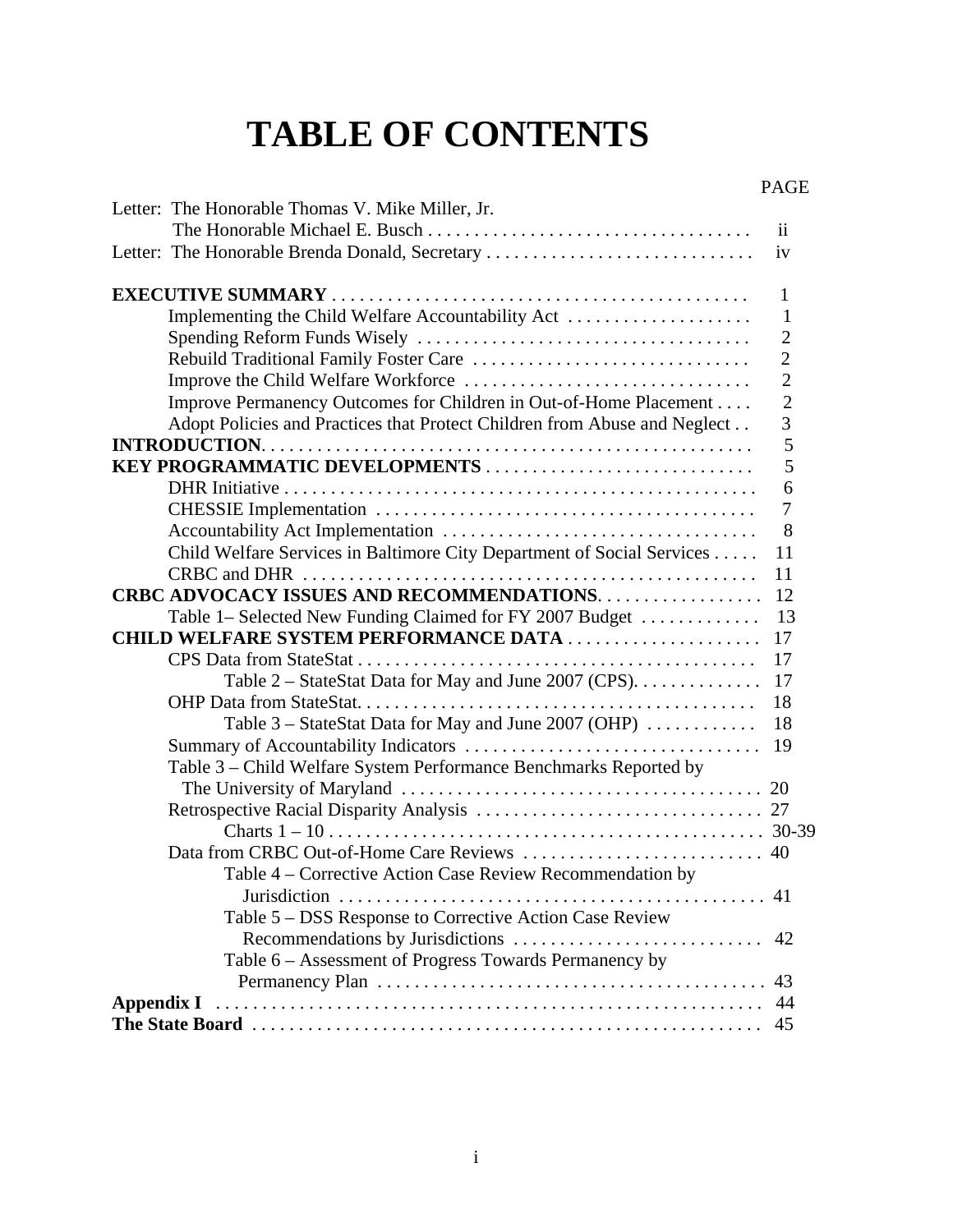

July 22, 2008

The Honorable Thomas V. Mike Miller, Jr. President of the Senate H-107 State House Annapolis, MD 21401

The Honorable Michael E. Busch Speaker of the House H-101 State House Annapolis, MD 21401

Dear President Miller, Speaker Busch:

Our 2007 Annual Report is attached. We apologize for the delay in delivering this report; however, we would like to call your attention to very important trends chronicled inside that will affect the lives of children in our State.

The leadership of DHR under Secretary Brenda Donald has been energized and rejuvenated. Expertise, creative ideas, attention to detail, and determination characterize the new administration. These positive traits will be tested severely because Maryland's child welfare programs face a continuing crisis that has two main sources in the errors and omissions of previous administrations:

- Serious mismanagement in the design and implementation of MD CHESSIE leading to a tangle of erroneous and incomplete data that may take years to correct.
- A legacy of managerial nonfeasance regarding the service-delivery capabilities of the child welfare system that has led to unbalanced spending patterns.

In taking the helm at DHR, Secretary Donald has made vigorous efforts to address these problems. She has worked to implement structural improvements to CHESSIE and clean up the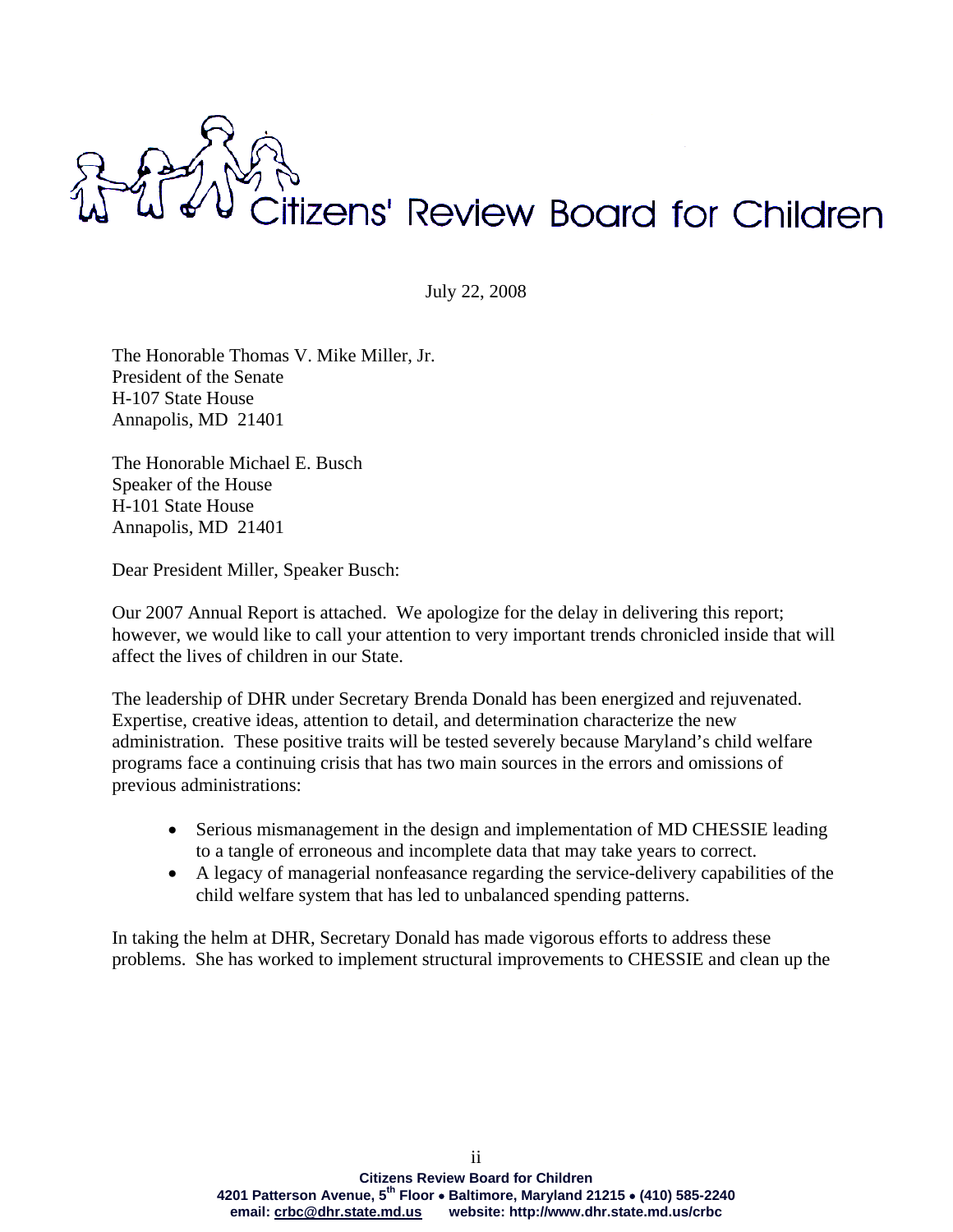The Honorable Thomas V. Mike Miller, Jr. The Honorable Michael E. Busch July 22, 2008 Page 2

data. In part of her *Place* Matters initiative, she has also begun to implement many of the recommendations we have made in our report, including integrating family preservation services, redefining kinship care services, and launching her 1000 by10 Foster Parent recruitment and retention campaign.

Secretary Donald needs and deserves solid and continuing support from the Governor and the General Assembly. The problems she faces are deep-seated and of long standing and will not be resolved in one or two years. Investments in correcting CHESSIE data and rebuilding the service continuum are sorely needed. If the Secretary succeeds in cutting the costs of inappropriate congregate care for some children, it is essential that savings be re-invested in family and kinship care services.

Our mandated role is to provide citizen oversight as well as advocacy for child welfare programs. In the past, we have had little progress to report. Secretary Donald is off to a good start, but there is so much more to be done. We are pleased that the General Assembly has created the Child Welfare Accountability Act of 2006 to serve as a framework for improving the child welfare system. We will continue to exercise independence in every judgment we make about program trends, system reforms, and advocacy. However, we believe that there is a tremendous amount of common ground and that the basis for moving forward under Secretary Donald's leadership been established.

Sincerely,

# Nettie Anderson-Burrs

 Nettie Anderson-Burrs State Board Chair

# Charlie Cooper

 Charlie Cooper Administrator

Attachment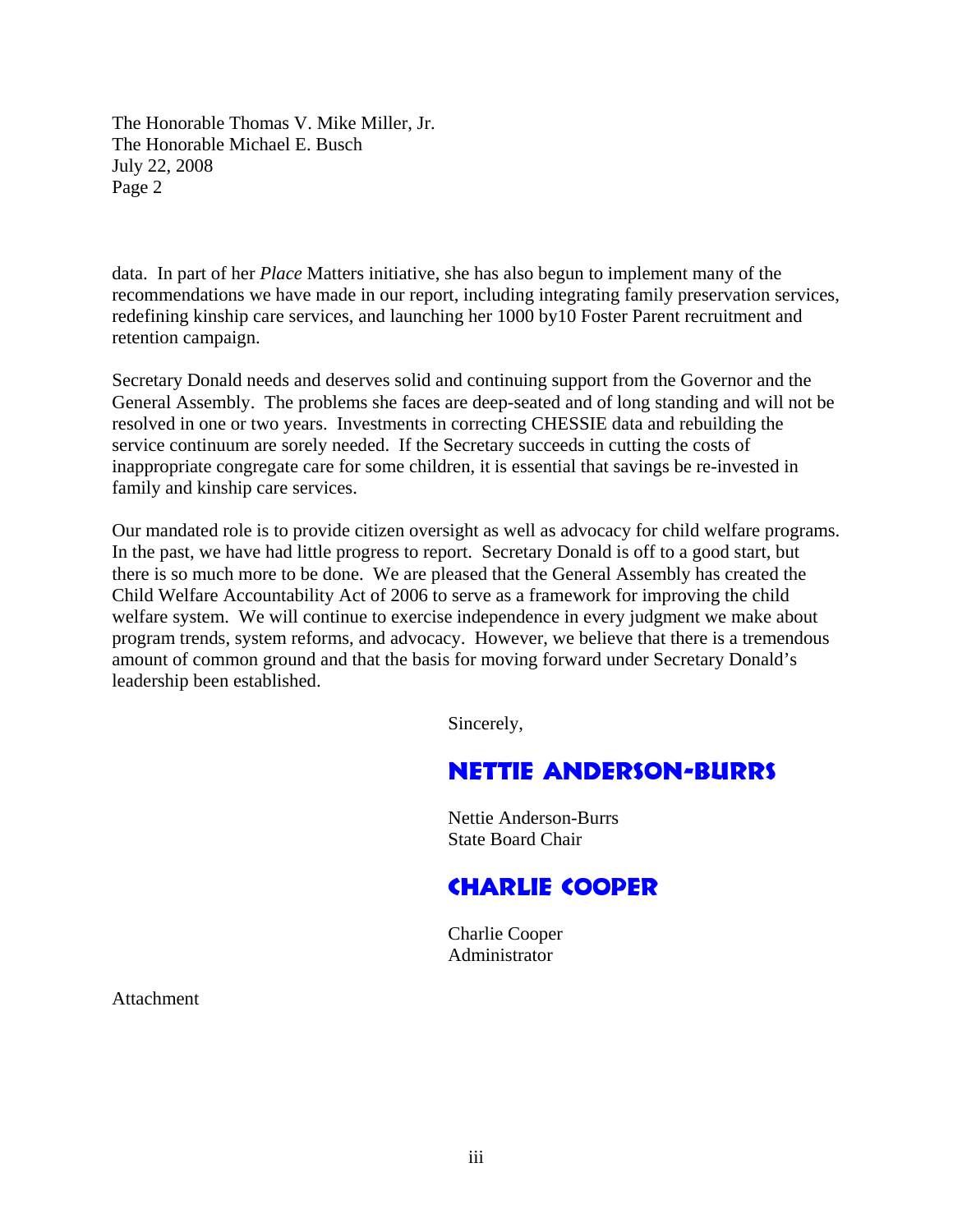

July 22, 2008

The Honorable Brenda Donald, Secretary Department of Human Resources 311 W. Saratoga Street Baltimore, MD 21201

Dear Secretary Donald:

Our 2007 Annual Report is attached. We apologize for the delay in delivering this report. We thank you for re-energizing and rejuvenating DHR. Expertise, creative ideas, attention to detail, and determination characterize your administration. These positive traits will be tested severely because Maryland's child welfare programs face a continuing crisis that has two main sources in the errors and omissions of previous administrations:

- Serious mismanagement in the design and implementation of MD CHESSIE leading to a tangle of erroneous and incomplete data that may take years to correct.
- A legacy of managerial nonfeasance regarding the service-delivery capabilities of the child welfare system that has led to unbalanced spending patterns.

You have made vigorous efforts to address these problems, including more recent efforts that are not within the timeframe of this report. You have worked to implement structural improvements to CHESSIE and clean up the data and have also begun to implement many of the recommendations we have made in our reports over several years, including integrating family preservation services, redefining kinship care services, and launching her 1000 by10 Foster Parent recruitment and retention campaign.

The problems you face are deep-seated and of long standing and will not be resolved in one or two years. Investments in correcting CHESSIE data and rebuilding the service continuum are sorely needed. If you succeed in cutting the costs of inappropriate congregate care for some children, it is essential that savings be re-invested in family and kinship care services.

> **Citizens Review Board for Children 4201 Patterson Avenue, 5th Floor** • **Baltimore, Maryland 21215** • **(410) 585-2240 email: crbc@dhr.state.md.us website: http://www.dhr.state.md.us/crbc**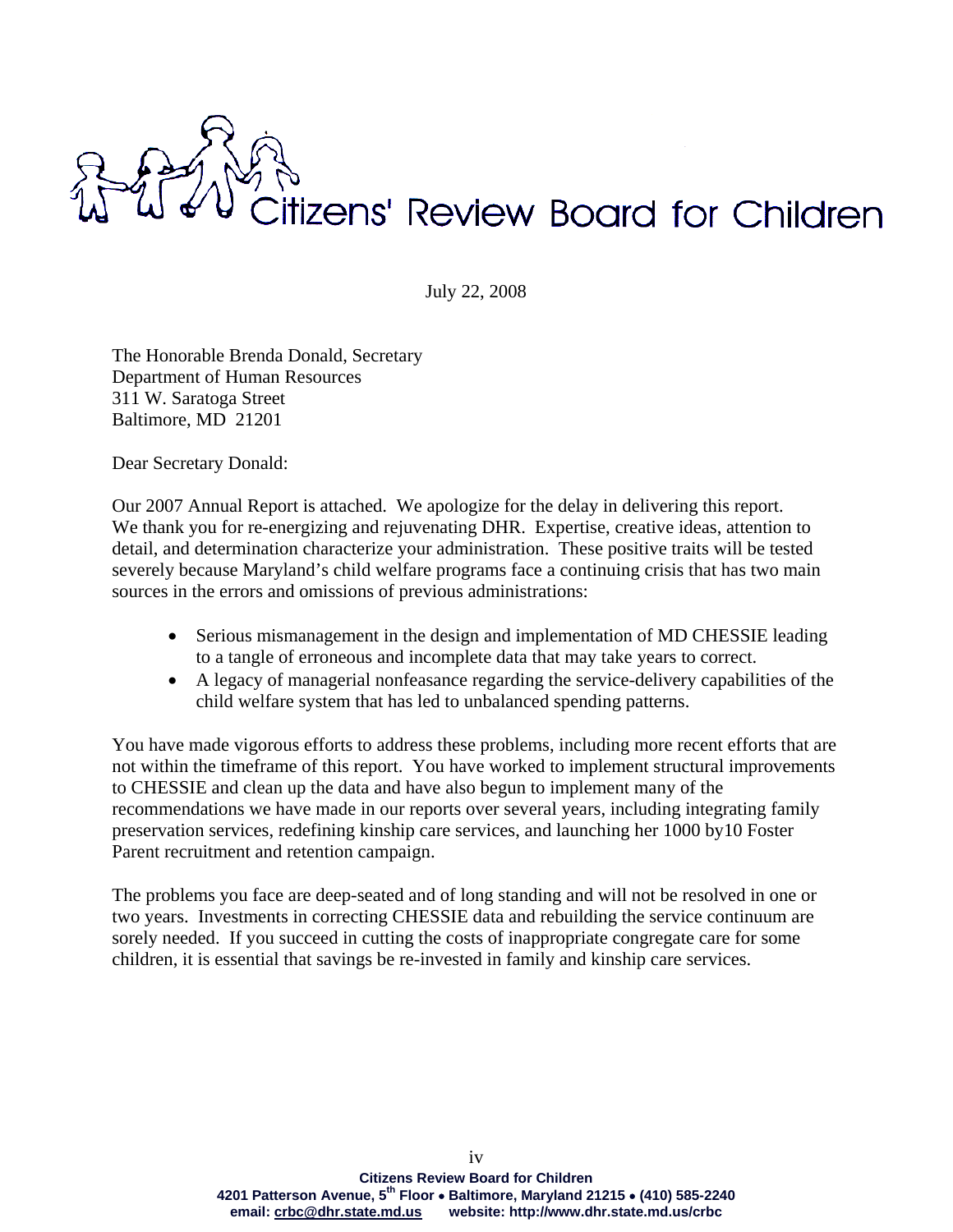The Honorable Brenda Donald, Secretary July 22, 2008 Page 2

Our desire is to support you in these efforts. Our mandated role is to provide citizen oversight as well as advocacy for child welfare programs. In the past, we have had little progress to report. The beginning you have made is heartening, but there is so much more to be done. You have established an open dialogue with child advocates and that is very heartening. Please do not hesitate to call on us.

We are pleased that the General Assembly has created the Child Welfare Accountability Act of 2006 to serve as a framework for improving the child welfare system. We will continue to exercise independence in every judgment we make about program trends, system reforms, and advocacy. However, we believe that there is a tremendous amount of common ground and that the basis for moving forward together has been established.

Sincerely,

# Nettie Anderson-Burrs

 Nettie Anderson-Burrs State Board Chair

# Charlie Cooper

 Charlie Cooper Administrator

Attachment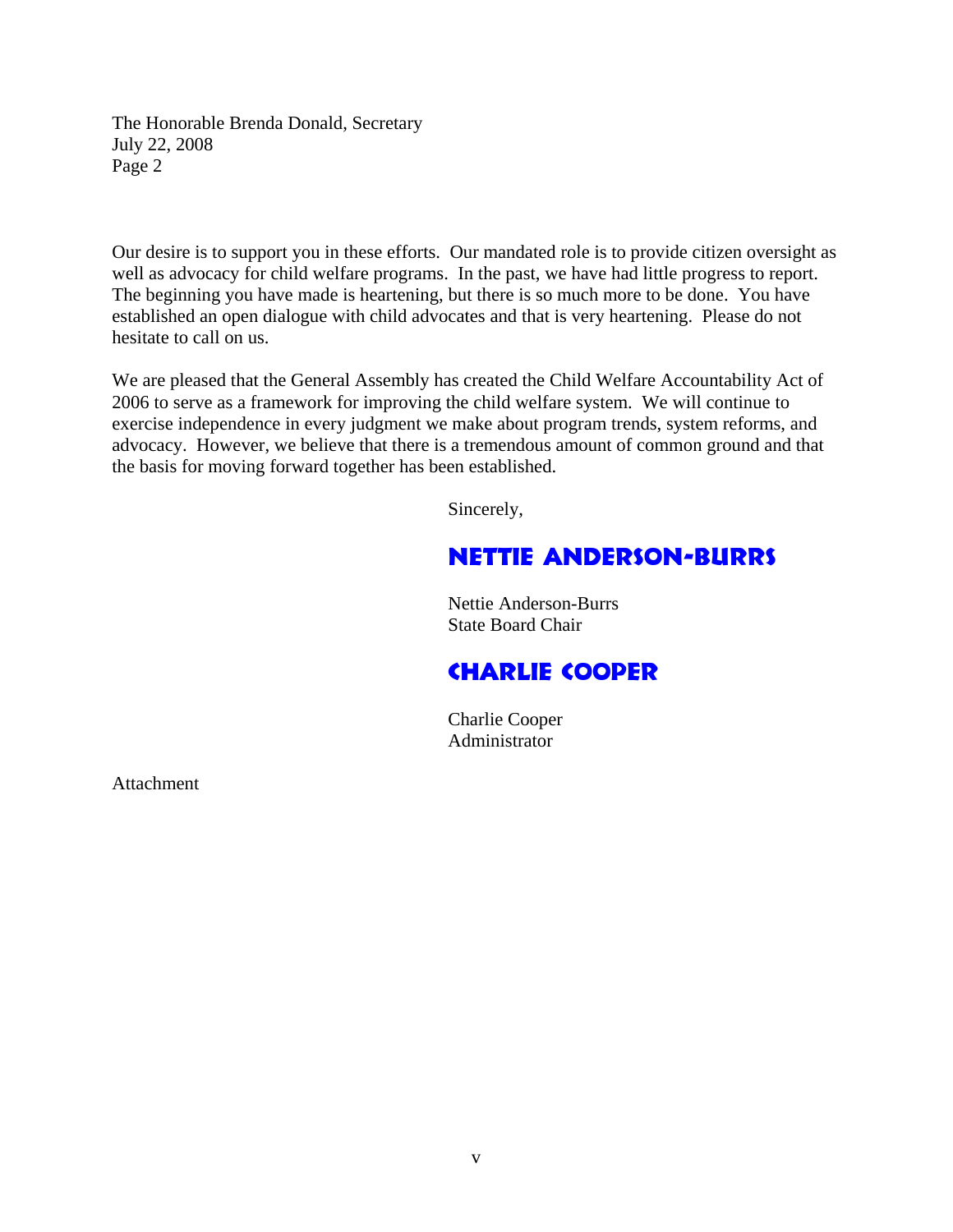#### CITIZENS REVIEW BOARD FOR CHILDREN

#### **2007 Annual Report EXECUTIVE SUMMARY**

This report covers statistical data for State fiscal year 2007 and includes program updates through December 2007.

A new Secretary of the Department of Human Resources faced a daunting challenge after the two previous administrations failed to invest in child and family services and squandered opportunities to reform the child welfare system. Children linger in out-of-home care for too long, and MD CHESSIE, Maryland's Statewide Automated Child Welfare Information System, has intractable problems.

In her first year as Secretary, Brenda Donald brought significant resources to bear on existing problems. She immediately introduced the *Place Matters* initiative, establishing goals to keep children in their homes and communities, place children in families when necessary, place fewer children in congregate care settings, minimize length of stay in out-of-home care, and manage with data. Near the end of her first year, she established the goal of increasing by 1,000 the number of family foster homes approved by local departments of social services by 2010. CRBC finds the Secretary's goals to be on target.

Meanwhile, many years of serious mistakes in designing and implementing MD CHESSIE by previous DHR executives and managers hampered local operations and complicated the Secretary's plans. Although \$5 million was allocated for fiscal 2008 to correct certain fundamental flaws, we believe it will be a long time – even with the best possible management – before the system facilitates casework for frontline staff or provides accurate data for managers.

Likewise, the Secretary faces a challenge in implementing the Child Welfare Accountability Act of 2006. Baseline data for calendar year 2005 have been published, but MD CHESSIE can generate no reliable data after that point. Methods of assessing the quality of casework services were being revamped. The local assessment and improvement planning processes required by the act were seriously stalled. DHR is working with the University of Maryland to rectify these problems.

In October 2007, Ms. Donald established Baltimore ReBuild to accelerate reforms in Baltimore City DSS, the local department that carries the bulk of the child welfare caseload. Less than a month later, plaintiffs in the *L. J. v. Massinga* federal consent decree filed a contempt of court motion alleging that the State had failed to implement in good faith a consent decree that it signed in 1988 regarding improvements in Baltimore City's out-of-home care program.

CRBC advocated for key reforms during 2007 in the following areas:

• **Implementing the Child Welfare Accountability Act**. Little progress was noted. We recommend that: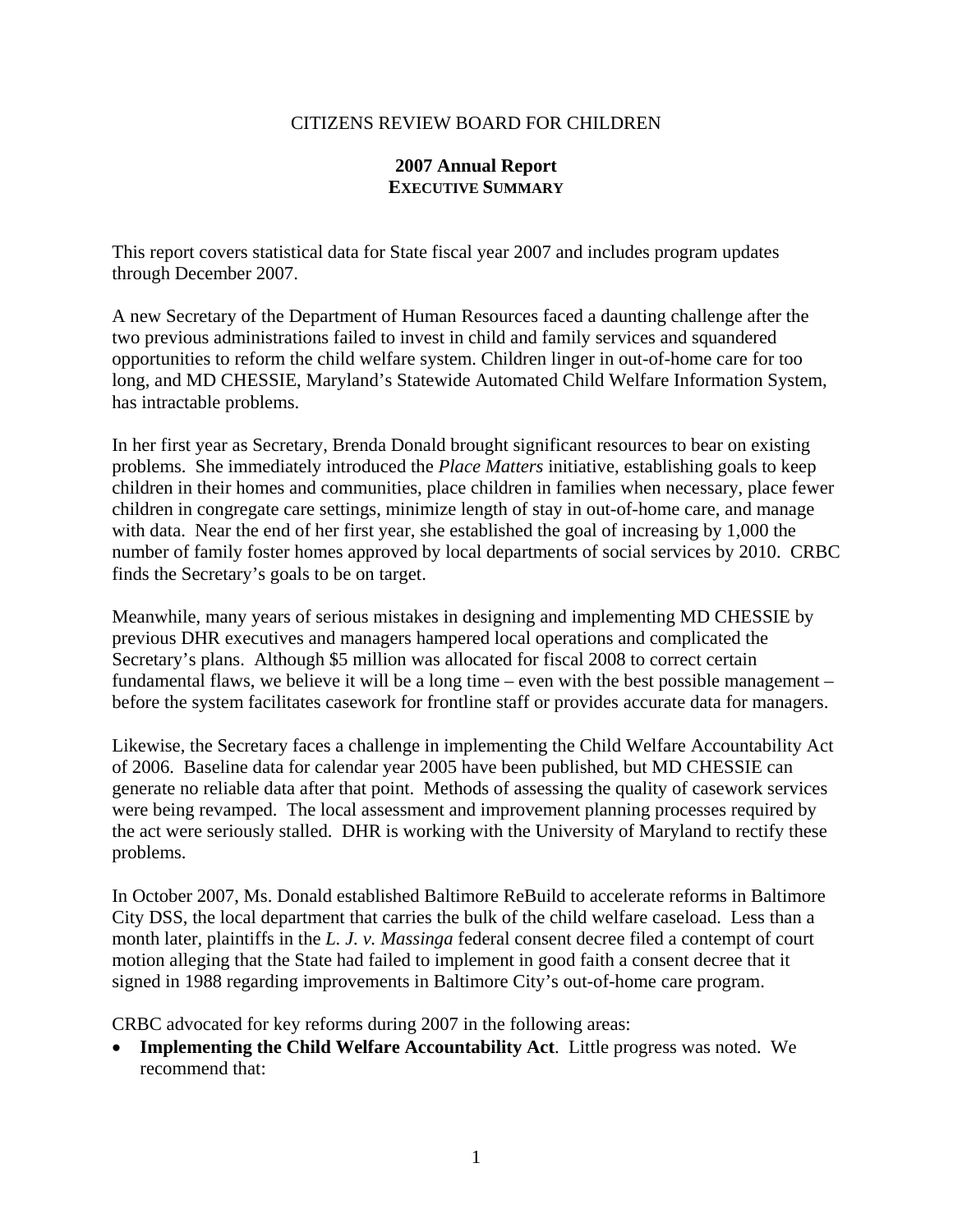- ¾ Maryland's child welfare system needs more than incremental improvements. The General Assembly, DHR, and CRBC must demand significant improvements and monitor results to ensure achievement.
- $\triangleright$  The Governor and his cabinet officials should find ways to redirect budgetary resources to elements of the child welfare system that are shown to need improvement.
- **Spending Reform Funds Wisely.** Governor Ehrlich had claimed \$12.5 million in new funds for specific service enhancements (in addition to foster care funds detailed below). About \$5.6 million proved to be old funds re-categorized rather than new spending. \$3 million for a guardianship assistance program went largely unspent. Funding for drug and alcohol addiction treatment for parents of children in Baltimore City was assumed by the State. We now recommend that the State increase family preservation and kinship care services:
	- ¾ Family support services should be strengthened in order to prevent child abuse and neglect and to divert children from removal by the State.
	- ¾ Maryland must find ways to support tens of thousands of grandparents and other relatives who are caring for children so that these children do not require State care.
	- $\triangleright$  When children enter care, kin must be notified immediately, and if kin provide care for children in state custody, they should receive the same supports as foster parents.
- **Rebuild Traditional Family Foster Care**. Placement costs had been rising by nearly \$30 million per year for the past four years, while the number of regular foster families fell 35% and the number of children inappropriately in group care spiraled. Foster parent reimbursement rates were increased in both FY 2007 and 2008. The Ehrlich administration spent \$2.2 million on recruiting and retaining foster families, but no progress had been made in 2007 towards increasing the number of foster families. We recommend:
	- $\triangleright$  The foster care reimbursement rate should be tied to the USDA estimated cost to raise a child.
	- ¾ DHR Secretary Donald has developed the *Place* Matters initiative as her number-one priority. The success of this recruitment/retention campaign is absolutely mission-critical for DHR. The Governor, General Assembly, and other cabinet agencies should give unstinting support to this effort.
- **Improve the Child Welfare Workforce.** Training and quality of supervision should be priorities for the DHR and should focus on family assessment, child protection, permanency, placement reform, and accountability. The Child Welfare Accountability Act mandates hiring more staff to meet national standards. Based on best estimates, the standards were not met; however, some progress was made as DHR met goals mandated by the General Assembly to increase the number of frontline caseworkers and supervisors to 1,941 in FY 2007 and to 2,021 as of December 1, 2007.
- **Improve permanency outcomes for children in out-of-home placement.** Maryland scored 27% (compared with the federal expectation of 90%) on the federal Child and Family Services Review in the area entitled, "Children have permanency and stability in their living situation." Maryland needs far-reaching reform of courts and an end to judicial rubberstamping. There is no statistical evidence of lower length of stay or increased achievement of permanency. In the summer of 2007, Chief Judge Robert Bell of the Maryland Court of Appeals established a Child Welfare Commission with a focus on expediting permanent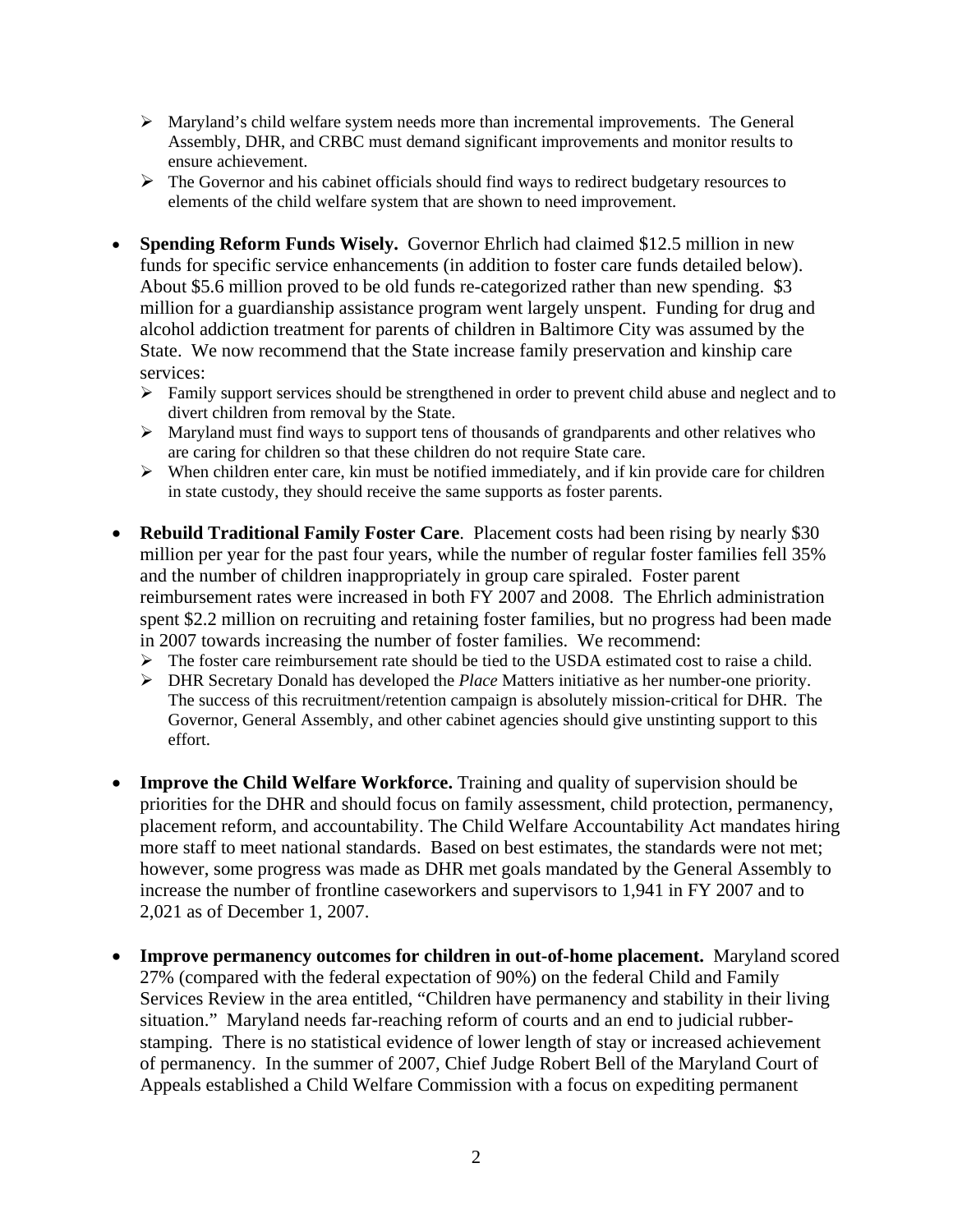placement. The commission is pointing towards a statewide summit in 2008. We recommend:

- $\triangleright$  Maryland continues to need far-reaching reform of courts: more judges, masters, and attorneys; a one-family, one-judge policy; and strict policy and accountability measures to avoid delays in considering permanency issues. Courts must stop rubber-stamping.
- **Adopt policies and practices that protect children from abuse and neglect.** We recommended a host of policy changes to hold adults responsible for protecting children and to counteract the harm that some adult caregivers cause. The General Assembly (especially the House of Delegates) was not amendable to our policy prescriptions. DHR agreed to set aside some new regulations based on the recommendation of CRBC and other child advocates in the Coalition to Protect Maryland's Children. We continued to advocate for a range of new policies and added a new recommendation:
	- $\triangleright$  Persons with authority over children in schools and other types of organizations should be subject to criminal sanction if they have sexual contact with those children.

On page 17, we reproduce data that DHR provided for the Governor's StateStat program. The numbers provided for both in-home services and out-of-home care are mostly plausible in light of known past history, but there are inevitable problems with establishing an elaborate census like this among 2,000 staff responsible for tens of thousands of cases. There were some surprisingly high figures offered regarding the number of children leaving care.

We also reproduce the baseline performance indicators (mostly for calendar year 2005) that were published by the Ruth H. Young Center (RHYC) of the University of Maryland School of Social Work under contract with DHR. In general, RHYC found that performance in promoting child safety was very close to standards promulgated by the federal government, but indicators regarding children in out-of-home care require improvement. The RHYC offered some cogent recommendations for improving the process of defining and tracking outcome measures. If DHR is able to implement the recommendations, we should see improvement in the effectiveness of the Accountability program.

In our view, any objective evaluation of the statistical indicators presented here indicates the ongoing need for "rapid and far-reaching improvements" that we have consistently called for over the years.

Beginning on page 25, we offer a retrospective analysis of racial disparities over 16 fiscal years (1990-2006) in Maryland's out-of-home care program. On any given day, African-American children are disproportionately represented in the out-of-home care population by a factor of almost 6. National studies tend to put the disparity ratio at approximately 2.5. This startling result for Maryland results from the combination two phenomena. African American children: 1) are about 4 times as likely to enter care and 2) remain in care about 45% longer than white children. The disparities within individual jurisdictions are (in most cases) lower than the statewide disparity. Because Baltimore City is 70% African-American and because it brings children (of both races) into care at a much higher rate than is found elsewhere, its results drive the statewide disparity ratios higher than they would otherwise be.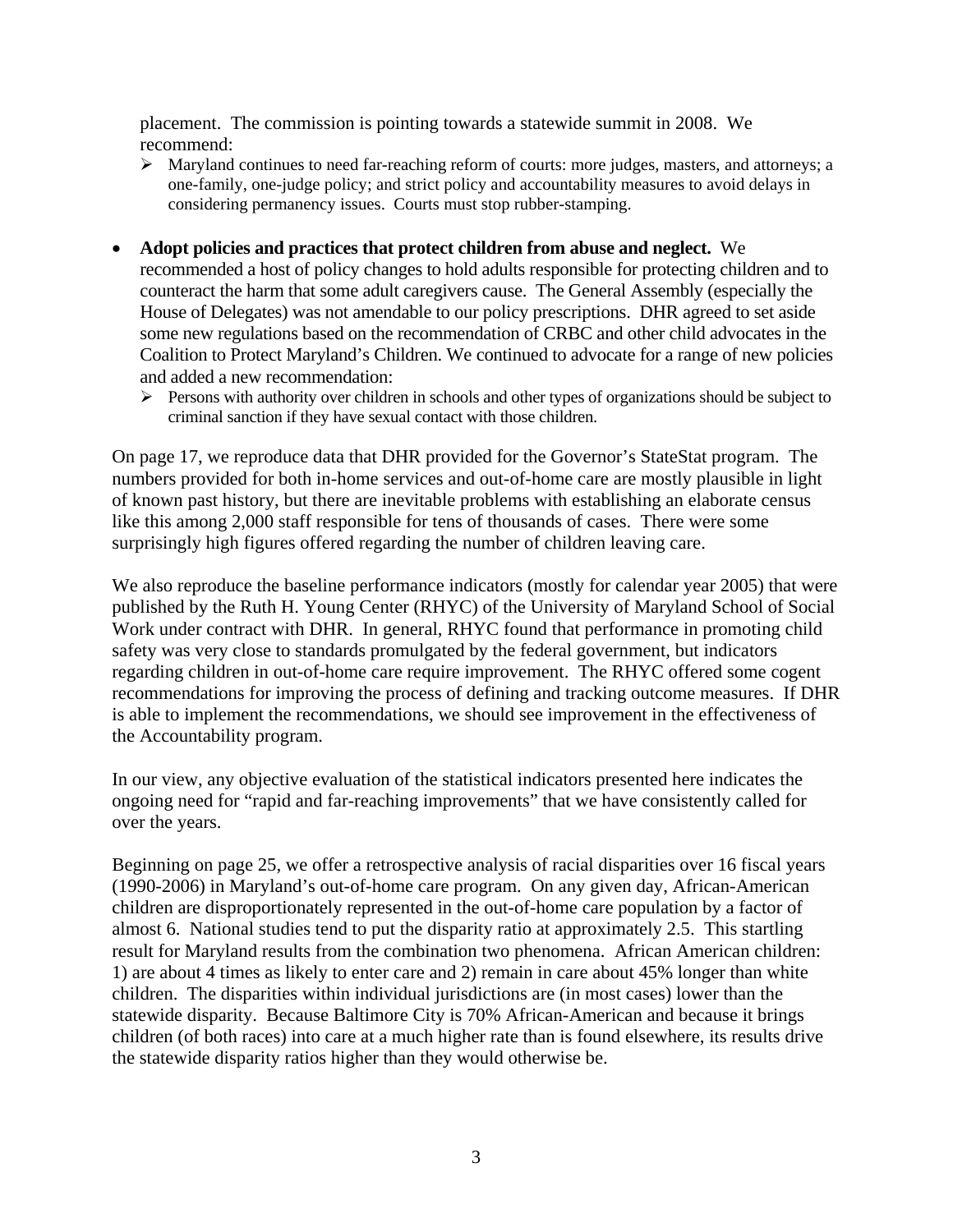CRBC conducted 3,235 out-of-home case reviews in FY 2007. This is a decline from prior years as our capacity was diminished due to CHESSIE implementation and other changes during the fiscal year. Of the reviews conducted, we found a cause for concern in 25% of the cases. The most common concerns were in the area of permanency, especially not pursuing adoption.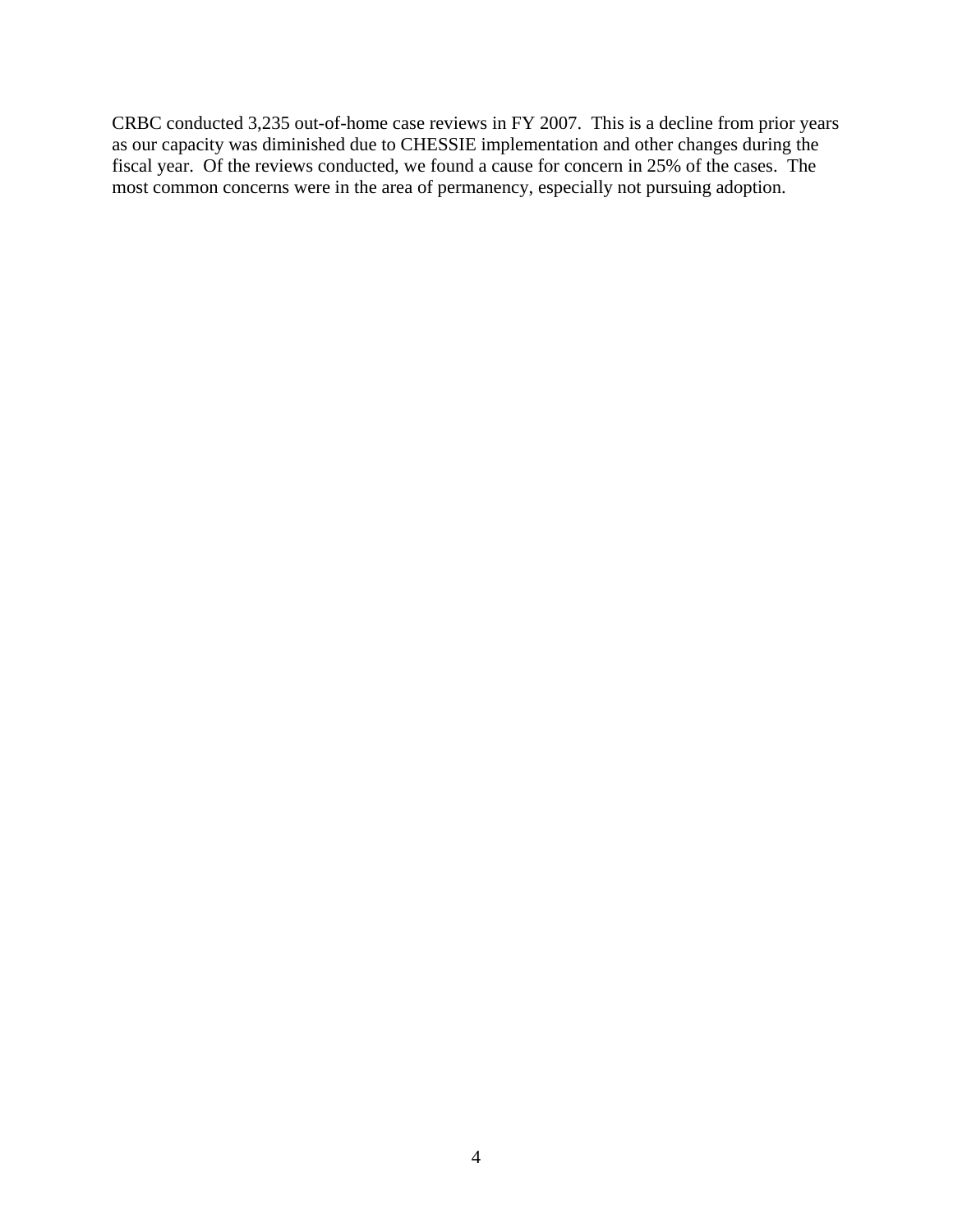#### CITIZENS REVIEW BOARD FOR CHILDREN

#### **2007 Annual Report**

#### **INTRODUCTION**

The State Board of the Citizens Review Board for Children is mandated by law to provide a report on the status of children in out-of-home care and a summary of its activities, findings, and recommendations on the State of Maryland's efforts to protect children from abuse and neglect. In this endeavor, we must rely in great part on information provided by the Department of Human Resources (DHR).

Maryland has adopted a results-based framework for improving the lives and well-being of children. As part of this framework, Maryland has affirmed that children should be safe in their homes and communities. The mission statement of DHR includes its commitment to ensuring the safety of abused and neglected children. To measure Maryland's progress in achieving this result, it is necessary to have an accurate, reliable information system.

Over the course of a decade Maryland has invested over \$70 million in developing and implementing a comprehensive child welfare information system. Statewide implementation of MD CHESSIE (Children's Electronic Social Service Information Exchange) was completed during the period covered in this report.

Based on our agency's experience in receiving daily data from MD CHESSIE as well as extensive contact with local department staff at all levels, we believe that the reliability of data that we can report to the Secretary of Human Resources or the General Assembly is poor.

The botched implementation of MD CHESSIE – Maryland's attempt to create a Statewide Automated Child Welfare Information System to meet federal requirements – has created a serious crisis in the State's child welfare program. These problems with MD CHESSIE originated in the Glendening and Ehrlich administrations. The new administration inherited these problems and now has accepted the responsibility to resolve them. More detailed discussion of this issue, including recommendations, is provided below.

Although this CRBC report is being written in Spring 2008, the data reported (unless otherwise stated) covers State Fiscal Year 2007 (July 1, 2006 through June 30, 2007) and the policy developments are up-to-date through December 31, 2007.

#### **KEY PROGRAMMATIC DEVELOPMENTS**

Governor O'Malley appointed Brenda Donald to be Secretary of Human Resources. She is an experienced and dedicated human services administrator with deep experience in the field of child welfare. She has assembled a team of experienced child welfare administrators. In assessing the child welfare system and planning her initiatives, Secretary Donald has the assistance of the Strategic Consulting Group of the Annie E. Casey Foundation. Although the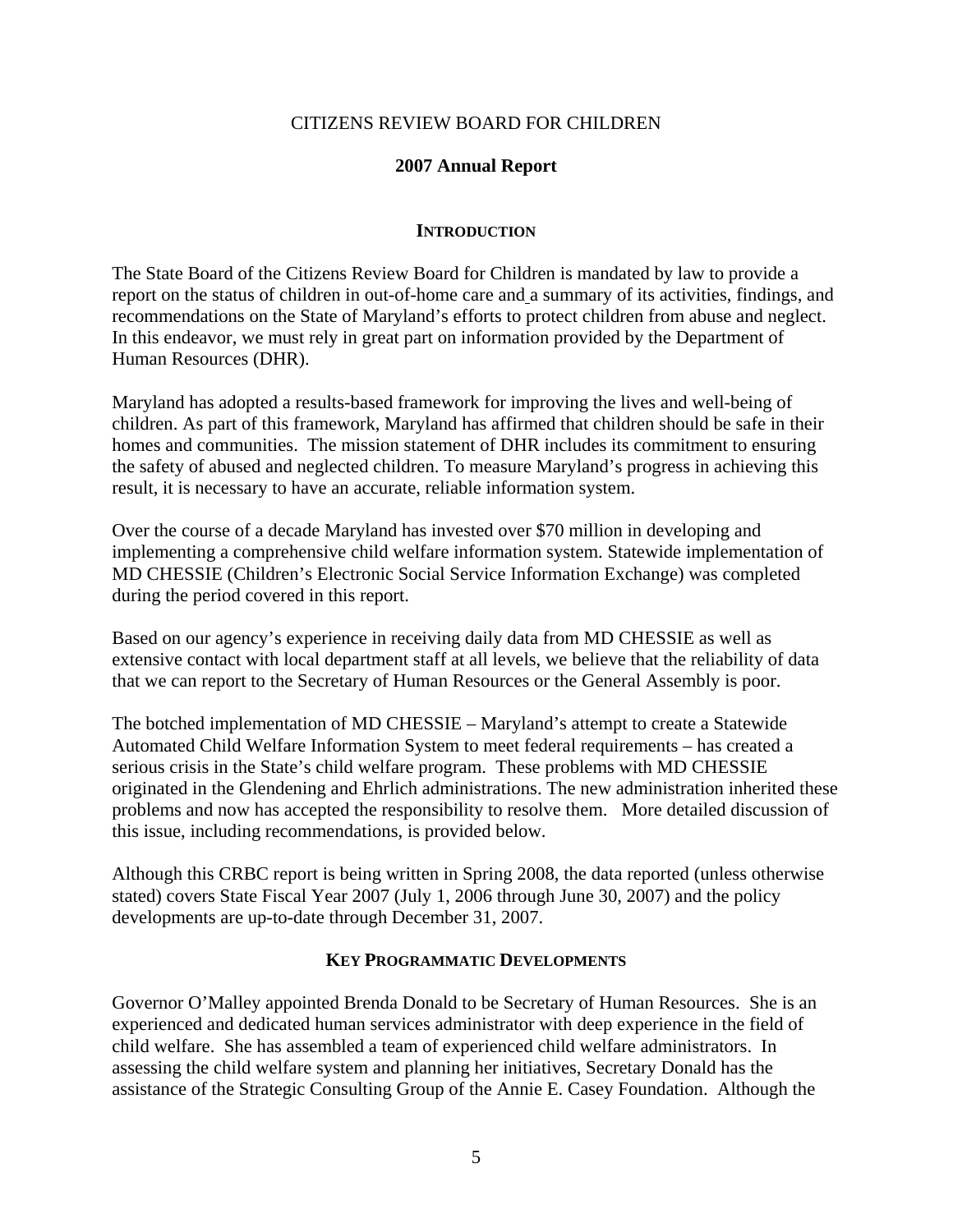Foundation had previously not agreed to provide its free technical consulting services to the State of Maryland, it has expressed its confidence in Secretary Donald.

Secretary Donald inherited a poorly functioning system. In last year's report, we provided the following summary of the results of the 2004 federal child welfare assessment of Maryland:

Maryland's results were unsatisfactory. The federal government sets very high standards. No state was rated [in substantial conformity (SC) with federal standards] on more than two outcome areas. Maryland was among 24 states that had zero SC ratings in the outcome area and among 13 states that had 3 or fewer SC ratings among the systemic factors. Only six other states and Puerto Rico had as few as 3 SC ratings overall.

The worst outcome area for Maryland was, "children have permanency and stability of living arrangements." The score was 26.7%, compared to the standard of 90%.

Following the federal assessment, states are required to submit program improvement plans (PIPs) and to implement the plans. The Citizens Review Board for Children criticized the PIP submitted by the Ehrlich Administration to the federal government. While it may have been sufficient to satisfy federal authorities, it did not promise adequate resources or services to assist troubled families, nor did it address excessive caseloads in local departments of social services and within the judicial system. In assessing progress under the PIP, we wrote the following in last year's report:

We are unable to discern that type of rapid and far-reaching improvements that are needed in light of Maryland's poor performance.

#### DHR Initiative

Very soon after her appointment, Secretary Donald brought forward her *Place Matters* Initiative in order to keep children safe, strengthen families, promote expeditious permanent placement, and reduce over-reliance on group home placements. *Place Matters* is based on five principles:

- 1. **Keep children in their communities.** Keep more children at home with their families and offer more services in their communities across all levels of care.
- 2. **Place children in families first.** Place more children who enter care with relatives or in resource families to meet their needs. Place fewer children in congregate care settings.
- 3. **Minimize length of stay** in out-of-home care and increase reunification.
- 4. **Reallocate resources** by shifting resources from the back-end (costly out-of-home care) to the front-end (less costly foster care or family preservation services.
- 5. **Manage with data.** Ensure that managers have relevant data to improve decision making, oversight, and accountability.

This program is entirely consistent with the recommendations that the Citizens Review Board for Children has been making for many years. (See various reports at http://www.dhr.state.md.us/crbc/annual.htm.) In the past, our recommendations have gone largely unheeded by previous DHR secretaries. Meanwhile, costs have spiraled and outcomes for children and families have worsened or failed to improve. We are hopeful that *Place Matters* will be implemented in a way that will truly protect children and strengthen families.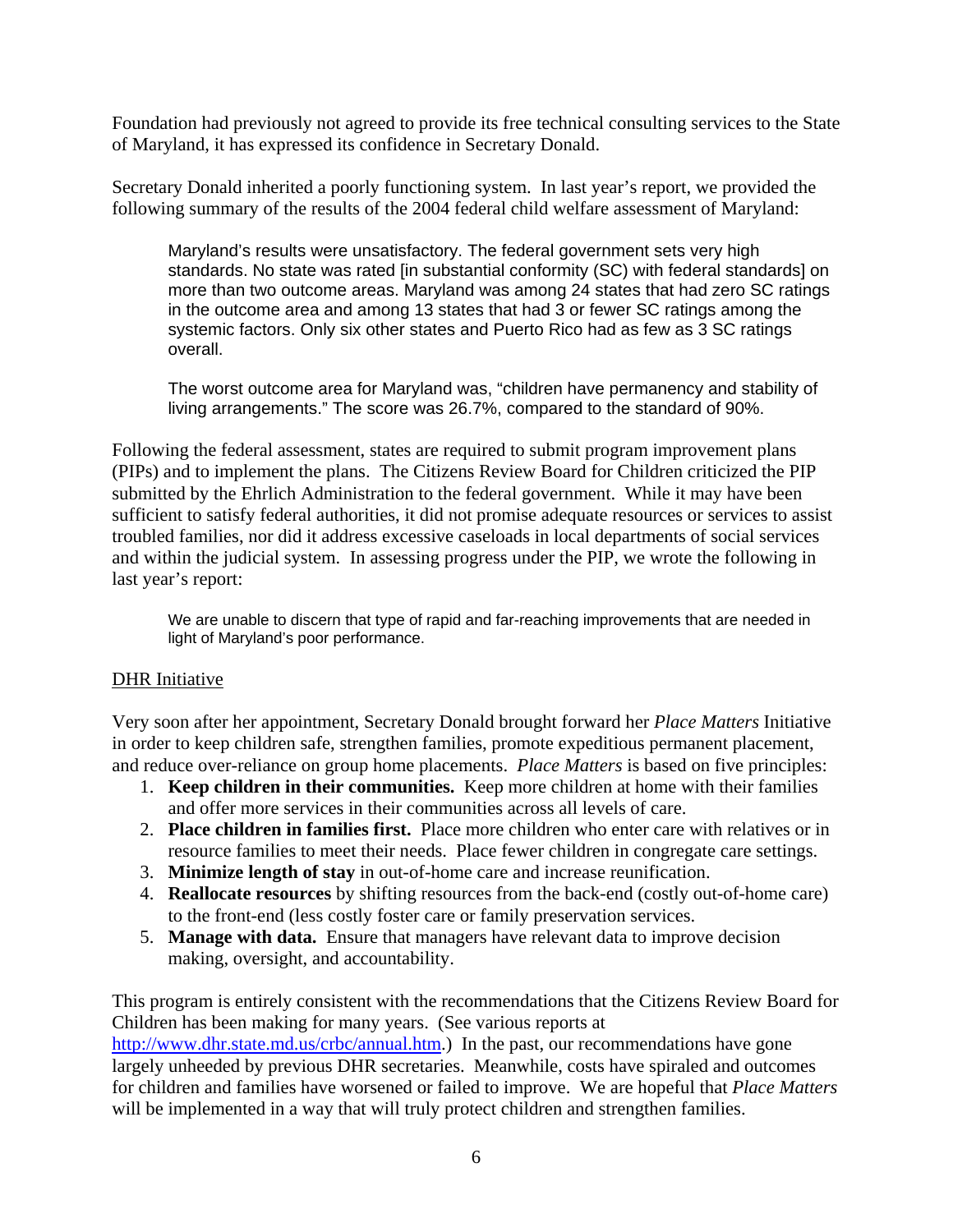Near the end of her first year in office, the Secretary elaborated on her initiative by establishing a goal of increasing the number of foster families approved by local departments of social services by 1,000 by the year 2010 ("1000 by 10"). This announcement contained some further detail about how the goal would be met, including an acknowledgement that successful recruitment and retention of foster parents must incorporate assistance with child care expenses.

The Secretary also issued policy statements requiring individualized executive approval in order to place a child under the age of 13 in congregate care or to place a Child in Need of Assistance in the same facility with delinquent youngsters. As of December 31, 2007, it was too early to have compiled results on this initiative.

#### CHESSIE Implementation

In last year's report, we wrote the following:

Certain problems with CHESSIE threaten the safety of children and families, and CRBC, along with its partners in the Coalition to Protect Maryland's Children, called for rapid corrective action;

- A poorly functioning interface with DHR's legacy system (Client Information System (CIS) makes the creation of duplicate records in CHESSIE or the insertion of information into the wrong person's record likely.
- Caseworkers and supervisor have no mechanism to correct duplicate records or certain other errors.
- CHESSIE erects barrier to communication among workers rather than promoting communication as advertised.

In addition, CRBC has found that the CHESSIE conversion program made systematic errors in setting up out-of-home care cases for children with records in the legacy system (CIS/FACTS), in effect creating erroneous information out of correct information.

We are pleased to report that \$5 million in funds were appropriated for a contract to address the bulleted problems. It is anticipated that customized software to be purchased through the contract will be operational near the end of FY 2008.

Time has borne out our analysis of the data accuracy and functionality problems with MD CHESSIE. In addition, it is evident that, despite efforts to increase the data-handling capacity of the system, there are very serious bottlenecks that lead to very slow system performance. The implication is that casework staff lose valuable time waiting for a response when inquiring or entering data into the system. This is especially critical considering that the caseload ratios required by Family Law Article § 5-1310 have not been achieved. As one indicator of how poorly Maryland performs in tracking child welfare data, one can examine the 2006 report on Child Maltreatment (http://www.acf.hhs.gov/programs/cb/pubs/cm06/) based on the National Child Abuse and Neglect Data System (NCANDS). Maryland provided no information on topics such as maltreatment reports screened in or out, sources of maltreatment reports, disposition of investigations, victimization rates, and many other aspects of protective services on which 42 to 51 other states were able to report.<sup>1</sup>

 $\overline{a}$ <sup>1</sup> The report seeks to track information from the 50 states, Puerto Rico, and the District of Columbia.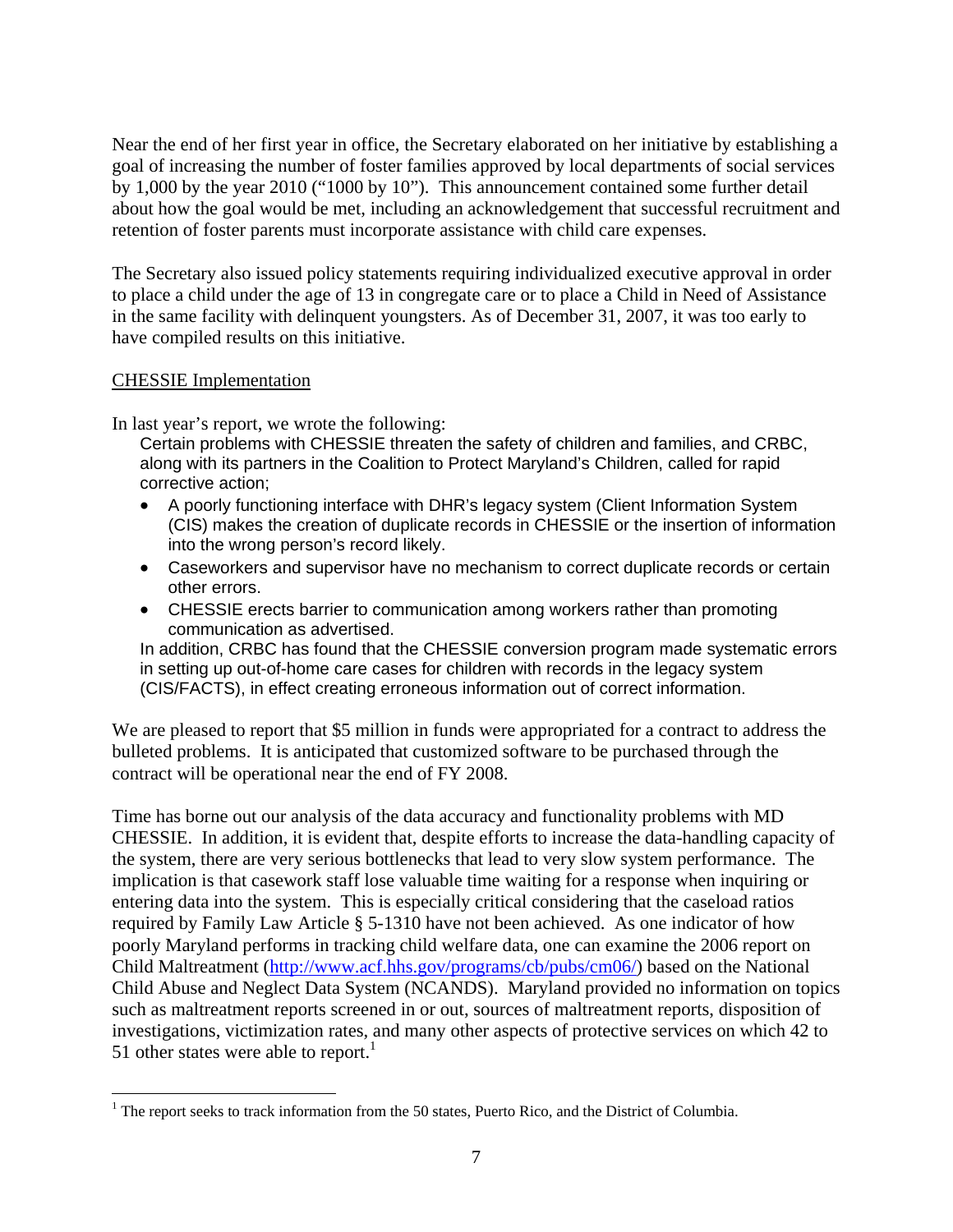The Citizens Review Board for Children has completed its conversion to MD CHESSIE-based data for children in out-of-home care. However, we have instituted software safeguards to prevent certain corrupt data from entering our system. We have records of about 6,000 children who are in placement or were in placement within the past 5 years but which cannot be merged with our database. The principal issue is that thousands of records have incorrect dates of entry into care. This, of course, means that, until corrected, MD CHESSIE cannot measure length of stay – a crucial component of *Place Matters.*

We believe it is nearly certain that there are even more errors in MD CHESSIE records pertaining to child protective and family preservation services than there are in out-of-home care records because there are so many more people and cases involved with those services each year. (Approximately 75,000 children are involved in a child protective services investigation each year compared with 3,500-4,000 children who enter out-of-care annually.) Problems in child protective services records can be extremely serious:

- Persons with dangerous histories of child abuse or neglect can be approved for child-caring roles is their history information is not quickly and accurately identified.
- Persons can be falsely labeled as child maltreators when they are not.

The availability of software to correct MD CHESSIE's structural weaknesses will not in itself yield an accurate database. It merely sets the stage for a painstaking process of identifying errors in the database and fixing them. There could be thousands or even tens of thousands of such errors, each of which could take a number of hours to fix once the software tools are in use.

DHR is faced with stark choices in managing MD CHESSIE. The accumulated expenditures as of December 2007 (in excess of \$70 million) are high, but significant additional funding and staffing would be needed to improve the network and computing capacity and to fix corrupted data. The correction process will be long and costly and will require a significant workforce of highly skilled specialists in order to yield an accurate database anytime soon. The Secretary has mandated that caseworkers complete manual (i.e., pen and paper) inventories of their caseloads every month. This provides some information for the Governor's StateStat system and for comparison with MD CHESSIE printouts, but the process is costly and the aggregated data is of questionable accuracy. "Starting over" would even more costly and counter-productive. Patience and dogged persistence by all involved will be required unless and until a considerable infusion of funds becomes available. The unfortunate truth is, however, that the longer it takes to correct the data in MD CHESSIE, the more children will be harmed because of decisions based on incomplete or inaccurate data.

#### Accountability Act Implementation

The Child Welfare Accountability Act of 2006 took effect on January 1, 2007, halfway through the fiscal year. Under this statute, DHR must:

- 1) Specify and measure desired results for children and families;
- 2) Develop an in-depth methodology to assess the quality of casework services;
- 3) Create a process for local and State assessment and improvement planning.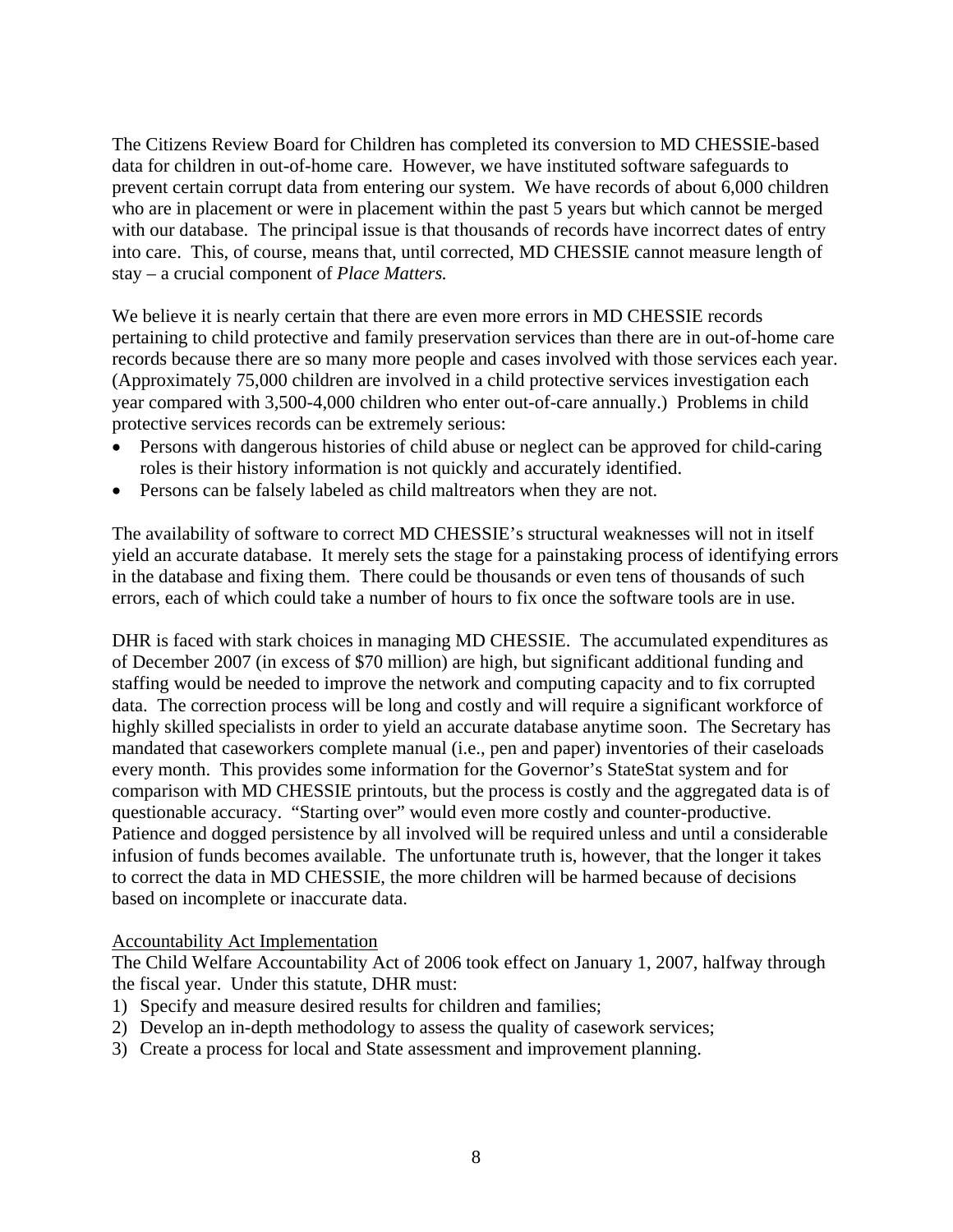Actually, DHR was in the process of designing and implementing a quality assurance (QA) system before the Act was introduced into the legislature.<sup>2</sup> In concept, the DHR QA system was substantially similar to what was required under the Act. The federal government had required Maryland to re-design its QA system in the process of negotiating the Program Improvement Plan. When the Act passed, DHR, through the Social Services Administration, hired the University of Maryland School of Social Work to assist it in developing and implementing the Accountability Act. But the local assessment process had already begun in early CY 2006 with site visits from the Social Services Administration to various counties. A schedule of local assessments is ongoing. In our opinion, design flaws that pre-date the involvement of the University of Maryland may prevent the first set of assessments from being useful.

Unfortunately, the accountability process has mostly yet to bear fruit. The statistical indicators that would measure desired results cannot be generated for 2007 and beyond because of the problems with MD CHESSIE data. The methodology to assess quality of casework services got off to a rocky start. The process for local and State Assessment and improvement planning is stalled badly. The first assessment results had not been released as of December 31, 2007, even though site visits for the purpose of assessment began in early 2006. Of course, no improvement plans had been published. Below, we consider each of the three elements of the Act, in turn.

#### *Specify and measure desired results for children and families:*

The University has published a set of statistical benchmarks – mostly for calendar year 2005 – to address item 1) in the list of accountability functions given above. A summary of their results can be found in Table .

Secretary Donald has developed one element of *Place Matters* with a clear, measurable target for improvement – namely the 1000 by 10 initiative. (See page 3.) We hope that the Secretary will enhance implementation of the Accountability Act by developing specific child-related outcome goals – for example, reducing repeat maltreatment by a specified number of percentage points, reducing average length of stay in out-of-home care by a specified number of months, or increasing reunification and adoption by a specified number of children in a given time period). This would be a major step forward in accountability for DHR.

#### *Develop an in-depth methodology to assess the quality of casework services*:

The initial supervisory review tool that was jointly developed by DHR and CRBC $3$  proved to be faulty, especially in terms of combining results from multiple questions to develop an overall rating for a specific aspect of services. Supervisory reviews using that tool were scrapped with the concurrence of the University. Only a very small sample of case – between 6 and 16 – were reviewed using the federal case review instrument when DHR makes on-site visits to a local department of social services as part of the assessment process.

<sup>1</sup>  $2$  DHR invited CRBC to collaborate on this project. Of course, DHR held the final authority for system design decisions.

 $3$  The original intent of DHR and CRBC had been that CRBC local boards and panels would conduct "second-level" reviews of cases initially reviewed by supervisors. That plan has been scrapped. In July 2007, CRBC abandoned the faulty case review instrument before DHR did and modified the federal case review instrument for use by its local child protection panels.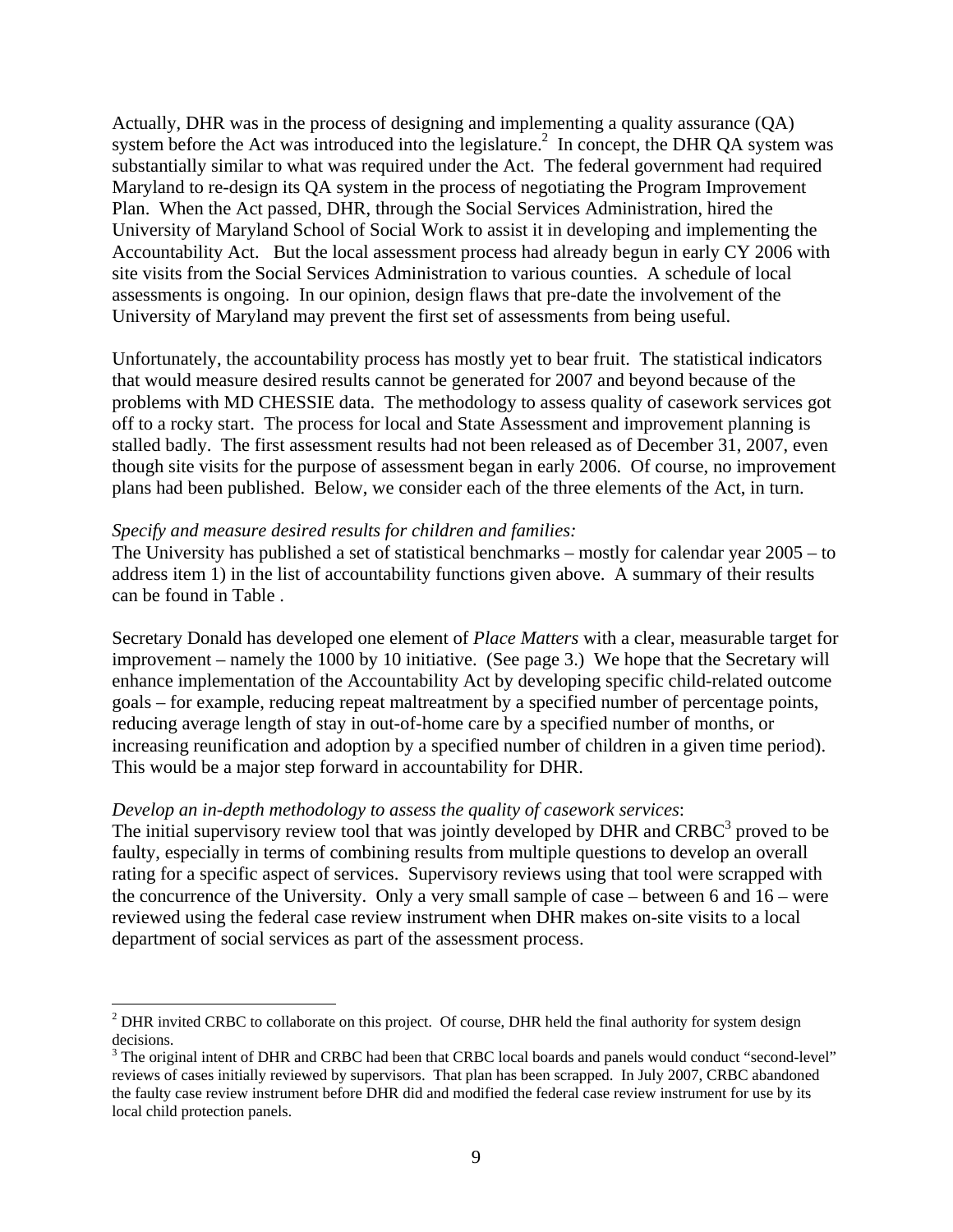#### *Create a process for local and State assessment and improvement planning*:

Although DHR spent considerable effort to conduct local assessments, it was not clear that it had the staff capacity or the expertise to complete the assessments. In particular, there was not a sufficient mechanism for evaluating all the types of information collected during the assessment process. Clear standards differentiating acceptable performance from performance that required improvement were not in place.

This second shortcoming requires more explanation. Maryland's quality assurance system and many aspects of the Accountability Act are based on the federal Child and Family Services Review (CFSR) methodology. The assessment phase of this process covers seven "outcome factors" and seven "systemic factors".<sup>4</sup> It begins with a self-assessment by the local department of social services and proceeds to a phase where DHR sends an on-site assessment team (usually including CRBC representation) for a four-day visit to the local department. This part of the process includes several widely disparate sources for evaluating performance on each factor, including statistics, stakeholder interviews, and evaluation of data from case reviews. Both the federal methodology and the Maryland Accountability Act require any of the factors that do not meet standards be the subject of a program improvement plan. The Maryland DHR had not, in our view, developed a workable way of resolving differences in the sources of information. For example, statistics may indicate that children are receiving "services to meet educational needs" (Well-Being Outcome #2), but case reviews and stakeholder interviews may indicate otherwise. Maryland DHR had not developed a method for combining the different sources of information and comparing the results to a standard.

The local self-assessment report serves as the foundation of the overall assessment process. The Accountability Act requires that: "In conducting the self-assessment, a local department shall be required to … consider the results of the case reviews conducted by the Citizens' Review Board for Children." Although CRBC submitted some case review data to local departments, it was not in a format that was compatible with the seven outcome factors used in the CFSR. With the adoption of the modified federal case review instrument in July 2007, we set the stage for being able to deliver usable data for this evaluation process. In the summer and fall of 2007, we trained local child protection panels and conducted the first few case reviews. Testing of the

| Type of                | <sup>4</sup> The factors are described below: |                                                               |
|------------------------|-----------------------------------------------|---------------------------------------------------------------|
| Measure                | Domain                                        | Factor                                                        |
| Outcome                | Safety 1                                      | Children are protected from abuse and neglect                 |
| Outcome                | Safety 2                                      | Children safely maintained in their own homes                 |
| Outcome                | Permanency 1                                  | Children have permanency and stability of living arrangements |
| Outcome                | Permanency 2                                  | Children experience continuity of family relationships        |
| Outcome                | Well-Being 1                                  | Families have enhanced capacity to care for children          |
| Outcome                | Well-Being 2                                  | Children receive services to meet educational needs           |
| Outcome                | Well-Being 3                                  | Children receive services to meet health needs                |
| <b>Systemic Factor</b> |                                               | Statewide Information System                                  |
| <b>Systemic Factor</b> |                                               | Training                                                      |
| <b>Systemic Factor</b> |                                               | Service Array                                                 |
| <b>Systemic Factor</b> |                                               | Agency Responsiveness to the Community                        |
| <b>Systemic Factor</b> |                                               | Foster/Adoptive Parent Licensing, Recruitment, Retention      |
| <b>Systemic Factor</b> |                                               | Agency Responsiveness to the Community                        |
| <b>Systemic Factor</b> |                                               | Foster/Adoptive Parent Licensing, Recruitment, Retention      |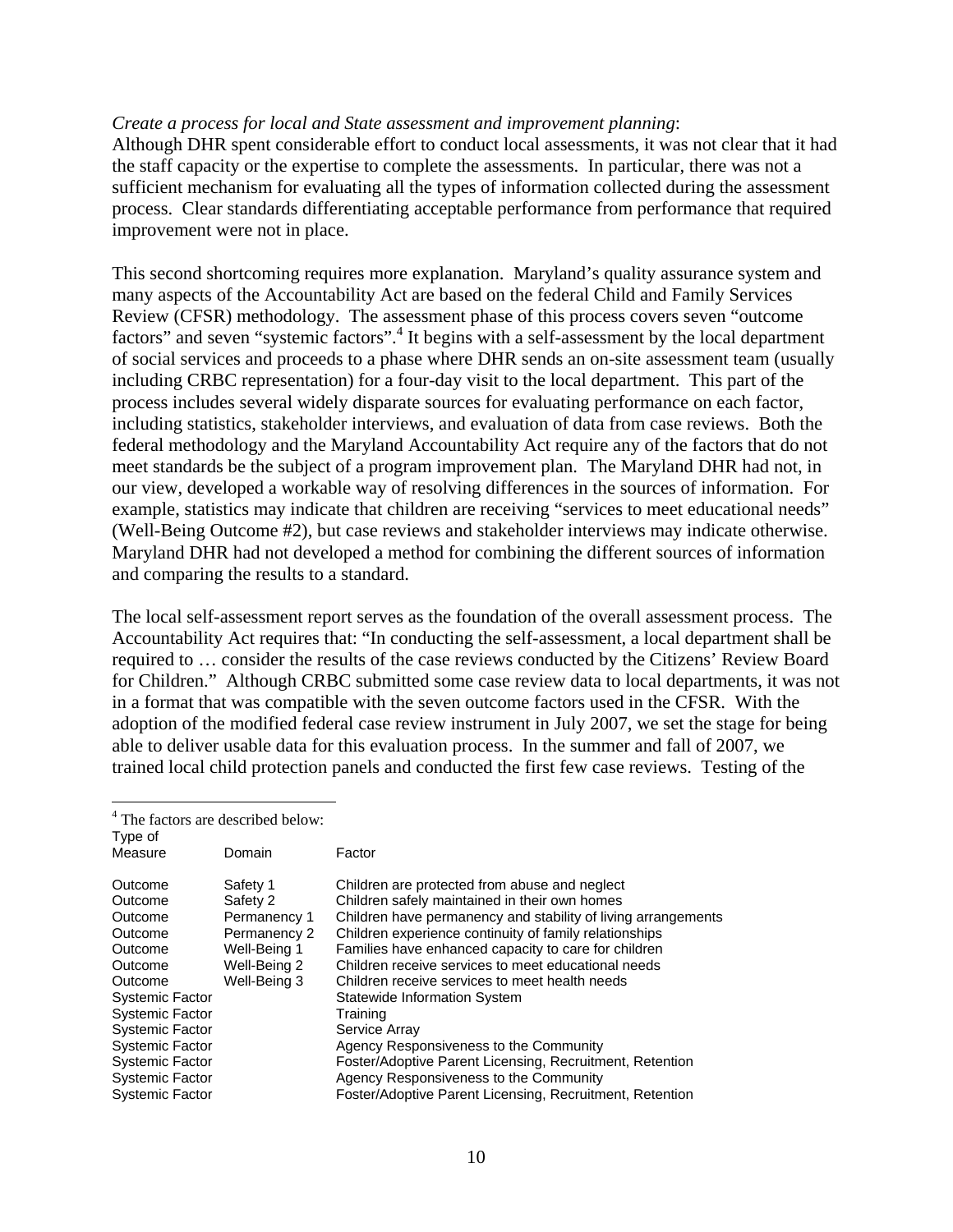instrument showed an enormous improvement in usability over the previously-adopted case review instrument; however, there was not a sufficient quantity of completed reviews to include results in this report.

CRBC wants to be part of the implementation of all phases of the Accountability Act. CRBC is uniquely positioned to help assure that the accountability process provides a transparent process of establishing and measuring outcome goals that matter to children and families. For more discussion of this topic, see the heading "CRBC and DHR" on page 7.

# Child Welfare Services in Baltimore City Department of Social Services

On October 22, 2007, Secretary Donald announced the Baltimore ReBuild initiative to "move at a faster pace to put into place the structure and systems that are required to meet the critical needs of the city's children, adults and families." In doing so, the Secretary said the following: "the department has operated under the L.J. v. Massinga consent decree for the past 19 years – and I am determined to end that case by producing significantly better results. BCDSS is also central to DHR's ability to achieve our top two priorities across the state. Our first priority is the Place Matters initiative, a strategy we are putting in place across the state to improve child welfare practice throughout the State. Resolving the L.J. v. Massinga consent decree is DHR's second priority."

Under the ReBuild initiative, the Secretary placed additional management staff within BCDSS to operate alongside the Director and his staff. These staff were to conduct an assessment and provide additional management and leadership for BCDSS. DHR Deputy Secretary Winifred Wilson was placed in charge of the project.

By early November, attorneys for the plaintiffs in the *L. J. vs. Massinga* federal consent decree had filed a motion charging the State of Maryland with contempt of court for failing to improve services to children in out-of-home care under the consent decree since its establishment in 1988. In the motion, the plaintiffs detailed at great length various aspects of the State's failure to adhere to the decree and State regulations, including failure to:

- Provide health services to children,
- Make regular home visits to children,
- Hire an adequate number of casework staff,
- Provide suitable placements resulting in some children sleeping in offices overnight.

The court filing chronicles the decline in the number of foster families, overuse of congregate care, and charges many other deficiencies. The plaintiffs asked that the court appoint a full-time monitor to follow-up on the State's efforts to comply with the decree.

# CRBC and DHR

In December 2004, DHR invited CRBC to collaborate in the development of a new quality assurance system as was required under the statewide Program Improvement Plan that was submitted to the federal government in that year. The process of developing the system was painstakingly slow as CRBC sought to maintain its appropriate distance as an oversight agency and DHR sought to reduce what it saw as duplicative monitoring and accountability processes. A Memorandum of Agreement was finally signed on January 11, 2007, a few days before the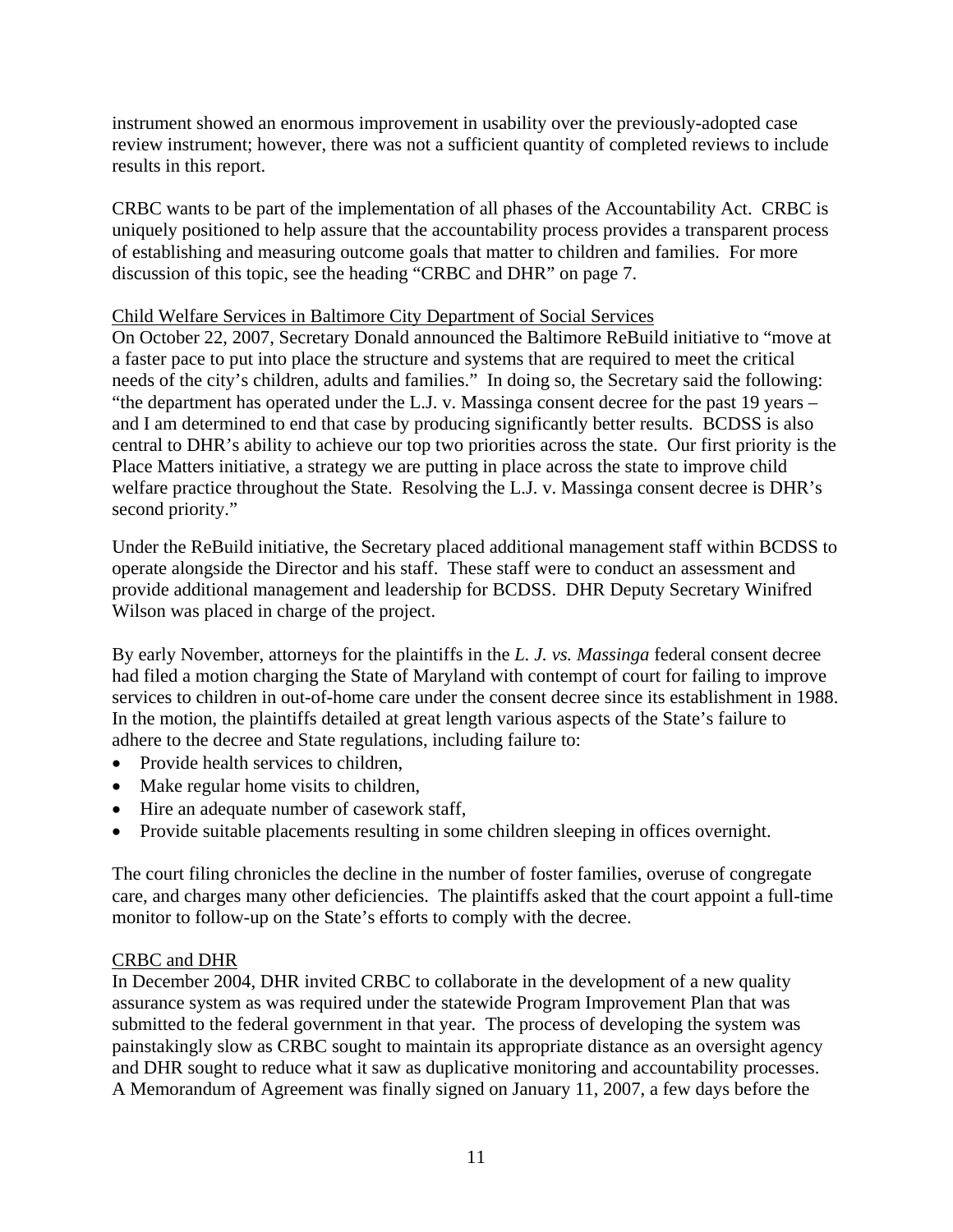end of the Ehrlich administration. It was intended to run for only six months out of respect for the incoming administration.

In July, when the agreement expired, the O'Malley administration decided not to continue the MOA with CRBC but instead set out a statement of principles about the relationship in a letter and, subsequently, in a memo to local directors of social services. The memo is attached as Appendix I.

Secretary Donald expressed some discomfort with CRBC being housed administratively within DHR. It may create the appearance of conflict of interest for an agency whose mission is to monitor and hold DHR accountable to be dependent on that same agency for funding and for support of its own administrative functions such as space rental, accounting, procurement, communications networks, etc. The Secretary and the State Board agreed to approach the University of Maryland School of Social Work, Ruth H. Young Center for Families and Children, about transferring administrative support of CRBC to that institution. Such an arrangement could benefit CRBC by increasing access to training resources and research findings in child welfare.

In November 2007, DHR lost 90 positions, 24.5 from its central administrative staff and 65.5 from the local departments of social services, due to statewide budget reductions that came in conjunction with the special session of the General Assembly. The Social Services Administration lost 3 positions, local child welfare programs lost 10, and local general administration lost 14. CRBC lost two of 23 positions in that process.

# **CRBC ADVOCACY ISSUES AND RECOMMENDATIONS**

In June 2006, CRBC issued the following list of issues – with commentary – for priority advocacy action in 2007. The list is reprinted here with an assessment of progress for each issue of December 31, 2007.

**Implement the Child Welfare Accountability Act of 2006**. The Act requires implementation of accountability measures by January 1, 2007. DHR and CRBC are working together to:

- 1) Specify and measure the results we want for children and families served;
- 2) Evaluate the quality of casework through in-depth case reviews.
- 3) Periodically assess the State and every local jurisdiction using all available information.
- 4) Write plans to improve services in areas shown by the assessment process to fall below standards.
- 5) Increase budget flexibility to move resources to areas needing improvement.
- 6) `Monitor efforts to make sure that services do improve.

*Progress:* As indicated in the previous section ("Key Programmatic Developments"), little progress has been observed in this area. The University of Maryland has issued a set of benchmarks related to item 1), and these are reproduced in Table . Item 2), evaluating the quality of casework, was delayed due to the need to scrap a faulty case review instrument after pilot testing. This is described in more detail on page 5. Regarding local assessment, no final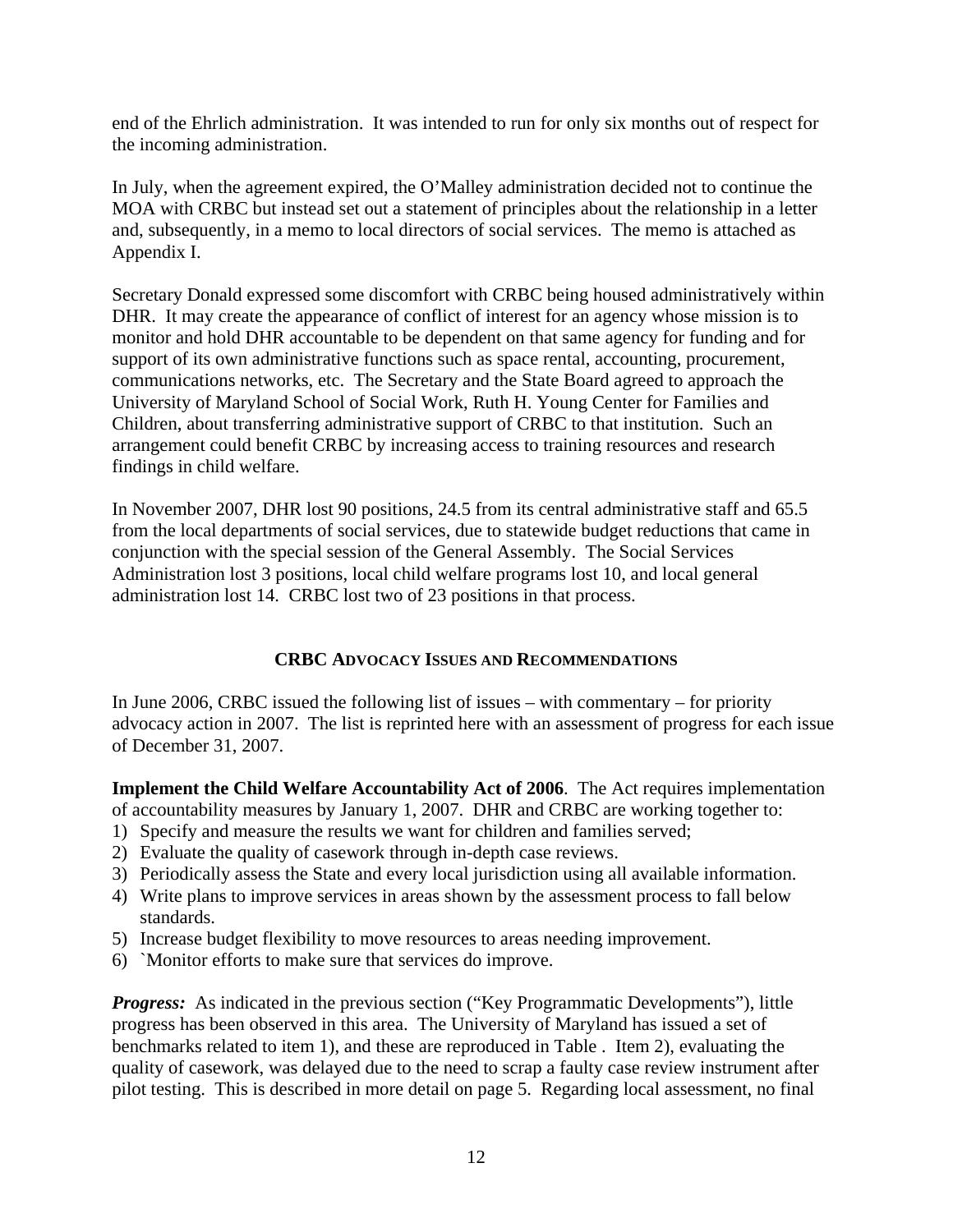assessment reports or program improvement plans have been issued despite considerable effort expended. Secretary Donald indicated that redirecting funds is a major goal of her *Place Matters* initiative. In addition, she and key members of her management team indicated serious consideration of moving certain funds in order to provide day care assistance to foster parents.

**2008 Recommendation:** DHR has made some progress, but there is much more that needs to be accomplished:

- $\triangleright$  Maryland's child welfare system needs more than incremental improvements. The General Assembly, DHR, and CRBC must demand significant improvements and monitor results to ensure achievement.
- $\triangleright$  The Governor and his cabinet officials should find ways to redirect budgetary resources to elements of the child welfare system that are shown to need improvement.

**Spend Reform Funds Wisely**. The Governor and General Assembly have provided \$12.5 million in funds for specific service enhancements (in addition to foster care funds detailed below). It is essential that these funds be implemented effectively to improve safety, permanency, and well-being for children.

|            | Amount   Purpose                                                          |
|------------|---------------------------------------------------------------------------|
| (Millions) |                                                                           |
| \$3.9      | Family preservation services (\$1.4 for private agencies)                 |
| \$3.1      | Increase monthly subsidy and number of children receiving guardianship    |
|            | assistance                                                                |
|            | \$3.0   Family Recovery Program (substance abuse treatment for parents of |
|            | children 5 and under)                                                     |
| \$1.7      | Flexible funding for emergency support services                           |
| \$0.8      | Independent living services                                               |
| \$12.5     | <b>Total</b>                                                              |

**Table 1 – Selected New Funding Claimed for FY 2007 Budget** 

*Progress:* Although these amounts were touted in the Budget Highlights document issued by the Ehrlich Administration, some items proved to be illusory. There were no additional funds for family preservation services or flexible funding for emergency support services, merely a redesignation of existing funds. There was \$3.1 million budgeted for increasing the guardianship subsidy amount and the number of children covered. About one-third of the money was spent by providing 150 children who were already in the guardianship subsidy program with an additional \$285 per month. By the end of FY 2007, only about 50 additional children had been enrolled in the program, a very disappointing result.

The additional in \$800,000 for independent living services was an increased federal grant to Maryland. The funds are used on behalf of youth in care who are preparing for independent living for the purchase of goods and services, including activities and training at the local level.

The Family Recovery Program (FRP) provides intensive and coordinated drug and alcohol addiction treatment for parents of Children in Need of Assistance who are five years old or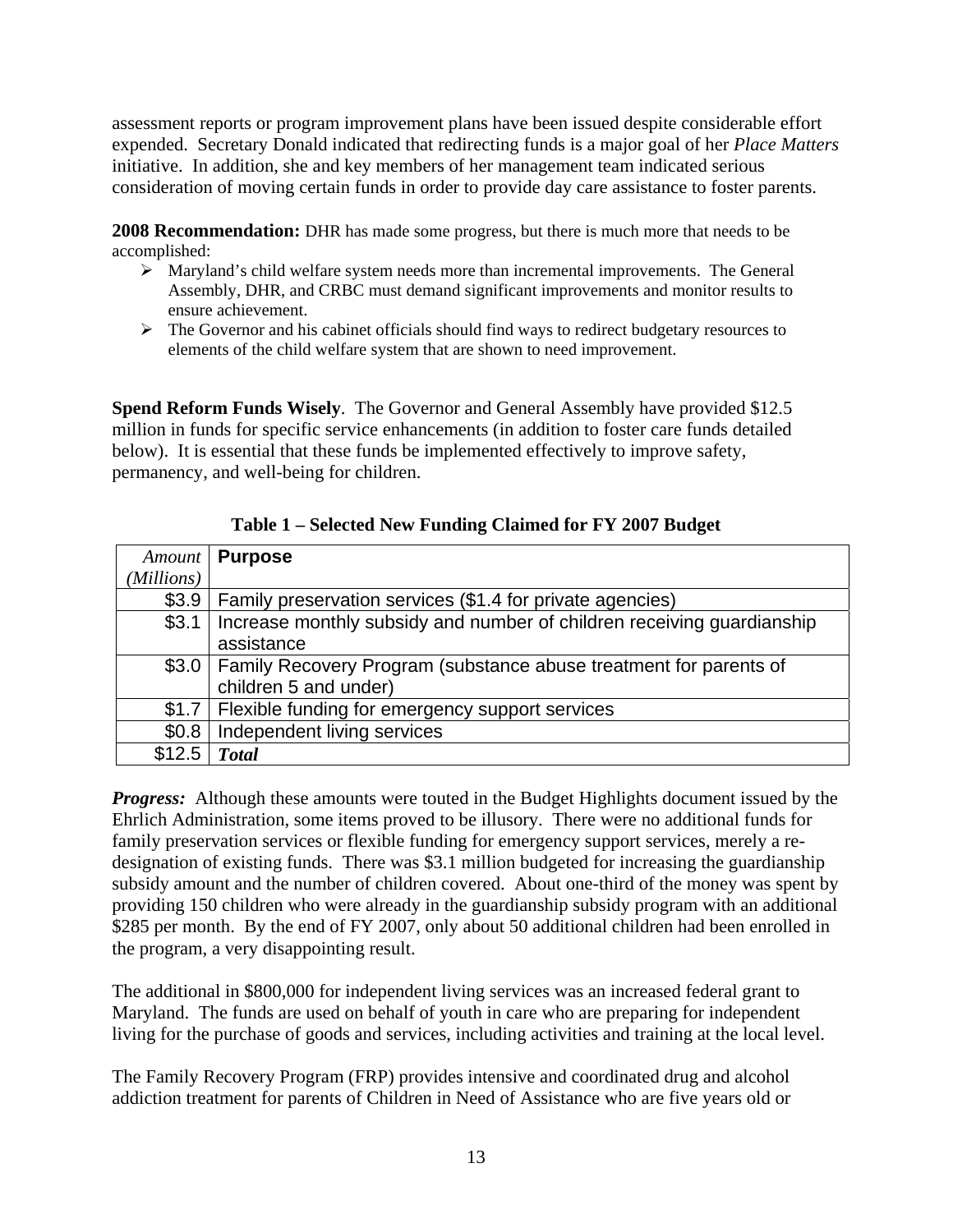younger. The Baltimore City Juvenile Court initiated the program with collaboration from Baltimore City DSS, Baltimore Substance Abuse Systems, and many other agencies. It was continued with full State funding of \$3.0 million as provided in the MORE for Maryland program. Under this program, then-Governor Ehrlich and then-Mayor of Baltimore City O'Malley agreed that if the FRP met certain benchmarks regarding keeping children out-of-care or shortening their length of time in care, then State funding would replace the private seed funding that allowed the program to commence. As of December 31, 2007, FRP reported on the fiscal year 2006 and 2007 cohorts of parents and children in the program. Approximately 60% of eligible mothers had enrolled in the program. For FY 2006, there were 122 "presenting children" (i.e., those age five or under), of whom 51% had been reunified with an FRP parentparticipant, a non-FRP parent, or a relative. For 2007 there were 180 children, of whom 25% had been reunified. Very little progress had been made towards adoption for the other children.

#### **2008 Recommendations: Increase family preservation and kinship care services:**

- $\triangleright$  Family support services also should be strengthened in order to prevent child abuse and neglect.
- $\triangleright$  Family services can be cost-effective by enabling children to remain with family rather than enter out-of-home care while protecting children from further abuse or neglect.
- $\triangleright$  Maryland must find ways to support tens of thousands of grandparents and other relatives who are caring for children so that these children do not require State care.
- $\triangleright$  When children enter care, kin must be notified immediately.
- $\triangleright$  When kin provide care for children instate custody, they should receive the same supports as foster parents.

**Rebuild Traditional Family Foster Care.** Placement costs have been rising by nearly \$30 million per year for the past four years, while the number of regular foster families fell 35% and the number of children in group care spiraled higher. Most children are better off in family care, and it is a tragic folly to pay more for inappropriate placements. The foster care reimbursement rate should equal the USDA estimated cost to raise a child. The 2007 budget contains \$6.0 million for rate increases that move Maryland about one-third of the way to parity. Also, \$2.2 million is added for recruiting and retaining foster families and for respite care. The success of the recruitment/retention campaign is absolutely mission-critical for DHR.

*Progress:* Foster parent rate increases have occurred on schedule, and the 2008 budget contained funds for another \$100 per month increase. Of the \$2.2 million for recruiting and retaining foster and adoptive homes, \$700,000 was used to provide respite care for foster parents. The remainder was used for general home recruitment and development activities. Despite the additional investments, no progress had been made in 2007 towards increasing the number of foster families.

#### **2008 Recommendations:**

- $\triangleright$  The foster care reimbursement rate should be tied to the USDA estimated cost to raise a child.
- ¾ DHR Secretary Donald has developed the *Place* Matters initiative as her number-one priority. The success of this recruitment/retention campaign is absolutely mission-critical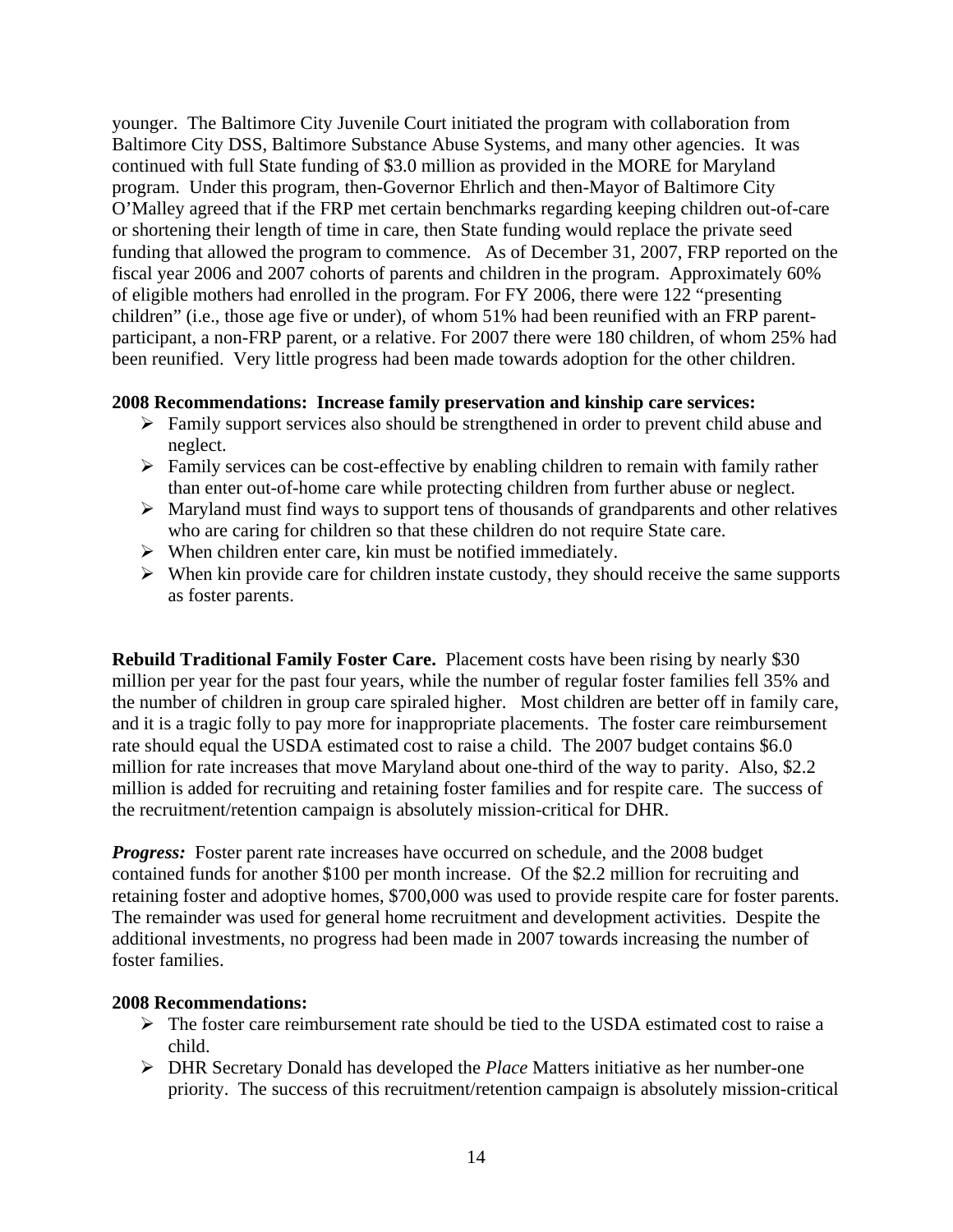for DHR. The Governor, General Assembly, and other cabinet agencies should give unstinting support to this effort.

**Improve the Child Welfare Workforce.** Training and quality of supervision should be priorities for the DHR and should focus on family assessment, child protection, permanency, placement reform, and accountability. The Child Welfare Accountability Act mandates hiring more staff to meet national standards.

*Progress:* It is difficult to measure progress towards achieving the national standards on caseload ratios because problems with CHESSIE data make it impossible to get an accurate count of the caseload. Based on best estimates, the standards were not met; however, some progress was made as DHR met goals mandated by the General Assembly to increase the number of frontline caseworkers and supervisors to 1,941 in FY 2007 and to 2,021 as of December 1, 2007.

**Improve permanency outcomes for children in out-of-home placement.** Maryland scored 27% (compared with the federal expectation of 90%) on the federal Child and Family Services Review in the area entitled, "Children have permanency and stability in their living situation." In addition to the reforms listed above (accountability, workforce and earlier intervention), Maryland needs far-reaching reform of courts: more judges, masters, and attorneys; a onefamily, one-judge policy; and strict policy and accountability measures to avoid delays in considering permanency issues. Courts must stop rubber-stamping.

**Progress:** There is no statistical evidence of lower length of stay or increased achievement of permanency. Under a 2005 statute, juvenile courts in Maryland are required to report to CRBC any findings during a permanency planning review hearing of lack of reasonable efforts to achieve a permanent placement for a child. Prince George's County is the only jurisdiction that has notified us of more than a handful of cases. In the rest of the State, lack of reasonable efforts findings run substantially less than 1% of the number of reviews conducted. This contrasts with CRBC findings, which can be found on pages 35 ff.

In the summer of 2007, Chief Judge Robert Bell of the Maryland Court of Appeals established a Child Welfare Commission with a focus on expediting permanent placement. The commission, co-chaired by Judge Bell and DHR Secretary Donald, has held meetings with stakeholders, such as, public defenders, juvenile justice, CASA, foster parent representatives, CRBC members, educators, and others. The Commission decided to convene stakeholders from state government, private and non-profit sector to participate in a statewide summit regarding improving permanency for children in out-of-home care. Each jurisdiction has been invited to the summit in teams of 10-12 people. A family court judge and the local director of social services head each jurisdiction's team. Each team is to participate by identifying barriers to permanency as well as initiatives underway to address these barriers. The summit is June 5 and 6th at the Judicial Center in Annapolis, where the teams will participate by hearing speakers and attending break out sessions that will generate ideas to improve permanency in foster care.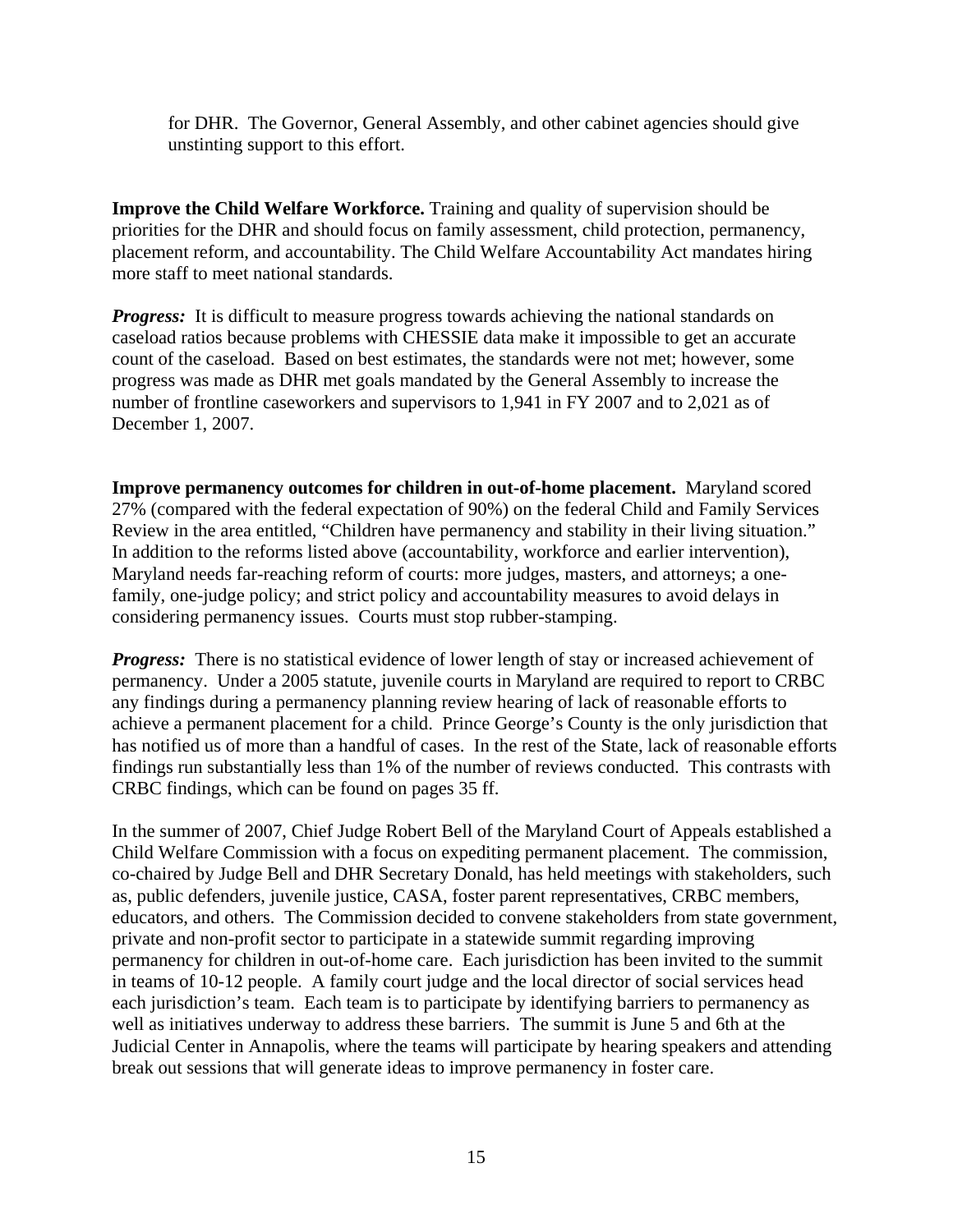#### **2008 Recommendations:**

¾ Maryland continues to need far-reaching reform of courts: more judges, masters, and attorneys; a one-family, one-judge policy; and strict policy and accountability measures to avoid delays in considering permanency issues. Courts must stop rubber-stamping.

**Adopt policies and practices that protect children from abuse and neglect.** The legal definition of abuse should be strengthened. Recent appellate decisions have favored a parent's right to inflict corporal punishment, even to the point of injury, against the child's right to be protected. The State continues to tolerate disregard and defiance of the statute requiring reporting of abuse and neglect. Workforce and accountability reforms should set the stage for more thorough investigations of abuse and neglect. Planned child protection reforms (AKA "differential response") should enhance services and not merely reduce investigation costs. Persons with a history of harming children should receive scrutiny and services from child protection agencies *before* children are abused or neglected.

*Progress:* We were unable to get a sponsor during mid-session in 2007 for legislation strengthening the definition of abuse. Thus, we were left with a situation in which caseworkers will increasingly have difficulty differentiating allowable corporal punishment from physical abuse. Legislation was put forward to create a mechanism for mandatory risk and safety assessment by local departments of social services for children who are reported to be at risk of abuse or neglect because an adult with a history of harming children cares for them. The bill did not get a committee vote in either chamber. We are pleased that DHR agreed to withdraw draft child protection regulations that we felt would not sufficiently protect children from physical abuse. We look forward in the future to open consultation between DHR and child advocates on draft regulations affecting child protection and other critical child welfare programs.

#### **2008 Recommendations:**

- $\triangleright$  The 2007 recommendations were re-affirmed (see above)
- $\triangleright$  Persons with authority over children in schools and other types of organizations should be subject to criminal sanction if they have sexual contact with those children.

Below we reproduce data that DHR provided for the Governor's StateStat program. May and June 2007 were the first two months in which data were provided based on a monthly manual census performed in the local departments. The numbers provided are mostly plausible in light of known past history, but there are inevitable problems with establishing an elaborate census like this among 2,000 staff responsible for tens of thousands of cases.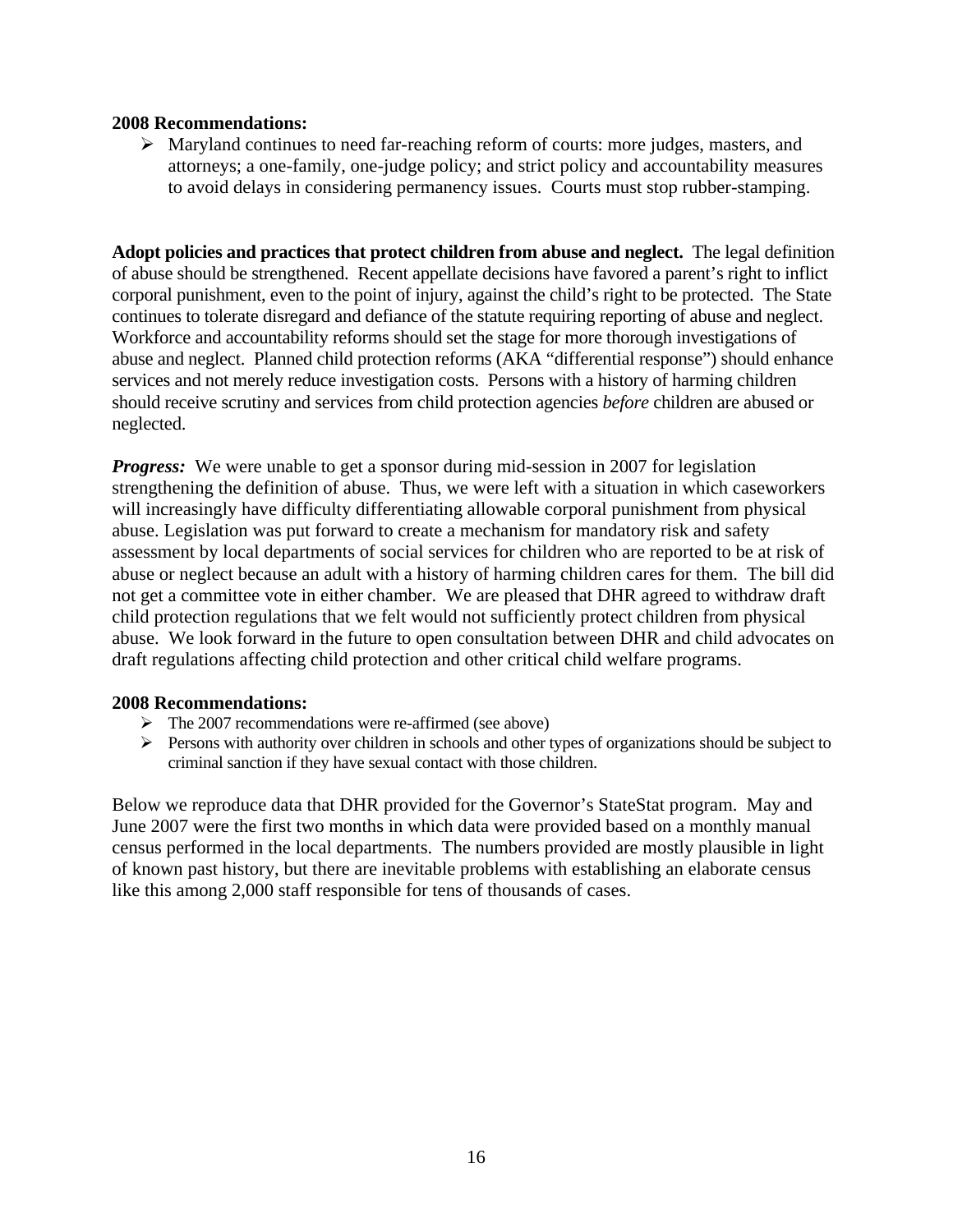#### **CHILD WELFARE SYSTEM PERFORMANCE DATA**

#### CPS data from StateStat

Below we reproduce data that DHR provided for the Governor's StateStat program. May and June 2007 were the first two months in which data were provided based on a monthly manual census performed in the local departments. The numbers provided are mostly plausible in light of known past history, but there are inevitable problems with establishing an elaborate census like this among 2,000 staff responsible for tens of thousands of cases. The number of reports (including those screened out as not appropriate for investigation) is a new piece of information.

| <b>Child Protective Services</b>                                                | May-07**       | $Jun-07**$     |
|---------------------------------------------------------------------------------|----------------|----------------|
| <b>Reports Total</b> # of reports of suspected child maltreatment during report |                |                |
| month                                                                           | 4,386          | 3,571          |
| <b>Investigations</b>                                                           |                |                |
| Total # Open at beginning of report month                                       | 6,390          | 6,950          |
| Total # New during report month                                                 | 2,553          | 1,842          |
| Total # Completed during report month                                           | 2,005          | 2,267          |
| Total # Open at the end of report month                                         | 6,950          | 6,468          |
| <b>Allegations</b>                                                              |                |                |
| <b>Total</b> # of new allegations during report month                           | 2,540          | 1,842          |
| <b>Physical Abuse</b> Total # of new physical abuse allegations                 | 971            | 604            |
| <b>Sexual Abuse Total # of new sexual abuse allegations</b>                     | 330            | 232            |
| Mental Injury-Abuse Total # of new mental injury-abuse allegations              | 8              | 11             |
| <b>Neglect</b> Total # of new neglect allegations                               | 1,225          | 985            |
| Mental Injury-Neglect Total # of new mental injury-neglect                      |                |                |
| allegations                                                                     | 6              | 10             |
| <b>Findings regarding Allegations</b>                                           |                |                |
| Total # of findings completed during report month                               | 1,903          | 2,210          |
| "Indicated" Findings Total # of indicated findings during report                |                |                |
| month *                                                                         | 388            | 458            |
| <b>Physical Abuse</b> # of indicated findings                                   | 90             | 114            |
| <b>Sexual Total</b> # of indicated findings                                     | 87             | 76             |
| Mental Injury-Abuse # of indicated findings                                     | $\overline{0}$ | $\theta$       |
| <b>Neglect</b> # of indicated findings                                          | 210            | 268            |
| Mental Injury-Neglect # of indicated findings                                   | 1              | $\overline{0}$ |
| "Unsubstantiated" Findings Total # of unsubstantiated findings                  |                |                |
| during report month *                                                           | 442            | 451            |
| <b>Physical Abuse</b> # of unsubstantiated findings                             | 165            | 154            |
| <b>Sexual # of unsubstantiated findings</b>                                     | 65             | 44             |
| Mental Injury-Abuse # of unsubstantiated findings                               | $\Omega$       | $\theta$       |
| <b>Neglect</b> # of unsubstantiated findings                                    | 212            | 253            |
| Mental Injury-Neglect # of unsubstantiated findings                             | $\overline{0}$ | $\overline{0}$ |
| "Ruled Out" Findings Total # of ruled out findings during report                |                |                |
| month                                                                           | 1,073          | 1,301          |

# **Table 2 – StateStat Data for May and June 2007**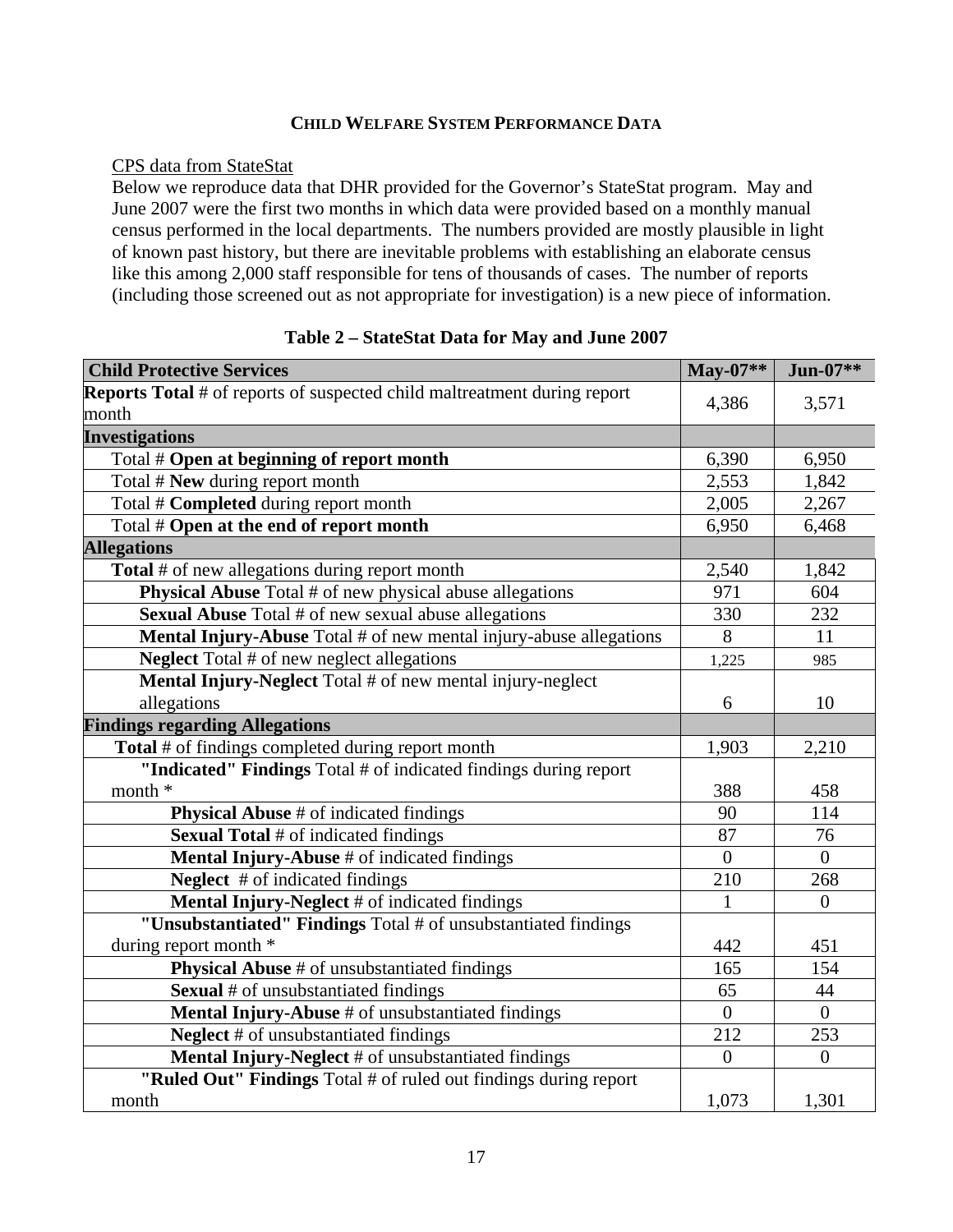# **OHP Data from StateStat**

| ---- |                                                |  |  |
|------|------------------------------------------------|--|--|
|      | Table 3 – StateStat Data for May and June 2007 |  |  |

| <b>Children in Out-of-Home Services</b>                                       | <b>May-07</b> | <b>Jun-07</b> |
|-------------------------------------------------------------------------------|---------------|---------------|
| <b>Beginning of Report Month</b>                                              |               |               |
| Total # of children in out-of-home services at beginning of report month      | 10,301        | 10,279        |
| New Out-of-Home Service Cases Total # of new out-of-home services for         |               |               |
| the report month                                                              | 330           | 302           |
| <b>Foster Children at the End of Report Month</b>                             |               |               |
| Total # of children in out-of-home services at the end of report month        | 10,279        | 10,192        |
| Total # of children in Family Foster Homes at end of report month             |               |               |
| (family foster, relative foster, formal kinship, treatment foster care-public |               |               |
| & private, pre-adoptive, emergency home)                                      | 6,307         | 6,346         |
| Total # of children in Group Homes at end of month (alternative               |               |               |
| living unit, emergency group shelter, residential group, therapeutic group,   |               |               |
| teen mothers) **                                                              | 1,995         | 1,901         |
| Total # of children in Residential Treatment Centers at end of report         |               |               |
| month **                                                                      | 314           | 307           |
| Total # of children in Independent Living Residential Placements at           |               |               |
| end of report month                                                           | 257           | 259           |
| Total # of Children in other placements at end of report month                |               |               |
| (hospital, correction facility, trial visits, etc.) **                        | 1,406         | 1,379         |
| <b>Foster Children Leaving Care</b>                                           |               |               |
| Total # of children who exit out-of-home care during report month             | 352           | 389           |
| Children Adopted Total # of children who exited for adoption                  | 46            | 59            |
| Children Reunified Total # of children who exited for reunification           | 106           | 130           |
| Children in Legal Guardianship Total # of children who exited to              |               |               |
| guardianship                                                                  | 37            | 30            |
| Aged Out Total # of children who exited by aging out                          | 44            | 33            |
| Other Total # of children who exited for other reasons                        | 119           | 137           |
| Family Foster Homes (LDSS Approved foster homes and treatment foster homes)   |               |               |
| <b>Beginning of Report Month</b> Total # of open active foster homes at the   |               |               |
| beginning of the report month                                                 | 2,853         | 2,899         |
| New Homes Total # of newly approved foster family homes during the report     |               |               |
| month***                                                                      | 64            | 45            |
| <b>Closed Homes</b>                                                           |               |               |
| Total # of closed foster family homes during the report month                 | 18            | 54            |
| <b>End of Report Month</b>                                                    |               |               |
| Total # of active foster homes at the end of the report month                 | 2,899         | 2,890         |

Numbers provided are, again, plausible based on past history from our own data system. The numbers leaving care (352 in May and 389 in June) are quite a bit larger than average and the number with "Other" reasons for exiting care are unusually high.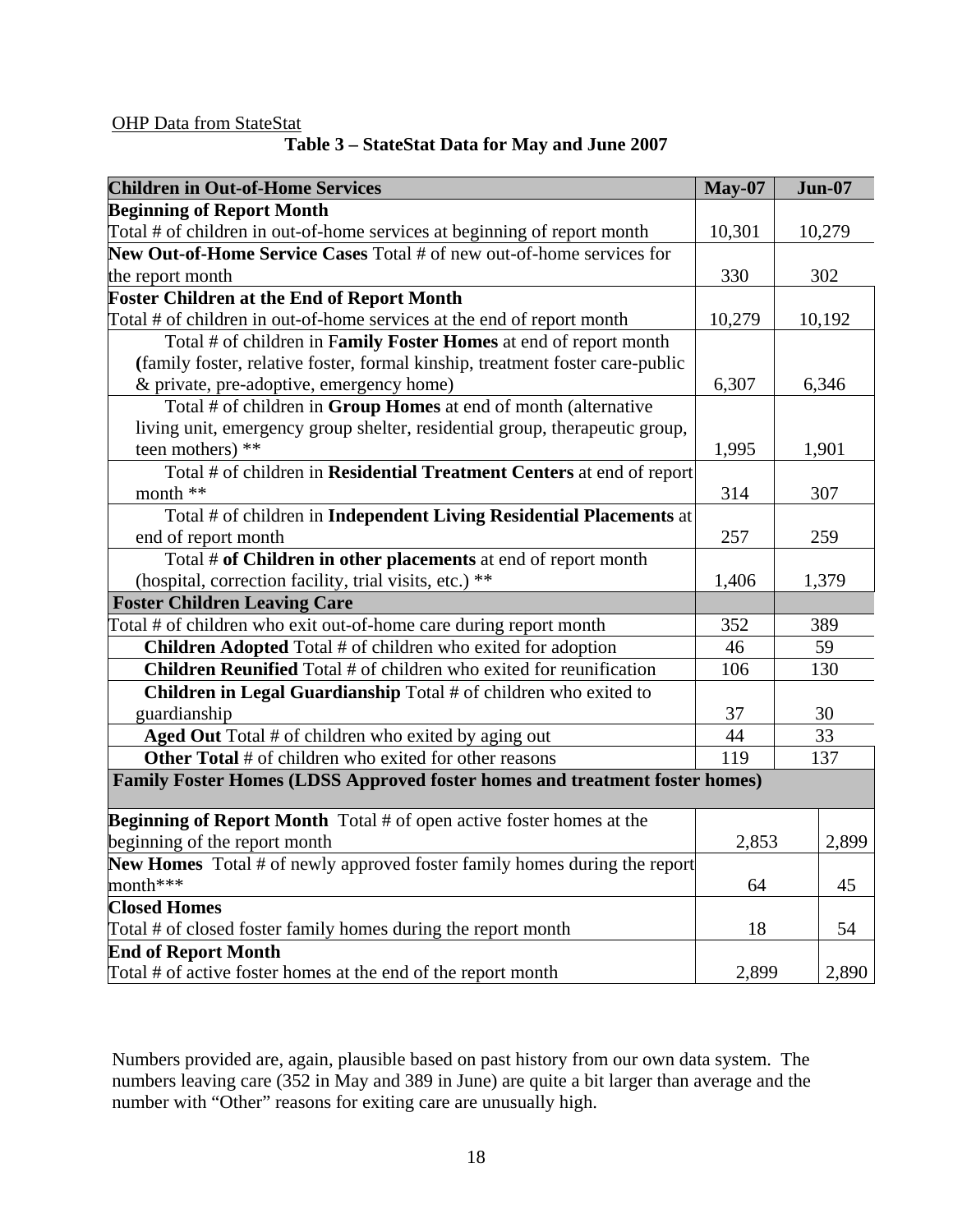Summary of Accountability Indicators

(From University of Maryland School of Social Work Ruth H. Young Center for Families and Children December 2007)

The Department of Human Resources contracted with the Ruth H. Young Center (RHYC) for assistance in implementing the Child Welfare Accountability Act of 2006. In December 2007, RHYC issued the first report on baseline statistical indicators in four areas (as indicated in the table below), which are mandated by the Act. In addition, RHYC sought to provide or approximate related indicators required by the federal government under its Child and Family Services Review program.

In general, RHYC found that performance in promoting child safety was very close to standards promulgated by the federal government, but indicators regarding children in out-of-home care require improvement.

Because of problems with MD CHESSIE data, baseline indicators were generally issued for Calendar Year 2005 using DHR's legacy systems: 1) the Client Information System (CIS); or 2) Foster Care and Adoption Child Tracking System (FACTS). In instances where CIS or FACTS could not provide information, RHYC used detailed case reviews conducted in CY 2007 by supervisors or by on-site review teams in connection with Maryland's own QA program. We have serious reservations about using the supervisory reviews because the instrument was seriously flawed. (See page 5.) In addition, the use of supervisory reviews for quality assurance information should have been undertaken only after validity studies.

The RHYC offered some cogent recommendations for improving the process of defining and tracking outcome measures. If DHR is able to implement the recommendations, we should see improvement in the effectiveness of the Accountability program.

In our view, any objective evaluation of the statistical indicators presented here indicates the ongoing need for "rapid and far-reaching improvements" that we have consistently called for over the years.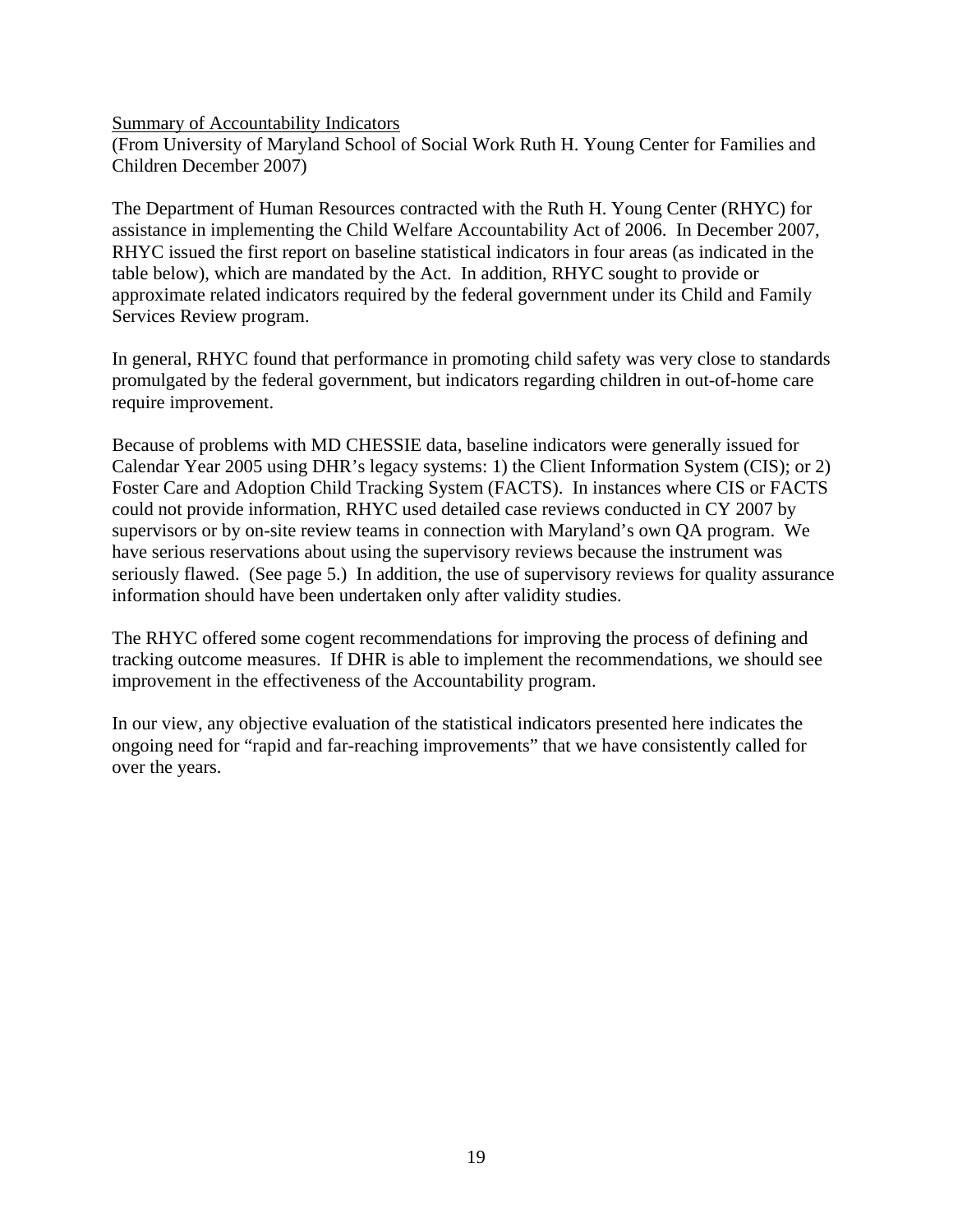# **Table 3 – Child Welfare System Performance Benchmarks reported by University of Maryland**

| <b>Indicator</b>                                                                 | <b>Method</b>    | <b>Value</b> | <b>Comment</b>             |
|----------------------------------------------------------------------------------|------------------|--------------|----------------------------|
|                                                                                  | and              |              |                            |
|                                                                                  | <b>Timeframe</b> |              |                            |
| PROTECTING CHILDREN FROM ABUSE AND NEGLECT AT HOME                               |                  |              |                            |
| Recurrence within 12 months of child abuse or                                    | <b>CIS</b>       | 9.0%         |                            |
| neglect among victims of indicated child abuse                                   | <b>CY 2005</b>   |              |                            |
| and neglect                                                                      |                  |              |                            |
| Recurrence within 6 months of child abuse or                                     | <b>CIS</b>       | 5.1%         | Lower than                 |
| neglect among victims of indicated child abuse                                   | <b>CY 2005</b>   |              | federal                    |
| and neglect                                                                      |                  |              | standard of                |
|                                                                                  |                  |              | 5.4%                       |
| The percentage of screened out reports that                                      |                  |              | Unable to                  |
| are documented as reviewed by a supervisor                                       | <b>CIS</b>       |              | report                     |
| The incidence of child abuse or neglect for a                                    | <b>CY 2005</b>   | 9.0%         | This requires              |
| child who, in the prior 12 months, was not<br>removed from the home following an |                  |              | particular<br>attention in |
| investigation that found indicated or                                            |                  |              | view of DHR                |
| unsubstantiated abuse or neglect.                                                |                  |              | initiatives.               |
| The percentage of child protective services                                      | <b>CIS</b>       |              | Law requires               |
| investigations that are initiated and completed                                  | $9/3/2005 -$     |              | completion in              |
| in accordance with [law].                                                        | 12/31/2005       |              | 60 days.                   |
| Completed within 10 days                                                         |                  | 5.6%         | Expungement                |
| Completed within 30 days                                                         |                  | 26.9%        | process makes              |
| Completed within 60 days                                                         |                  | 70.5%        | this                       |
| Completed within 120 days                                                        |                  | 98.8%        | complicated to             |
|                                                                                  |                  |              | measure.                   |
| For all indicated and unsubstantiated cases of                                   | <b>CIS</b>       |              |                            |
| abuse and neglect, the percentage of children                                    | <b>CY 2005</b>   |              |                            |
| who:                                                                             |                  |              |                            |
| Receive family preservation services<br>(FPS)                                    |                  | 7.4%         |                            |
| Receive FPS & remain safely in home<br>for 18 months                             |                  | 75.2%        |                            |
| Do not receive FPS & remain safely in                                            |                  | 83.5%        |                            |
| home for 18 months                                                               |                  |              |                            |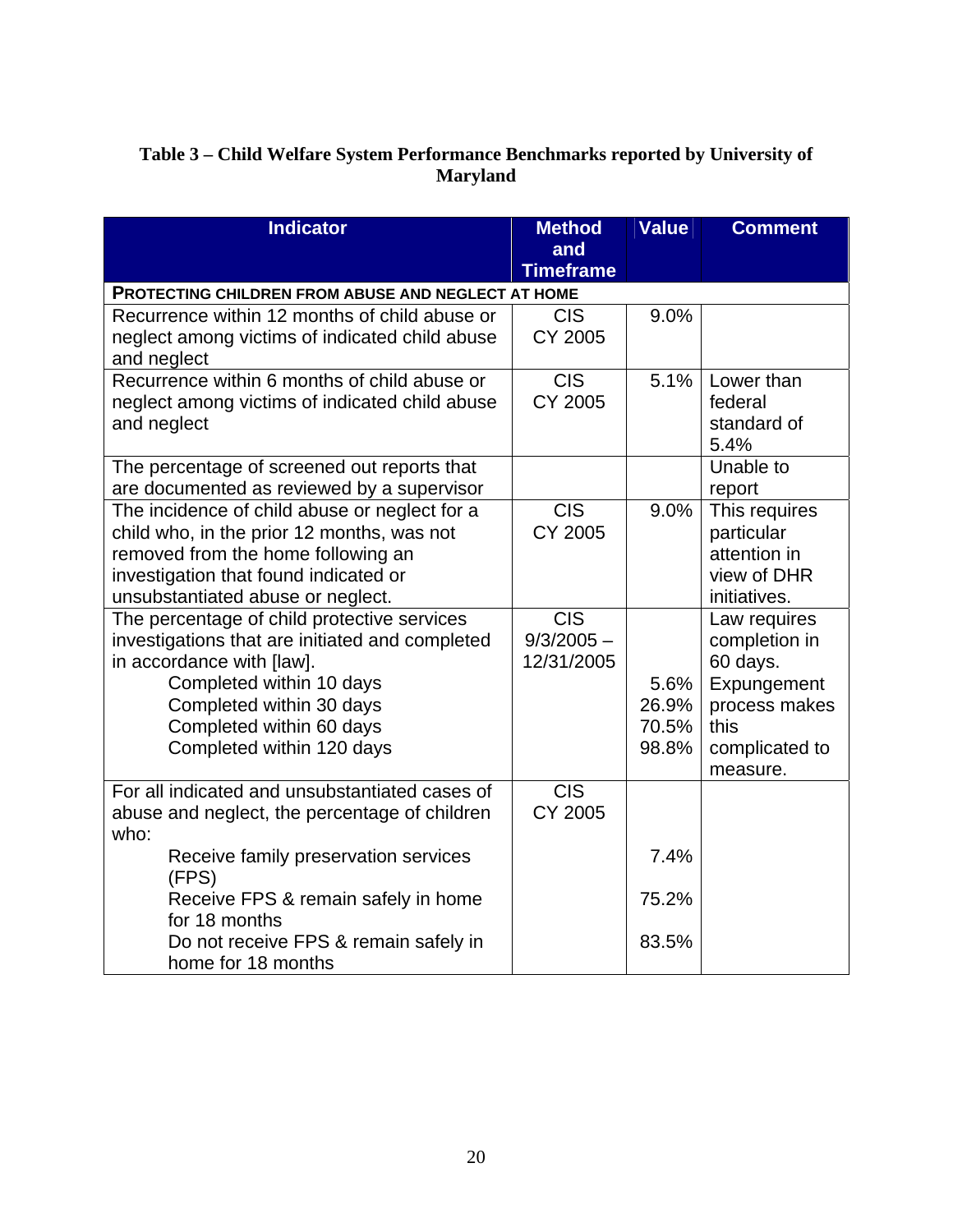| <b>Indicator</b>                                                                                                | <b>Method</b>      | <b>Value</b> | <b>Comment</b>      |
|-----------------------------------------------------------------------------------------------------------------|--------------------|--------------|---------------------|
|                                                                                                                 | and                |              |                     |
|                                                                                                                 | <b>Timeframe</b>   |              |                     |
| PROTECTING CHILDREN FROM ABUSE AND NEGLECT IN OUT-OF-HOME CARE<br>The incidence of indicated or unsubstantiated | $CIS +$            |              |                     |
| findings of child abuse or neglect of children in                                                               | special            |              |                     |
| the custody of a local department, or a                                                                         | estimation         |              |                     |
| placement agency, for out-of-home                                                                               | method             |              |                     |
| placements.                                                                                                     | <b>CY 2005</b>     |              |                     |
| % of out-of-home placement episodes                                                                             |                    | .49%         | Higher than         |
| % of children in out-of-home placements                                                                         |                    |              | federal             |
|                                                                                                                 |                    | .63%         | standard of         |
|                                                                                                                 |                    |              | .32%                |
| The incidence of indicated or unsubstantiated                                                                   | CIS data           | 5.1%         | Based on            |
| findings of child abuse or neglect within 12                                                                    | CY 2005            |              | 5,955 children      |
| months following the release of the child                                                                       | (Exited CY         |              | exiting care or     |
| committed to the department                                                                                     | 2004)              |              | after care! We      |
|                                                                                                                 |                    |              | believe this is     |
|                                                                                                                 |                    |              | an error as         |
|                                                                                                                 |                    |              | there have          |
|                                                                                                                 |                    |              | never been that     |
|                                                                                                                 |                    |              | many children       |
|                                                                                                                 |                    |              | exiting care.       |
| PERMANENCY AND STABILITY OF CHILDREN IN OUT-OF-HOME CARE<br>The percent of children living in out-of-home       | <b>FACTS</b>       |              | 10,821 children     |
| placement by placement type                                                                                     | 1/1/2005           |              | in care on          |
| Trial home visit                                                                                                |                    | 3.7%         | 1/1/2005            |
| Kinship care                                                                                                    |                    | 33.3%        |                     |
| Restricted foster home                                                                                          |                    | 5.6%         |                     |
| Regular foster home                                                                                             |                    | 16.9%        |                     |
| <b>Treatment foster home</b>                                                                                    |                    | 14.7%        |                     |
| Group home                                                                                                      |                    | 13.9%        |                     |
| Adoptive home                                                                                                   |                    | 1.7%         |                     |
| Other                                                                                                           |                    | 10.2%        |                     |
| The percentage of children with more than two                                                                   |                    |              | Unable to           |
| out-of-home placements during a report year                                                                     |                    |              | report              |
| Percent of children in stable placements                                                                        | QA case            |              |                     |
| By Maryland CFSR review                                                                                         | reviews            | 95.2%        | $+6%$               |
| By local supervisory review                                                                                     | <b>CY 2007</b>     | 96.5%        | $+2%$               |
| The percentage of children in custody of a local                                                                |                    |              | Unable to           |
| department or placement agency who have                                                                         |                    |              | report              |
| siblings living in different placements.                                                                        |                    | 100%         |                     |
| Reasonable efforts to place siblings together<br>when appropriate                                               | QA case<br>reviews |              | Sample size =<br>19 |
|                                                                                                                 | <b>MD CFSR</b>     |              |                     |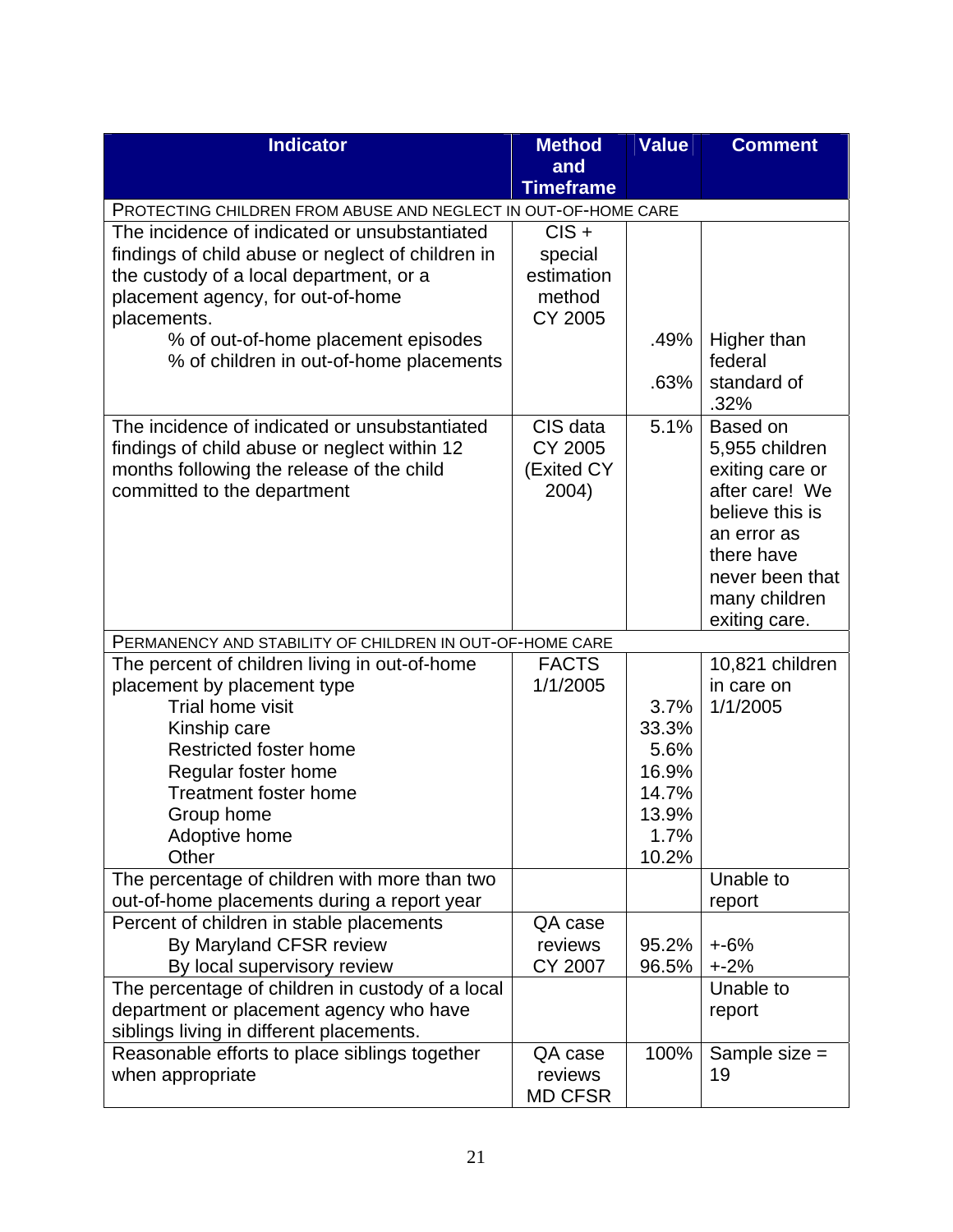| <b>Indicator</b>                                                                                                                                                       | <b>Method</b>                   | <b>Value</b>                             | <b>Comment</b>                                                                                                                  |
|------------------------------------------------------------------------------------------------------------------------------------------------------------------------|---------------------------------|------------------------------------------|---------------------------------------------------------------------------------------------------------------------------------|
|                                                                                                                                                                        | and<br><b>Timeframe</b>         |                                          |                                                                                                                                 |
| Placed with siblings                                                                                                                                                   | Local<br>supervisory<br>reviews | 54.7%                                    | $+ -9%$<br>Sample size =<br>117                                                                                                 |
| If siblings not placed together:<br>Clinical or compelling reason for<br>separation<br>Reasonable efforts to place siblings<br>together                                | Local<br>supervisory<br>reviews | 88.2%<br>93.3%                           | $+8%$<br>Sample size =<br>68<br>$+6%$<br>Sample size =<br>60                                                                    |
| The percentage of children who exit state<br>custody by exit type<br>Reunification <sup>5</sup><br>Adoption<br>Relative guardian<br>Non-relative guardian<br>All other | <b>FACTS</b><br><b>CY 2005</b>  | 42.4%<br>17.5%<br>14.4%<br>1.1%<br>24.5% | 3,774 exits<br>Other includes:<br>aging out,<br>transfer to<br>other<br>jurisdiction,<br>death, as well<br>as other<br>reasons. |
| If siblings not placed together:<br>Clinical or compelling reason for<br>separation<br>Reasonable efforts to place siblings<br>together                                | Local<br>supervisory<br>reviews | 88.2%<br>93.3%                           | $+8%$<br>Sample size =<br>68<br>$+6%$<br>Sample size =<br>60                                                                    |
| The percentage of children who exit state<br>custody by exit type<br>Reunification <sup>6</sup><br>Adoption<br>Relative guardian<br>Non-relative guardian<br>All other | <b>FACTS</b><br><b>CY 2005</b>  | 42.4%<br>17.5%<br>14.4%<br>1.1%<br>24.5% | 3,774 exits<br>Other includes:<br>aging out,<br>transfer to<br>other<br>jurisdiction,<br>death, as well<br>as other<br>reasons. |

 $\overline{a}$ 

Reunification includes returned to parent(s) or court-ordered return to parent(s). [WHAT ABOUT RETURN TO GUARDIAN?]

Reunification includes returned to parent(s) or court-ordered return to parent(s). [WHAT ABOUT RETURN TO GUARDIAN?]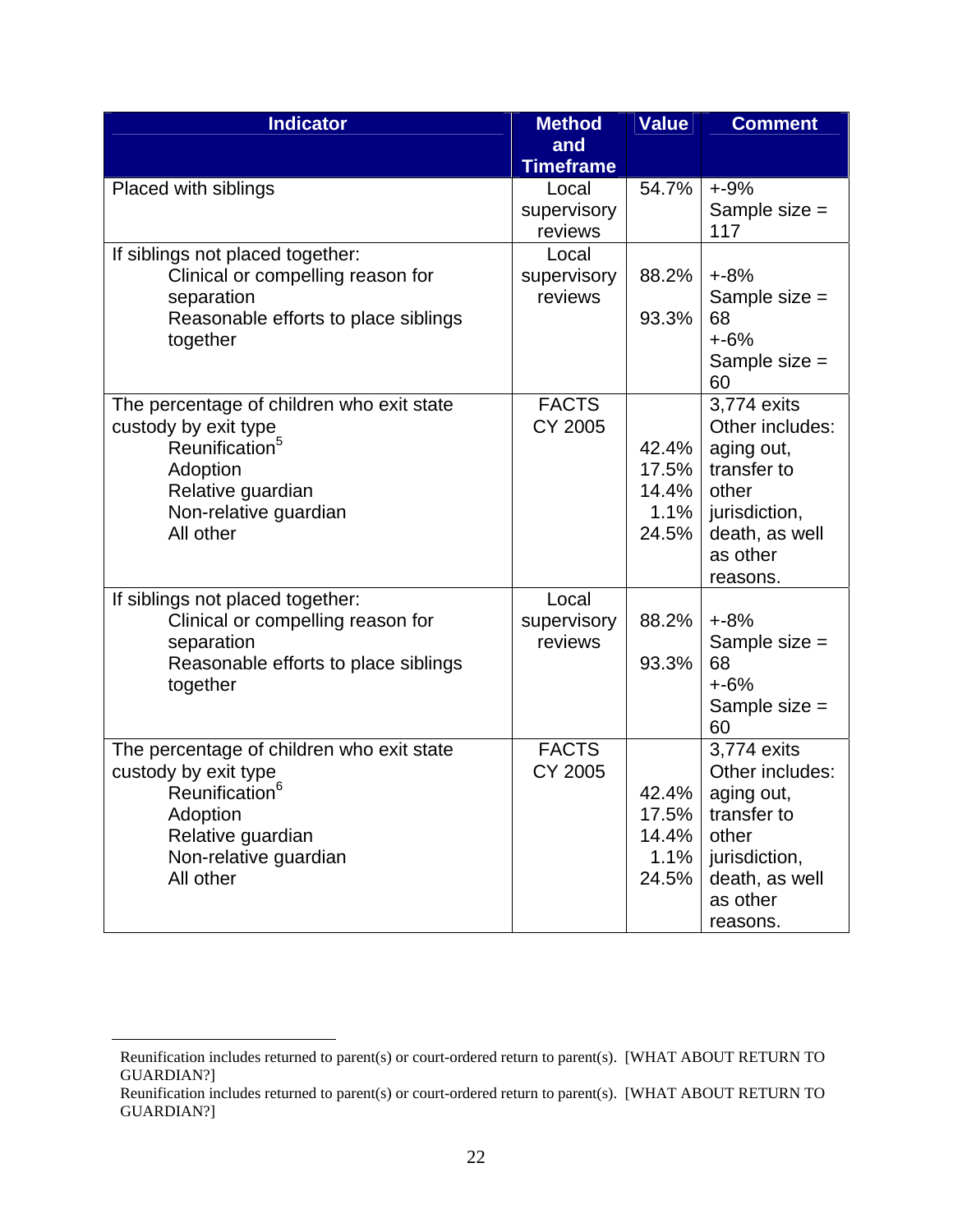| <b>Indicator</b>                               | <b>Method</b>                  | <b>Value</b>   | <b>Comment</b>                 |
|------------------------------------------------|--------------------------------|----------------|--------------------------------|
|                                                | and                            |                |                                |
|                                                | <b>Timeframe</b>               |                |                                |
| The percentage of children who exit state      | <b>FACTS</b>                   |                | Note a higher                  |
| custody by exit type                           | <b>CY 2004</b>                 |                | proportion of                  |
| Reunification                                  |                                | 40.4%          | adoption &                     |
| Adoption                                       |                                | 19.6%          | relative                       |
| Relative guardian                              |                                | 16.0%          | guardianship in                |
| Non-relative guardian                          |                                | 1.2%           | 2004.                          |
| All other                                      |                                | 22.7%          |                                |
| The percentage of children who exit state      | <b>FACTS</b>                   |                | Note a much                    |
| custody by exit type                           | CY 2003                        |                | lower                          |
| Reunification                                  |                                | 34.7%          | reunification                  |
| Adoption                                       |                                | 19.5%          | rate & higher                  |
| Relative guardian                              |                                | 15.1%          | rate of "other"                |
| Non-relative guardian                          |                                | 1.1%           | in 2003.                       |
| All other                                      |                                | 29.7%          |                                |
| The percentage of children who exit state      | <b>FACTS</b>                   |                | Note much                      |
| custody by exit type                           | <b>CY 2002</b>                 |                | higher rate of                 |
| Reunification                                  |                                | 40.7%          | adoption in                    |
| Adoption                                       |                                | 22.0%          | 2002.                          |
| Relative guardian                              |                                | 15.9%          |                                |
| Non-relative guardian                          |                                | 0.5%           |                                |
| All other                                      |                                | 20.9%          |                                |
| The percentage of children who exit state      | <b>FACTS</b><br><b>CY 2001</b> |                | Note relatively                |
| custody by exit type<br>Reunification          |                                |                | high rate of                   |
|                                                |                                | 39.7%          | adoption in<br>2001 as well as |
| Adoption                                       |                                | 20.8%<br>19.5% | relative                       |
| Relative guardian<br>Non-relative guardian     |                                | 1.2%           | guardianship.                  |
| All other                                      |                                | 18.8%          |                                |
| The percentage of children who exit state      | <b>FACTS</b>                   |                | Note relatively                |
| custody by exit type                           | <b>CY 2000</b>                 |                | high rates of                  |
| Reunification                                  |                                | 42.9%          | reunification &                |
| Adoption                                       |                                | 16.6%          | relative                       |
| Relative guardian                              |                                | 21.7%          | guardianship in                |
| Non-relative guardian                          |                                | 1.4%           | 2000. "Other" is               |
| All other                                      |                                | 17.4%          | low.                           |
| Of all children discharged from out-of-home    | <b>CIS/FACTS</b>               | 54.9%          | 1,351                          |
| care to reunification in Cy 2005 who had been  | CY 2005                        |                | qualifying exits.              |
| in out-of-home care for 8 days or longer, what |                                |                | National                       |
| percent were reunified in less than 12 months  |                                |                | median is                      |
| from the date of latest removal from home?     |                                |                | 69.9%                          |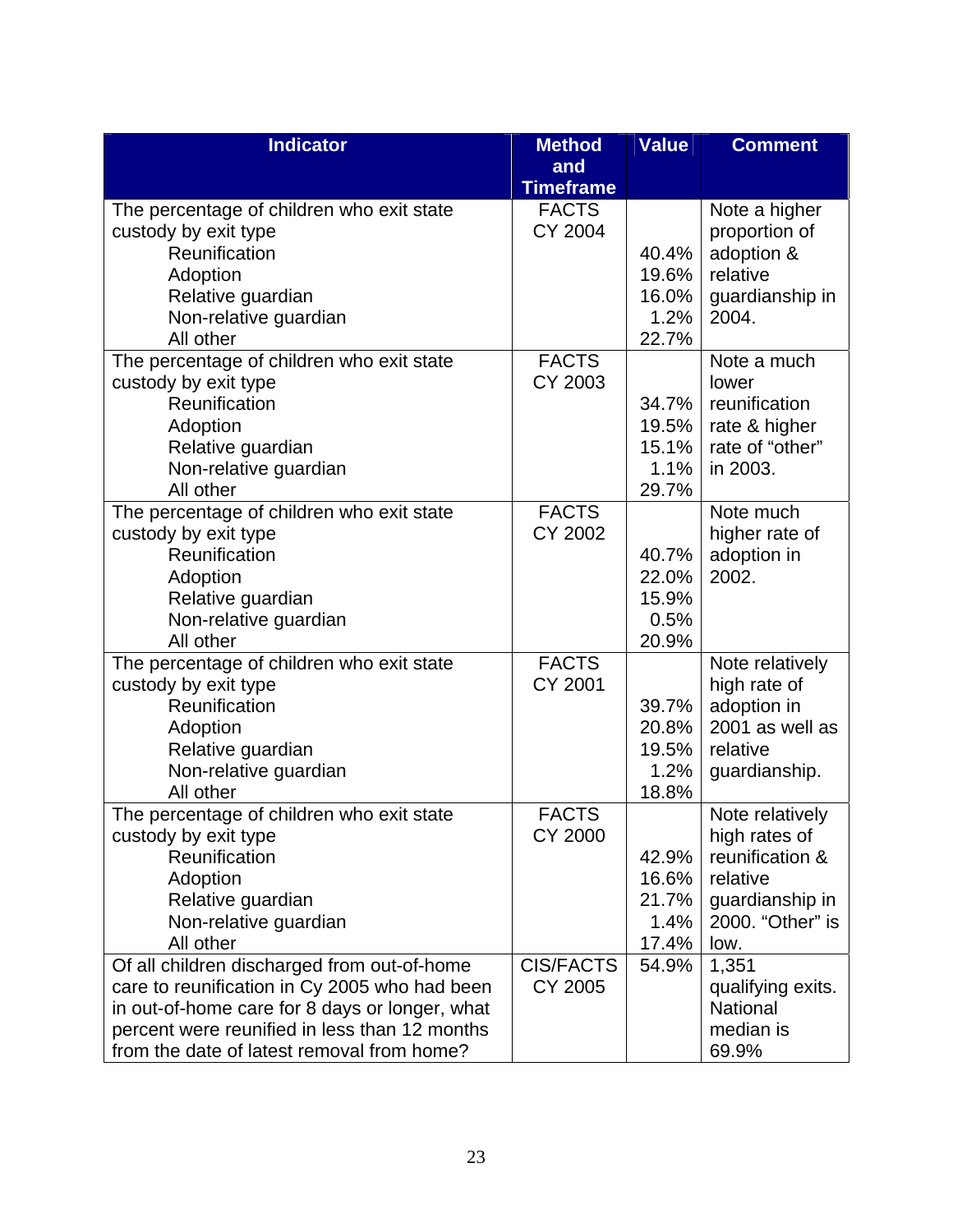| <b>Indicator</b>                                       | <b>Method</b>    | <b>Value</b> | <b>Comment</b>       |
|--------------------------------------------------------|------------------|--------------|----------------------|
|                                                        | and              |              |                      |
|                                                        | <b>Timeframe</b> |              |                      |
| Of all children who entered foster care [sic:          | <b>CIS/FACTS</b> | 28.0%        | Reunification        |
| should be "out-of-home"] for the first time in the     | <b>CY 2005</b>   |              | includes             |
| 6-month period just prior to calendar year             |                  |              | custody &            |
| 2005, and who remained in foster care for 8            |                  |              | guardianship to      |
| days or longer, what percent were discharged           |                  |              | relatives.           |
| from [out-of-home] care to reunification in less       |                  |              | <b>National</b>      |
| than 12 months from the date of latest removal         |                  |              | median is            |
| from home?                                             |                  |              | 39.4%                |
| Of all children who were discharged from [out-         | <b>CIS/FACTS</b> |              | Unable to            |
| of-home] care to adoption during calendar year         |                  |              | report. <sup>7</sup> |
| 2005, what percent were discharged in less             |                  |              |                      |
| than 24 months from the most recent<br>placement date? |                  |              |                      |
| Substitute measure: of all children who moved          | <b>CIS/FACTS</b> | 19.9%        | Of 519 children      |
| into a pre-adoptive placement during calendar          | <b>CY 2005</b>   |              | placed for           |
| year 2005, what percent were placed in less            |                  |              | adoption. An         |
| than 24 months from the date of the latest             |                  |              | historically low     |
| removal from home?                                     |                  |              | number.              |
| Substitute measure: of all children who were           | <b>CIS/FACTS</b> | 73.0%        | Of 662 children      |
| discharged from out-of-home care to a finalized        | <b>CY 2005</b>   |              | adopted              |
| adoption during calendar year 2005, what               |                  |              |                      |
| percent were discharged in less than 24                |                  |              |                      |
| months from the date the child started the             |                  |              |                      |
| adoptive placement?                                    |                  |              |                      |
| Of all children in [out-of-home] care on the first     | <b>CIS/FACTS</b> |              |                      |
| day of the 1-0month target period who were in          | CY 2005          |              |                      |
| [out-of-home] care for 17 continuous months or         |                  |              |                      |
| longer, what percent were discharged from              |                  |              |                      |
| foster care to a finalized adoption by the last        |                  |              |                      |
| day of the 12-month target period?                     |                  |              |                      |

<sup>&</sup>lt;sup>7</sup> CRBC has a long-established procedure of manual reporting designed to overcome the inherent inability of CIS/FACTS to report on this and two subsequent adoption indicators. [DO WE HAVE THE ADOPTION CLOSINGS FOR CY 2005?]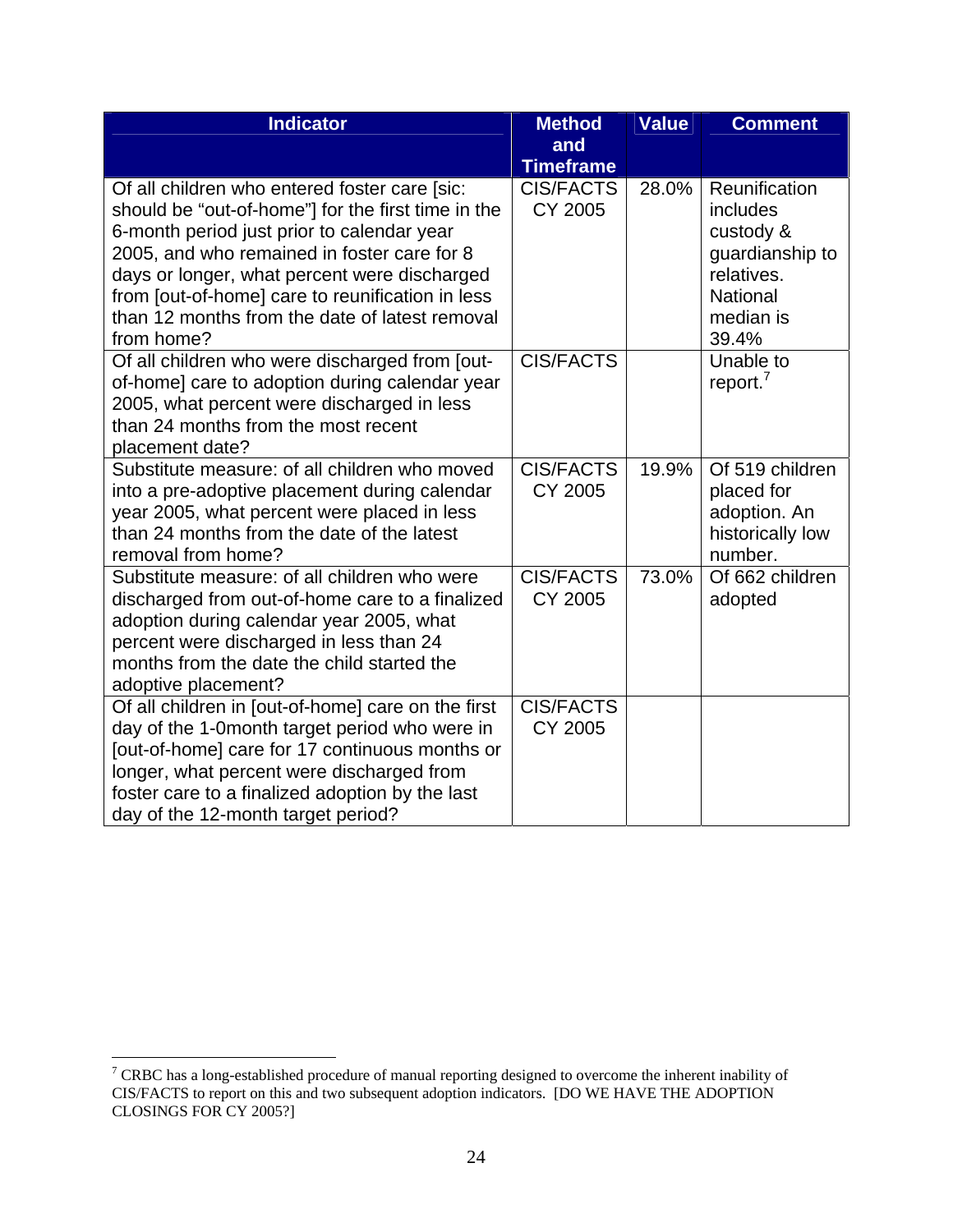| <b>Indicator</b>                                                                                                                                                                                                                                                                                                                       | <b>Method</b>                | <b>Value</b>            | <b>Comment</b>                                                                                                                                                              |
|----------------------------------------------------------------------------------------------------------------------------------------------------------------------------------------------------------------------------------------------------------------------------------------------------------------------------------------|------------------------------|-------------------------|-----------------------------------------------------------------------------------------------------------------------------------------------------------------------------|
|                                                                                                                                                                                                                                                                                                                                        | and<br><b>Timeframe</b>      |                         |                                                                                                                                                                             |
| Of all children who were in [out-of-home] care<br>for 24 months on longer on the first day of<br>calendar year 2005, what percent were<br>discharged to a permanent home prior to their<br>18 <sup>th</sup> birthday by the end of the calendar year?                                                                                  | <b>CIS/FACTS</b><br>CY 2005  | 8.4%                    | Of 5,356<br>children.<br>[Apparent error<br>in calculation:<br>should have<br>used 17-year-<br>olds.]<br>This is very<br>poor<br>performance!<br>National<br>median is 25%. |
| Of all children who were discharged from out-<br>of-home care in CY 2005 who were legally free<br>for adoption at the time of their discharge, what<br>percent were discharged to a permanent home<br>prior to their 18 <sup>th</sup> birthday?                                                                                        | <b>CIS/FACTS</b><br>CY 2005  | 90.4%                   | Of 656<br>children.<br><b>National</b><br>median is<br>96.8%.                                                                                                               |
| The number [percent] of children who are<br>recommitted to the Department within 12<br>months of release from commitment<br>[Brackets in original.]                                                                                                                                                                                    | <b>CIS/FACTS</b><br>CY 2005  | 11.4%                   | Based on<br>5,955 children<br>exiting care or<br>after care! We<br>believe this is<br>an error as<br>there have<br>never been that<br>many children<br>exiting care.        |
| The percentage [of] foster homes and kinship<br>care homes in which the following have been<br>conducted according to regulation:<br>Required criminal background checks<br>Initial fire & safety inspection<br>Initial health & sanitation inspection<br>Annual reconsideration for compliance<br>with standards for safety & quality | <b>QA</b> reviews<br>CY 2007 | 91.7%<br>85.7%<br>85.7% | $+ -9%$<br>$+13%$<br>$+13%$                                                                                                                                                 |
|                                                                                                                                                                                                                                                                                                                                        |                              | 95.8%                   | $+8%$                                                                                                                                                                       |
| ADDRESSING THE WELL-BEING OF CHILDREN IN OUT-OF-HOME CARE<br>The percentage of chidren in out-of-home<br>placements who received a comprehensive<br>assessment in compliance with federal<br>regulations within 60 days of entering<br>placement                                                                                       | QA reviews<br><b>CY 2007</b> | 90.5%                   | Of 158<br>children.<br>$+ - 5%$                                                                                                                                             |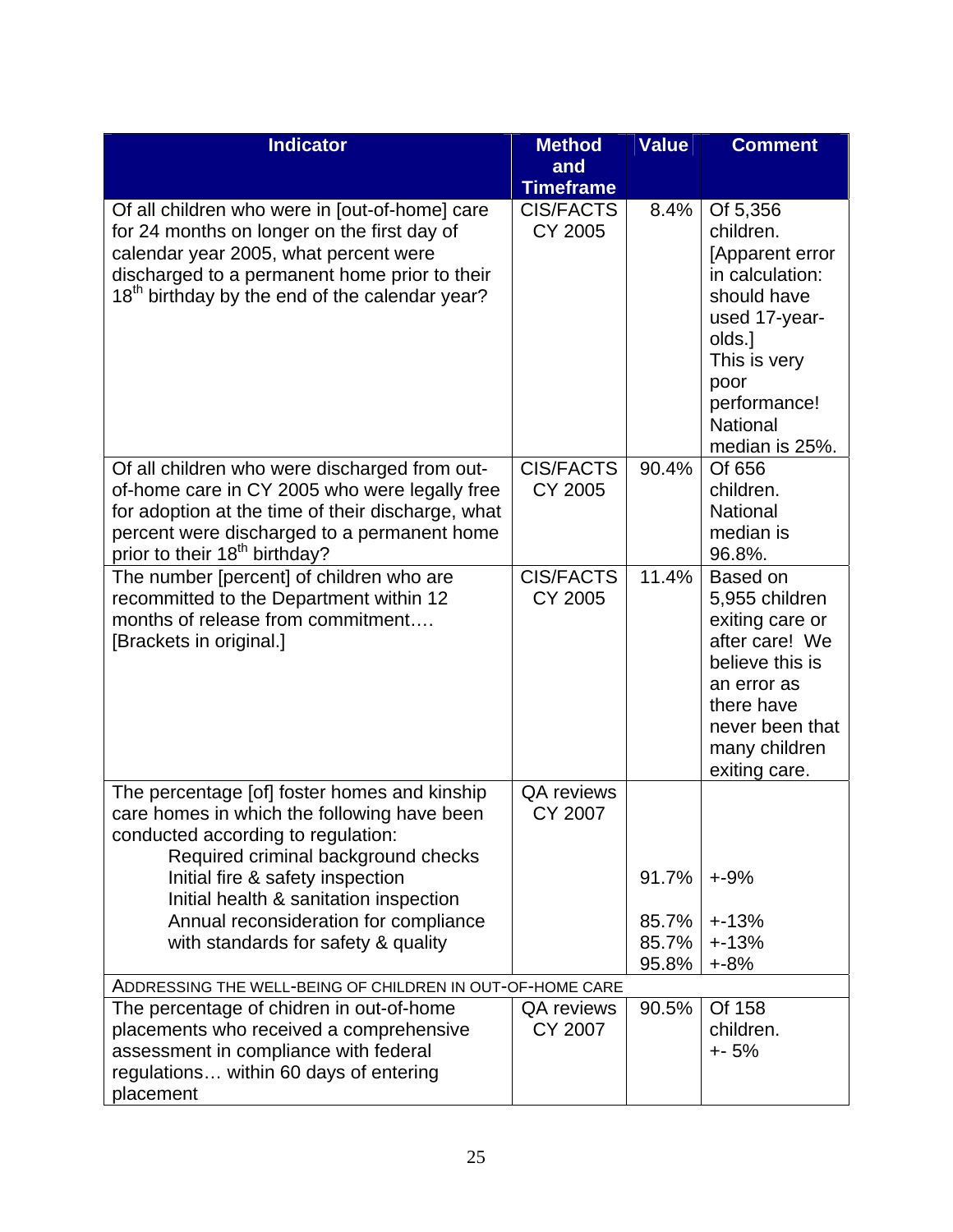| <b>Indicator</b>                                                                                                                                                                  | <b>Method</b><br>and<br><b>Timeframe</b> | <b>Value</b> | <b>Comment</b>                               |
|-----------------------------------------------------------------------------------------------------------------------------------------------------------------------------------|------------------------------------------|--------------|----------------------------------------------|
| The percentage of eligible children entering<br>foster care or kingship care who have been<br>examined by a medical provider within [5] days<br>of entry. [Brackets in original.] | <b>QA</b> reviews<br>CY 2007             | 91.1%        | Of 168<br>children.<br>$+ - 4%$              |
| The percentage of school-aged children in out-<br>of-home placements                                                                                                              | <b>QA</b> reviews<br><b>CY 2007</b>      |              |                                              |
| Enrolled in school.                                                                                                                                                               |                                          | 96.1%        | Of 285<br>children.                          |
| Enrolled in school within 5 days of entry<br>Into out-of-home placement.                                                                                                          |                                          | $89.1\%$     | $+2%$<br><b>OF 129</b><br>children.<br>$+5%$ |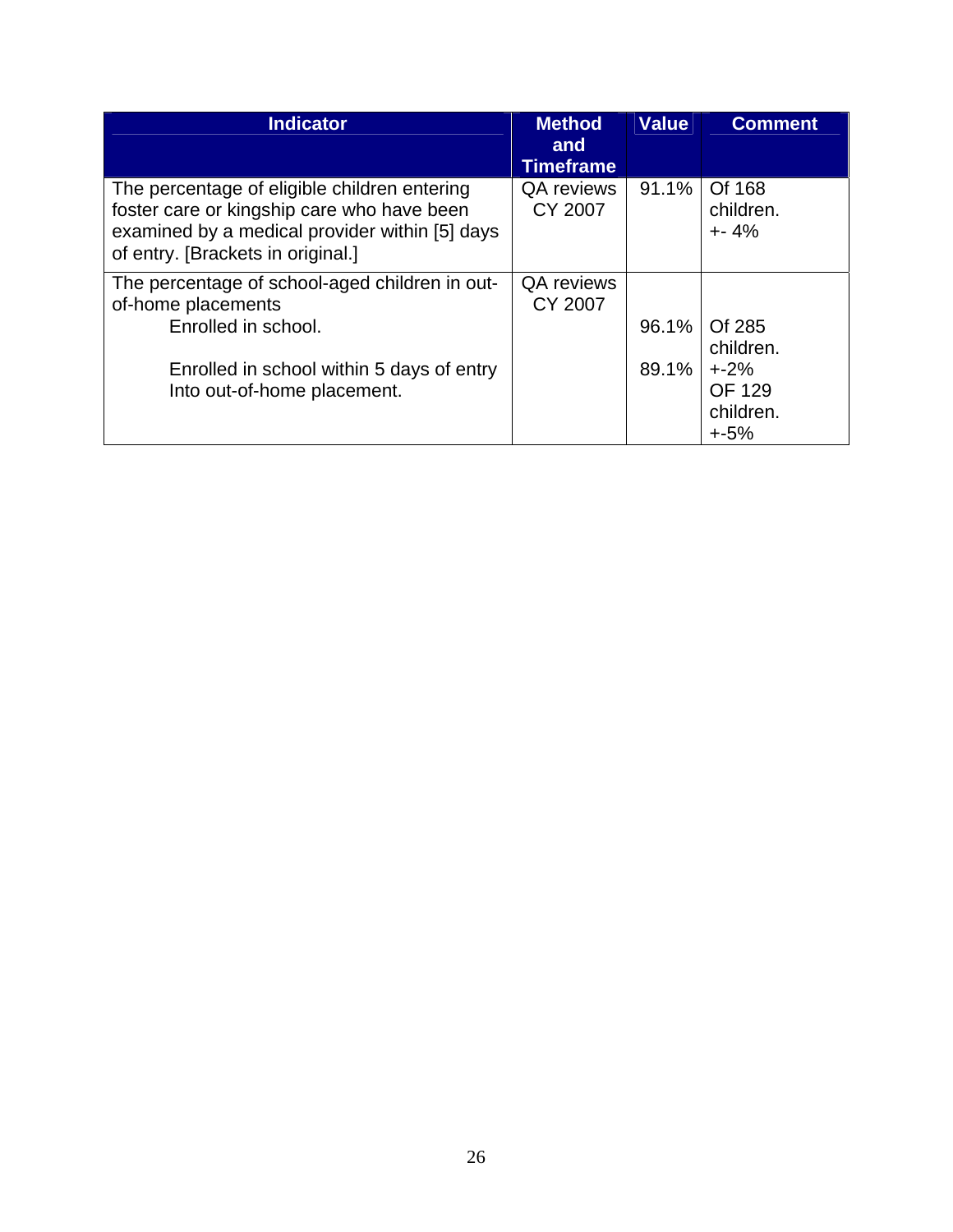#### Retrospective Racial Disparity Analysis<sup>8</sup>

The Annie E. Casey Foundation and the Maryland Children's Action Network (MD CAN) partnered to focus on racial disparities for the MD CAN Convention in October 2007. CRBC took the lead on child welfare issued and provided an analysis of racial disparities in the out-ofhome care program over the period 1990 through 2006 (based on State fiscal years). The analysis presented here is an extension of the material presented at the Convention. The analysis is limited to a comparison of white versus African-American children because well over 95% of children in care in Maryland over the 16-year period fall into those categories.

We gathered census data and combined it with case flow data from our CRBC Information System to calculate the proportion of Maryland's children 1) living in placement<sup>9</sup> (daily census estimates) and 2) entering placement during a year. (The CRBC Information System is based on daily downloads of data about individual children from DHR's CIS/FACTS systems.) The daily census is a single indicator that combines the rate at which children enter placement and the average length of time they remain in placement. We use an indicator called Projected Average Length of Stay in placement (PALOS) to measure length of stay.

We are thus able to examine the overall disparity between white and African-American children and then dig down to ask how much of the disparity is due to differential rates of entry into placement and how much is due to disparity in how long children remain in placement.

There are 10 charts below. Chart 1 shows that Baltimore City has a disproportionate role in the statewide picture. The City had about 12-15% of the children in Maryland but 63-69% of the children in out-of-home placement (depending upon which year is examined). The City had approximately 25% of the daily census of white children in placement and 75-80% of African-American children in placement during this period. Regarding entry into placement, the City had 19-23% of the white children and 67-77% of the African-Americans.

Chart 2 shows that statewide 17-22 of every 1,000 African-American children had been in placement on a given day during the 16-year period versus fewer than 3 of every 1,000 white children. Chart 3, by contrast, shows that in Baltimore City 47-60 of every 1,000 African-American children were in placement versus 12-18 of every 1,000 white children.

Chart 4 combines the results of charts 2 and 3 and also shows data from other large jurisdictions in Maryland. In this chart the black line at 1.0 shows what the ratio would have to be to indicate no disparity. Such a result would mean that African-American and white children have an equal likelihood of being in placement. The statewide disparity over the 16-year period ranged from 5.6 (2006) to 7.6 (1995-2000). In Baltimore City, the disparity ratio ranges between 3.1 and 3.8, while in Montgomery County it was nearly 9 for the first two 5-year periods. Baltimore County

<sup>1</sup> <sup>8</sup> CRBC thanks Kathleen Aaron of Catholic Charities and Ameejill Whitlock of Advocates for Children and Youth for assistance with this analysis.

 $9$  We use "placement" to indicate the population of children who are not living at home and for whom the State is responsible to find a living arrangement. We use "care" to indicate the population of children in placement plus those at home (in after care) on a trial basis.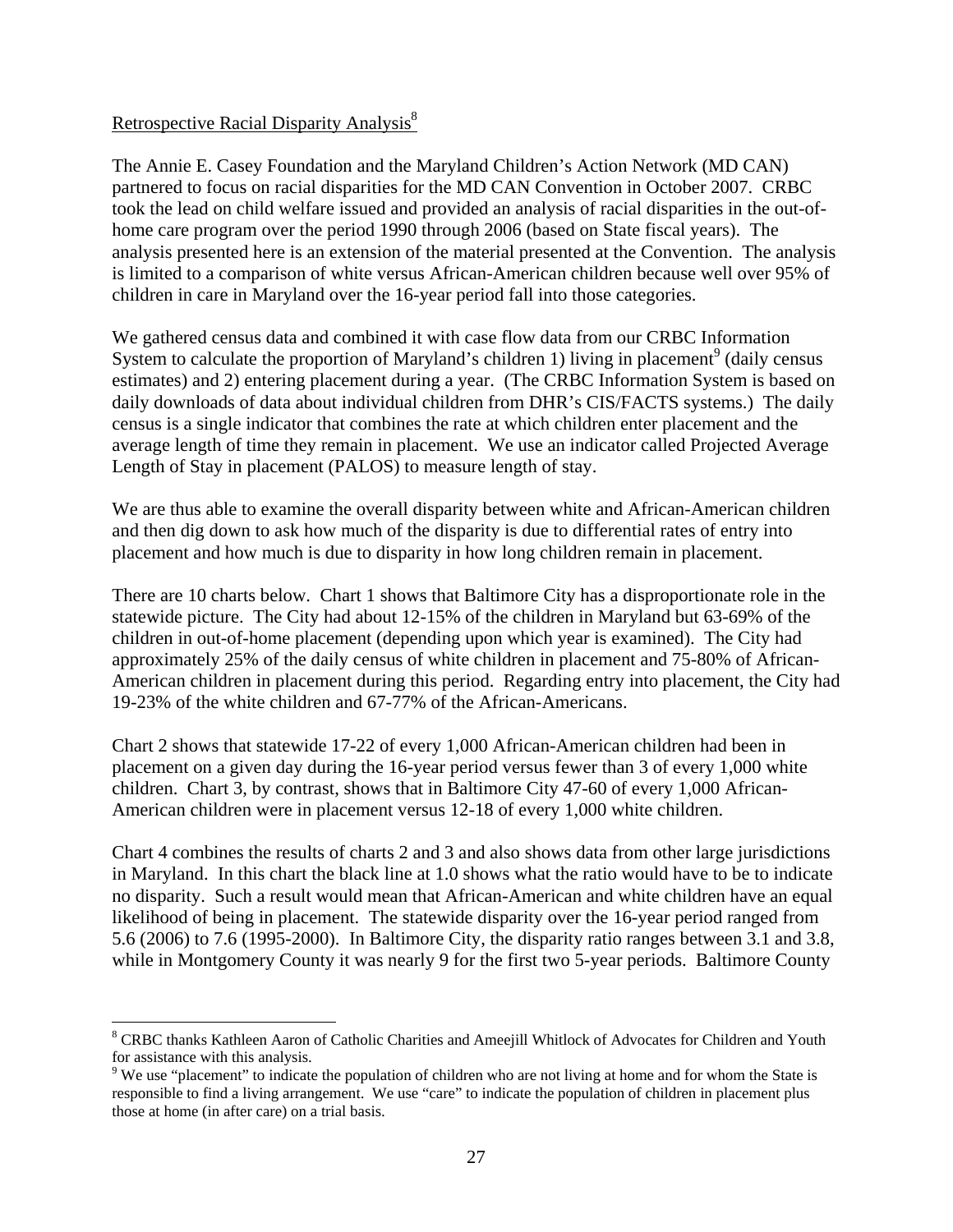has the lowest disparity ratio, declining from 2.7 to 1.6 over the period. The disparity ratios in Prince George's County are intermediate between Baltimore City's and Baltimore County's.

A notable feature of Chart 4 is that disparity ratios between 3 and 4 in the City drive statewide disparity ratios of between 6 and 8. This incongruous result occurs because Baltimore City's out-of-home care population is so predominantly African-American *and* because the City's placement rate is so high (48-60 per thousand from Chart 3). Considering the City's high rates of bringing and keeping children in out-of-home placement along with its high proportion of African-Americans, the statewide data would show a significant racial disparity, *even if every jurisdiction had no racial disparity at all.* Actually, Baltimore City has a substantial racial disparity and this further magnifies the statewide disparity.

The Chapin Hall Center for children at the University of Chicago is one of the leading institutions that analyzes child welfare data in the United States. In its September 2007 publication, "Racial Disparity in Foster Care Admissions," it found a nationwide disparity between African-Americans and all other racial/ethnic groups of 2.43 in the daily census. This puts Maryland's disparity ratio of 5.6 in 2006 quite a bit outside the expected range.

Charts 5 through 7 examine the contribution to placement disparity from entry patterns. In Chart 5 we see that the entry rate for African-Americans fell from 8 per thousand in 1990-95 to about 5 per thousand in 2006. For white, the rate stayed relatively constant at 2 per thousand throughout the entire period.

In Baltimore City, the pattern was somewhat different as shown in Chart 6. The peak period of entry rate was in 1995-2000 when the crack epidemic in the City was at its peak. Entry rose for both whites and African-American in this period. African-American entry ratios ranged from a high of over 20 in the peak period to below 14 in 2006.

Chart 7 shows the disparity ratios for Maryland, the City, and selected large jurisdictions. As with Chart 4, the black line shows the hypothetical no-disparity level. Disparity ratios are somewhat lower than those seen in Chart 4 for the daily placement census. Baltimore County again has the lowest disparity ratios – falling from 2.8 to 1.7 over the period – and Montgomery County by far the highest at about 8 but falling to 5 for 2006. Prince George's County tended to have higher disparity ratios than Baltimore City, ranging between 2.4 and 3.7 while the City's stays below 3.

Since disparity ratios are lower for entry than for the daily placement census, it follows that African-American children must average longer lengths of stay than white children. Charts 8-10 explore this issue. Projected average length of stay (PALOS) is expressed in months.<sup>10</sup>

Chart 8 shows that PALOS rose for both African-American and white children by about 25% during the entire 16-year period. For whites, it rose from 22 to 27 months, and for African-Americans from 32 to 40 months.

 $\overline{a}$  $10$  PALOS = the average daily population divided by the number of children entering in a time period, with an appropriate factor to adjust for the length of time of the period. In this instance, average daily population over the period is estimated by merely averaging the beginning population and the ending population.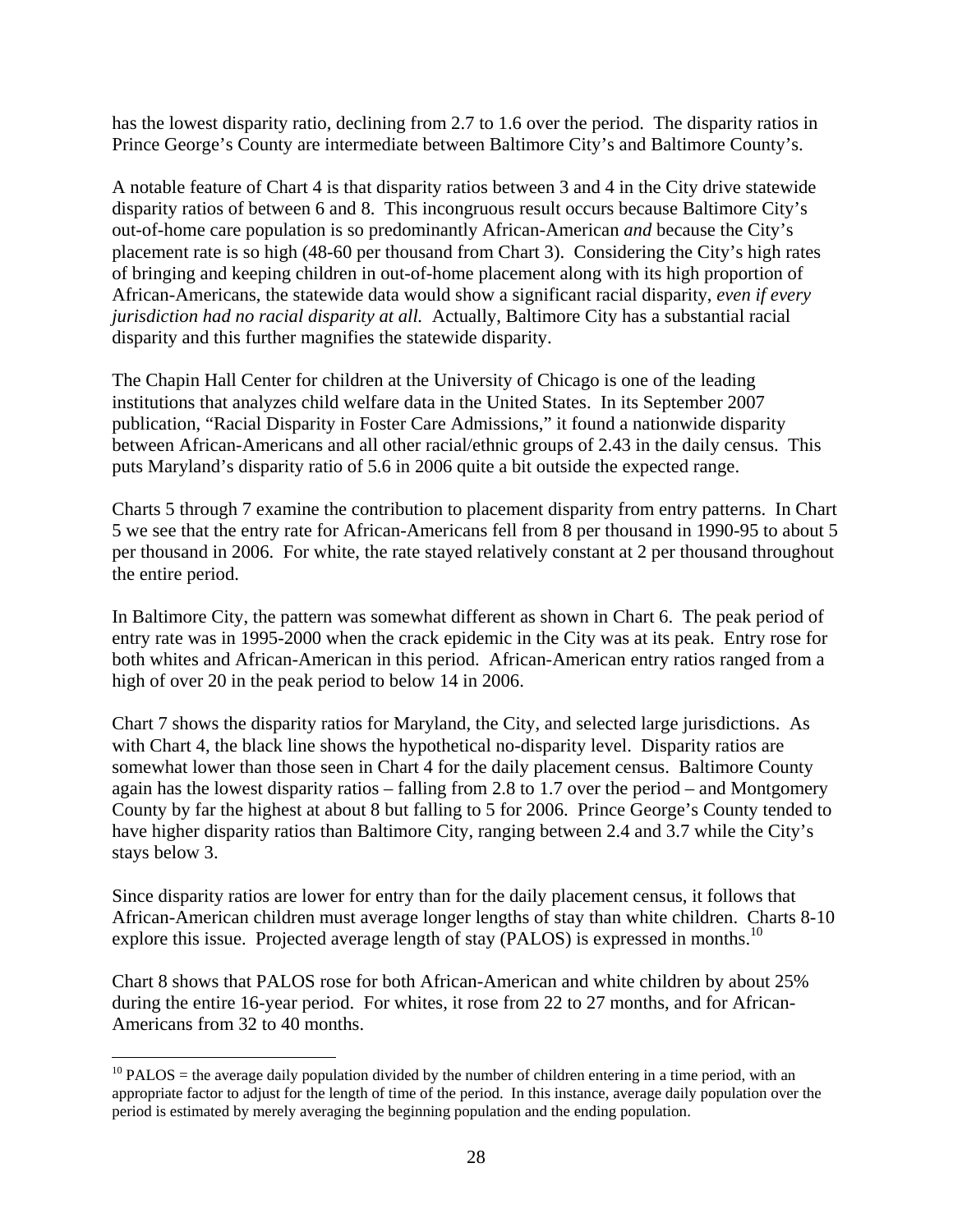In Baltimore City, Chart 9 reveals that PALOS rose by about 25% for African-Americans from 35 to 44 months, but for whites it rose over 40% from 24 to 34 months.

Chart 10 shows the disparity ratios for PALOS and includes a black line at 100% to show where a no-disparity ratio would lie.

The most significant conclusion from all the data presented is that the history of extraordinarily high entry rates in Baltimore City has driven the racial disparity ratios in Maryland very substantially higher than is found in other areas of the United States.

Additional analysis would be warranted along the following lines:

- Look at poverty by race by jurisdiction and correlate to out-of-home placement entry rates.
- Analyze average length of stay by age at entry and race.
- Further deepen the county-by-county analysis of the available data.

When these data were presented at a workshop at the Maryland Children's Action Network Convention, workshop participants made the following suggestions

- Pull together a diverse group of representatives to understand the issues identified
- Offer a statewide credentialing process for all child welfare workers
- Add training that includes cultural competence for the needs of various jurisdictions, e.g., Prince George's needs more bilingual staff
- Add training for supervision and clinical staff
- Increase scholarships for training of social workers with accountability for who gets it
- Governor and DHR Secretary must support policy changes that decrease bias in funding toward placement. I.e., increase family preservation services and family-centered practice
- Begin research into the availability of adequate housing and its impact on the decision to reunify or remove a child from family of origin.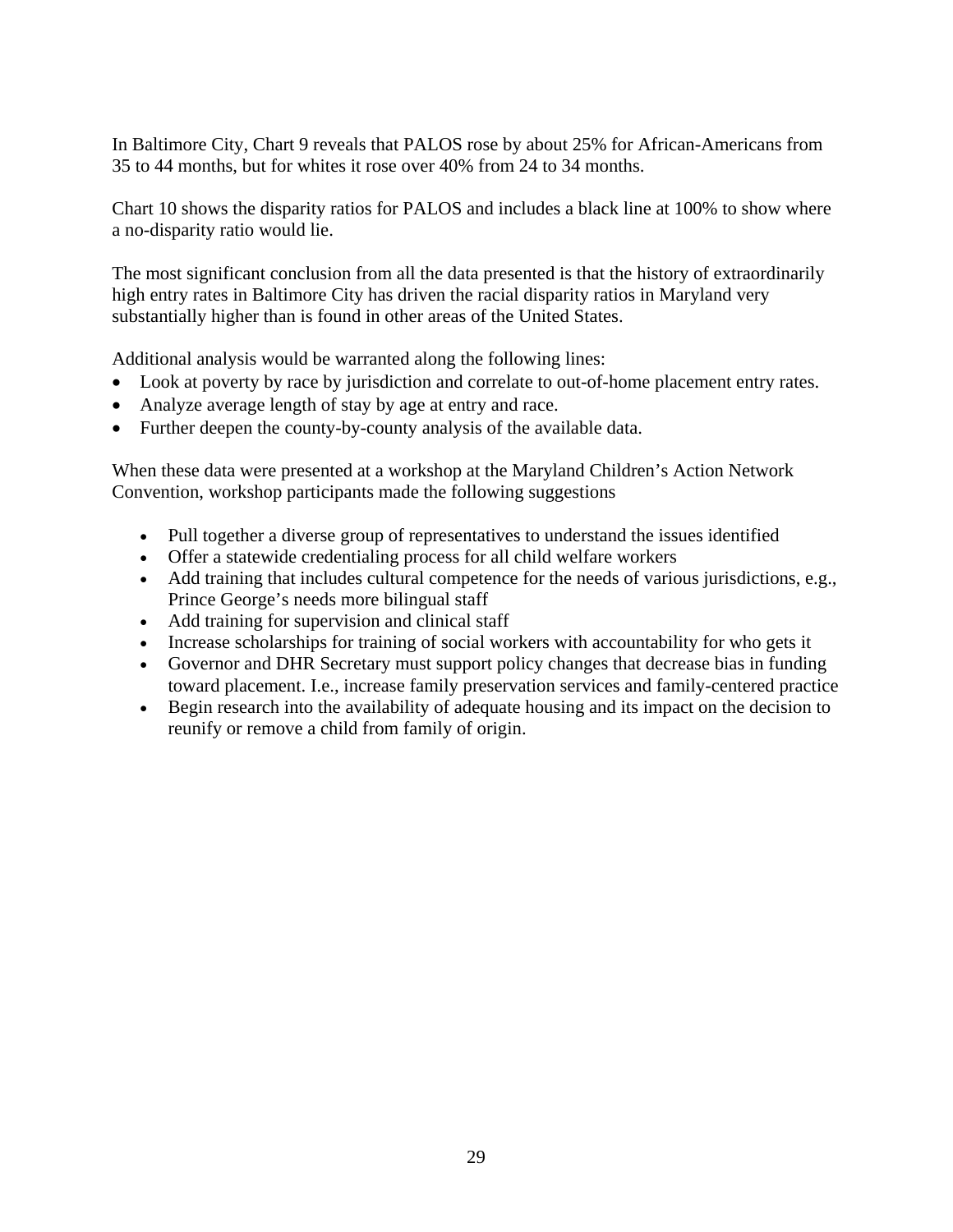

# **Chart 1**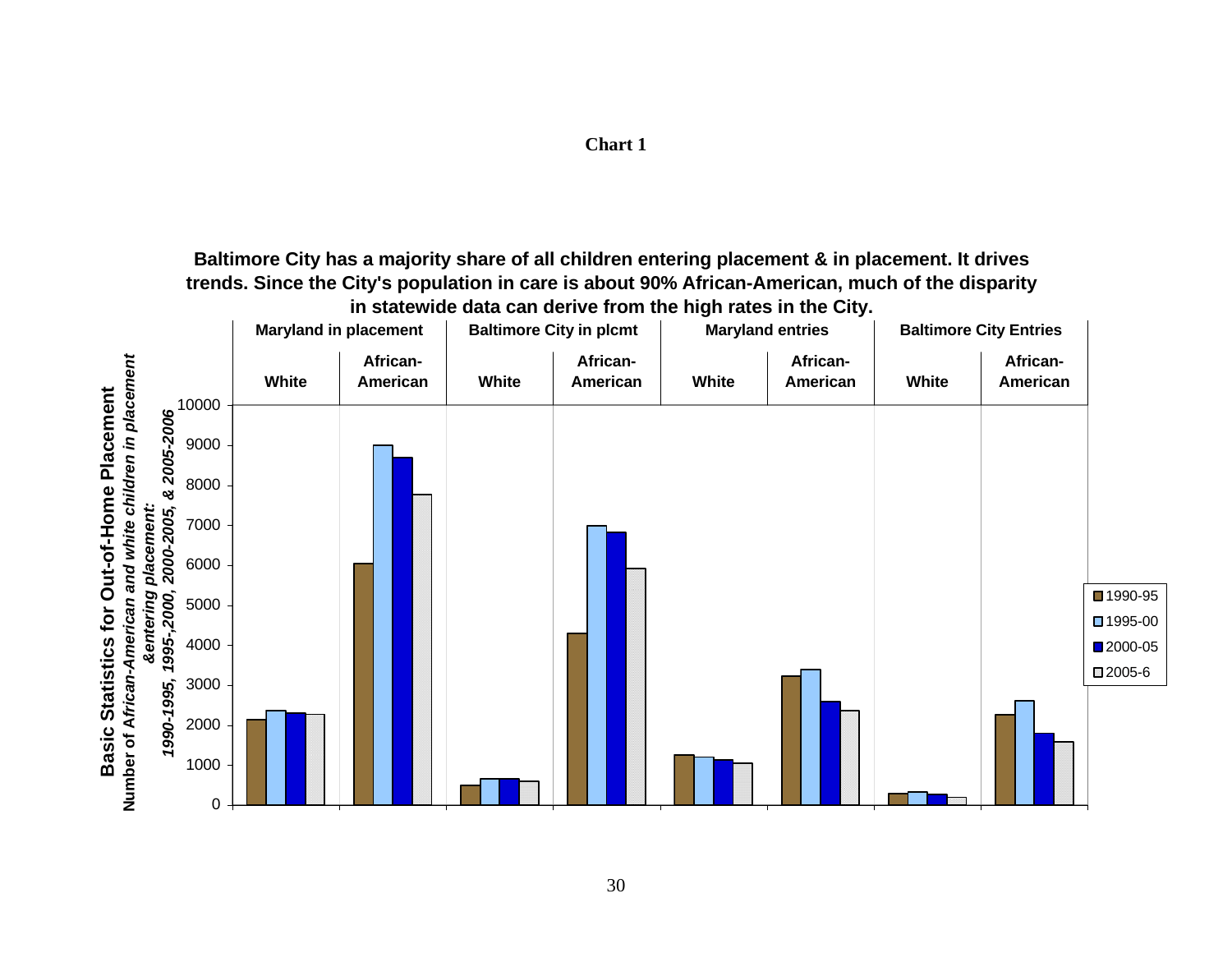**In Maryland, African American children are more likely to be in out-of-home placement than white children.**

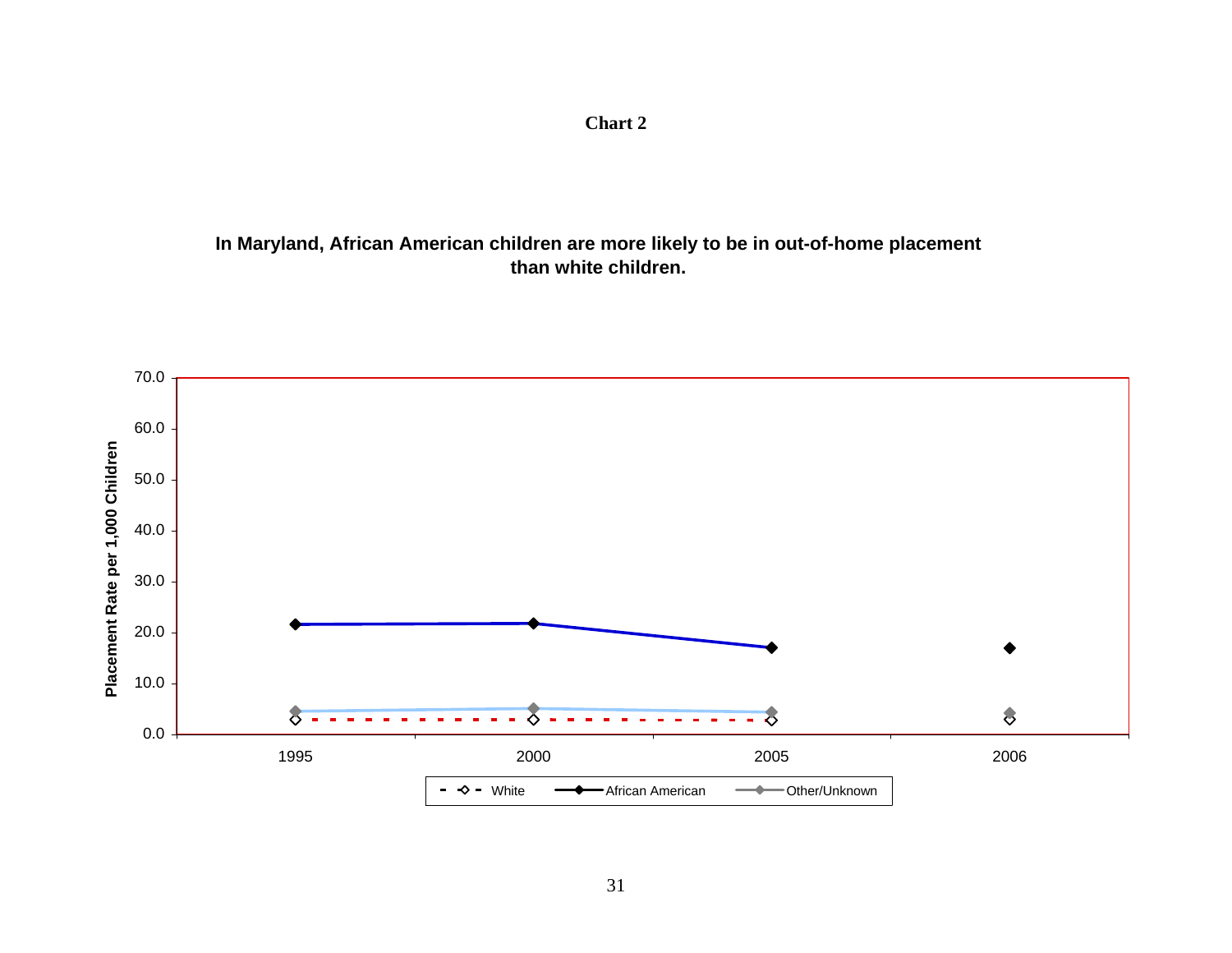# **In Baltimore City, African American children are much more likely to be in out-of-home placement than white children. But white children in the City are much more likely to be in placement than in the State generally.**



**Chart 3**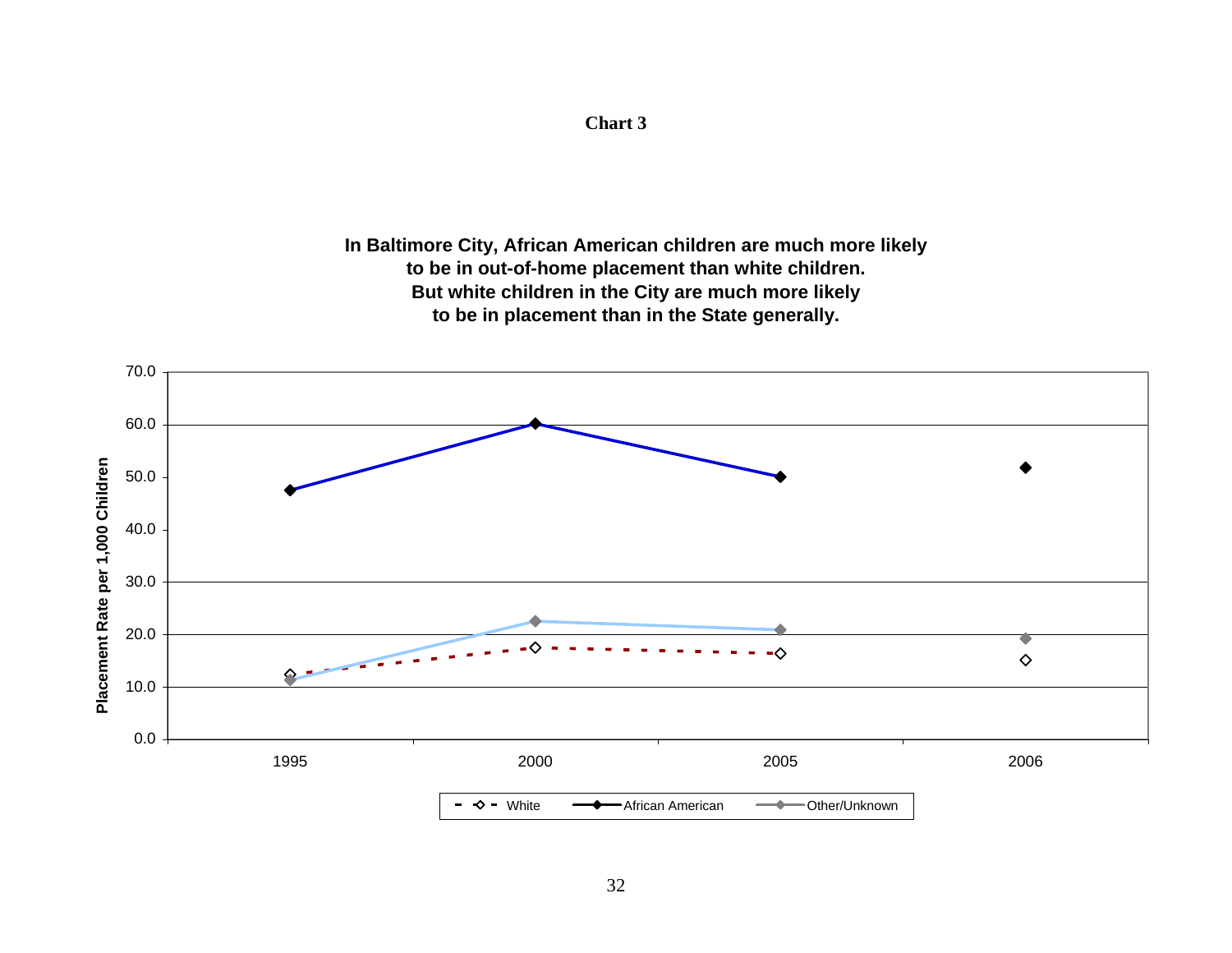| ıаr<br>Ш |  |
|----------|--|
|----------|--|

**The disparity in rates of foster care placement between African American and white children varies among jurisdictions, but among selected jurisdictions, is highest in Montgomery County. Still, the City's large population drives statewide results.**

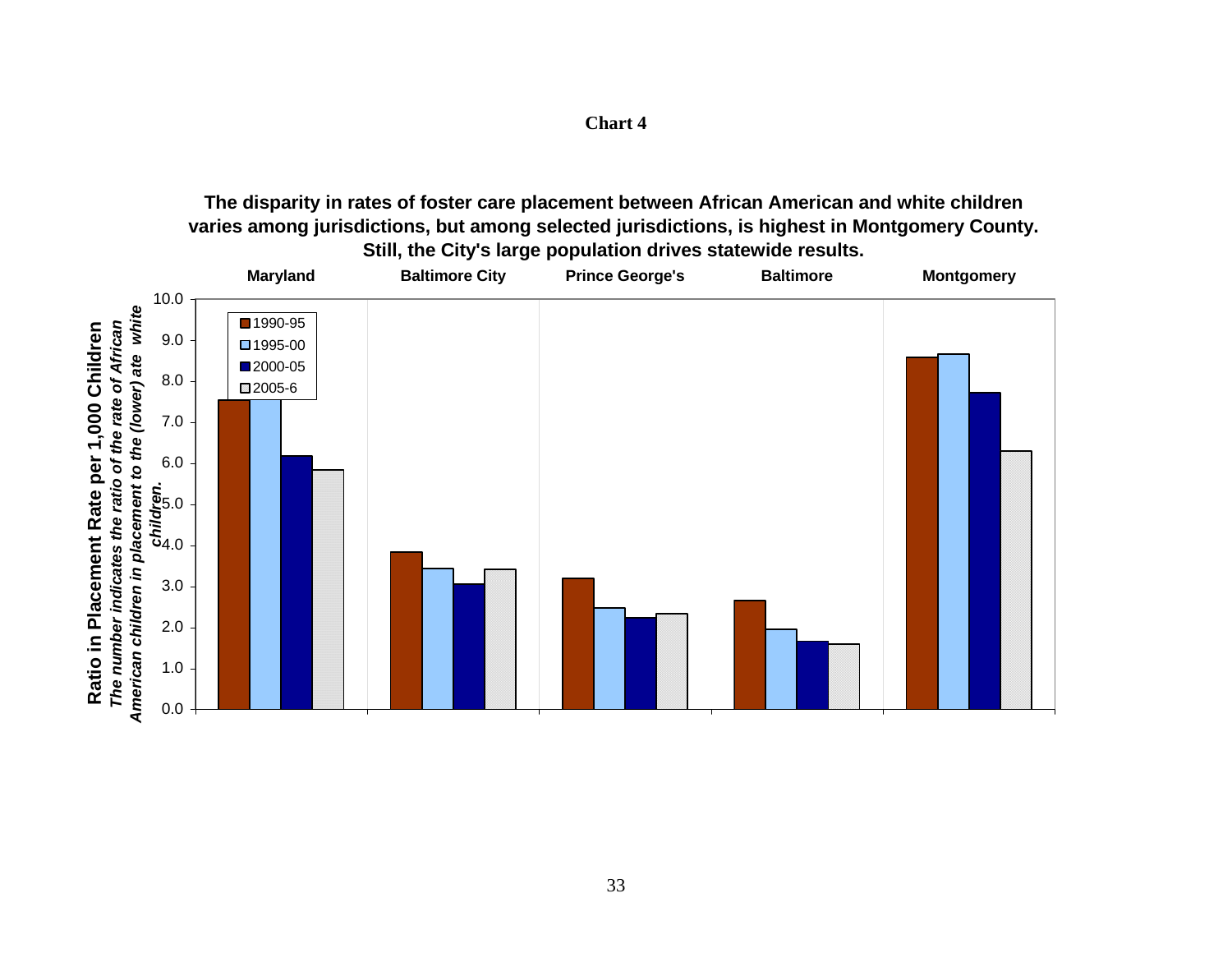**Chart 5**

**African American children enter out-of-home placement in Maryland at a higher rate than other children. Disparity has decreased over time.**

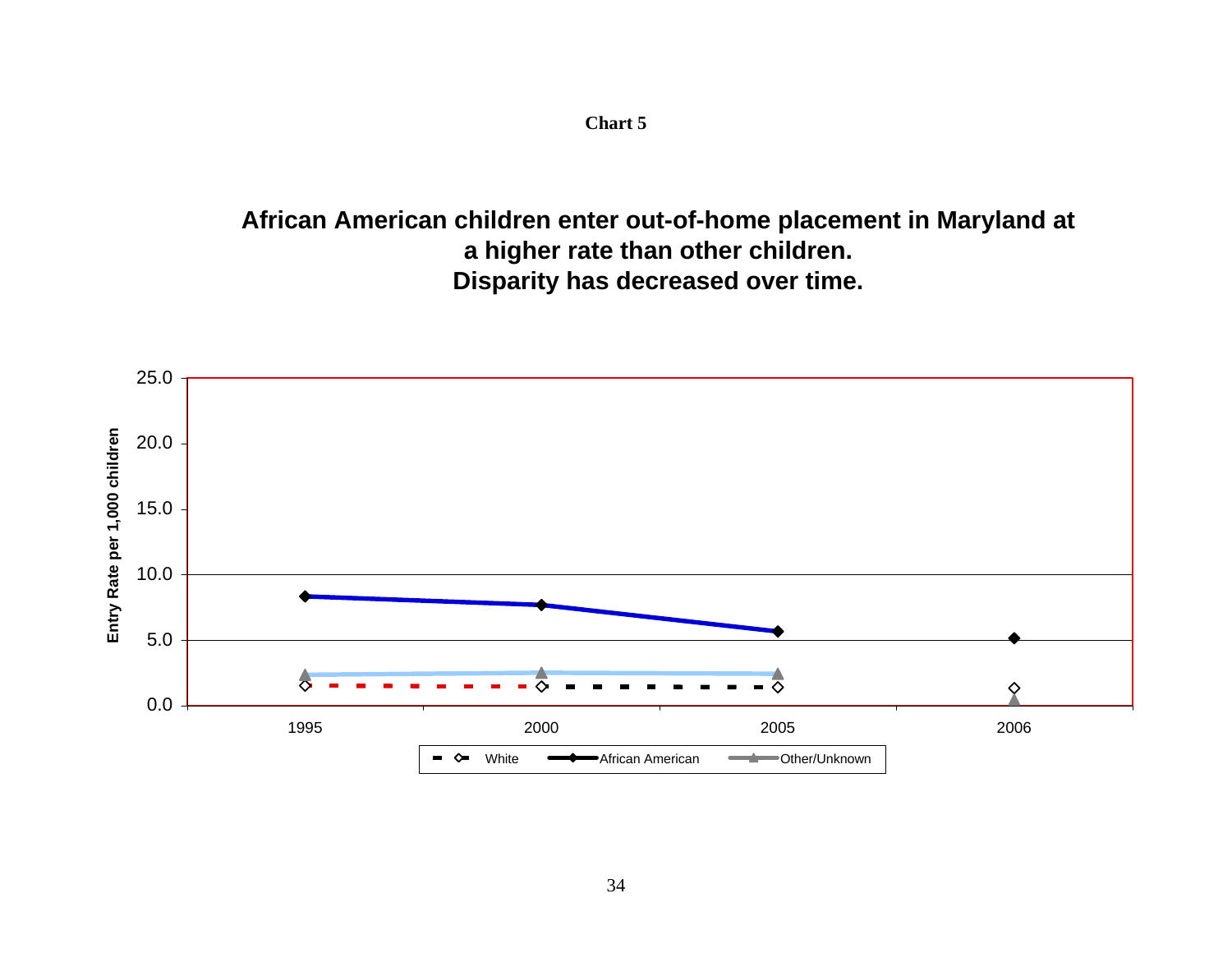**Chart 6**

**Entry into Out-of-Home Placement by Race Baltimore City Whites and African-Americans follow a similar pattern, but there is a substantial disparity**

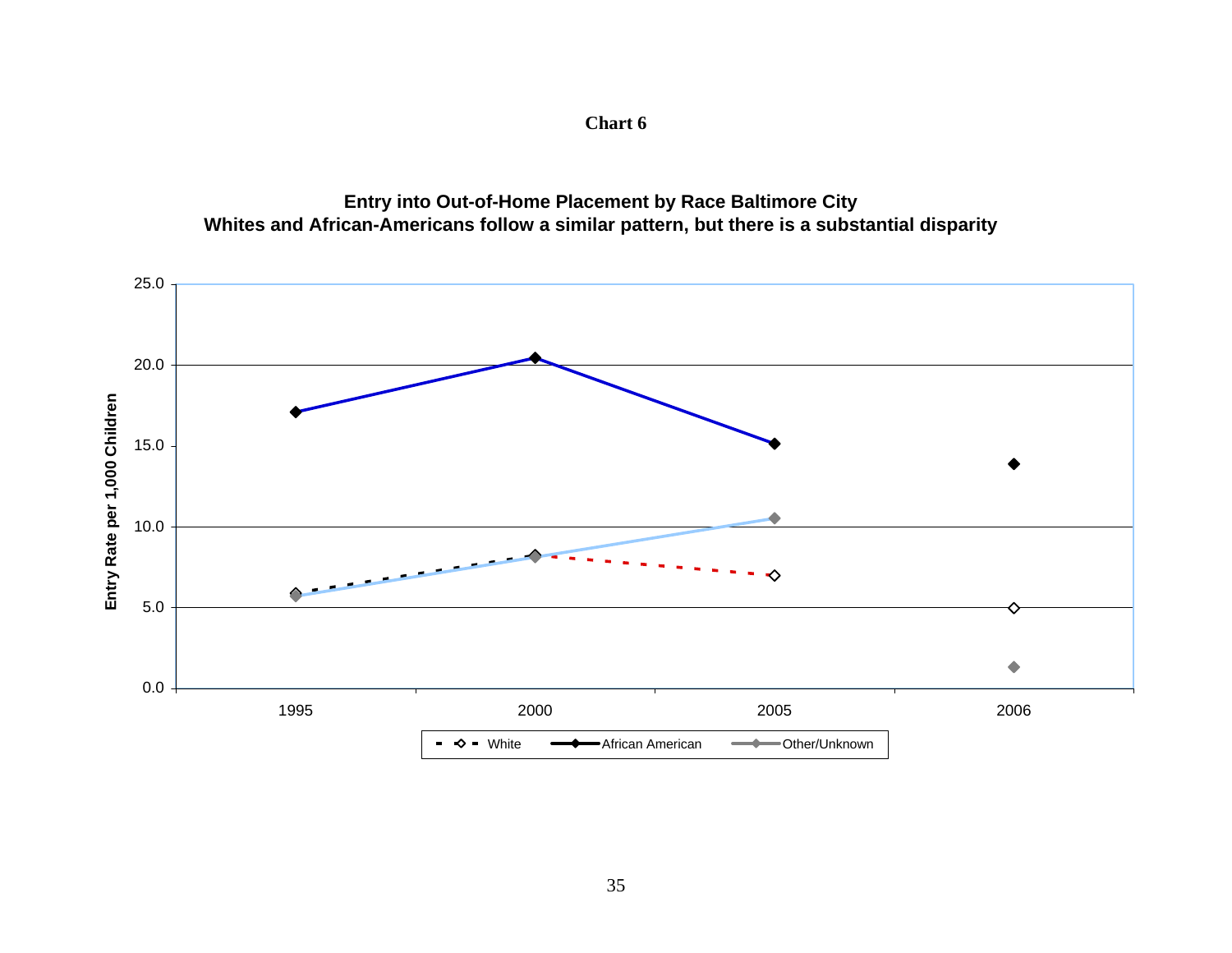| for white children.<br>African American                                                                   |         | <b>Maryland</b> | <b>Baltimore City</b> | <b>Prince George's</b> | <b>Baltimore</b> | <b>Montgomery</b> |  |  |
|-----------------------------------------------------------------------------------------------------------|---------|-----------------|-----------------------|------------------------|------------------|-------------------|--|--|
|                                                                                                           | 9.0     | ■1990-95        |                       |                        |                  |                   |  |  |
| Children                                                                                                  | 8.0     | ■1995-00        |                       |                        |                  |                   |  |  |
| ,000                                                                                                      | 7.0     | ■2000-05        |                       |                        |                  |                   |  |  |
| $\blacktriangledown$<br>per                                                                               | 6.0     | ■2005-6         |                       |                        |                  |                   |  |  |
|                                                                                                           | $5.0\,$ |                 |                       |                        |                  |                   |  |  |
| <b>Entry Rate</b>                                                                                         | 4.0     |                 |                       |                        |                  |                   |  |  |
|                                                                                                           | 3.0     |                 |                       |                        |                  |                   |  |  |
| Ratio in                                                                                                  | 2.0     |                 |                       |                        |                  |                   |  |  |
| The number indicates the ratio of the rate of <i>i</i><br>children entering placement to the (lower) rate | 1.0     |                 |                       |                        |                  |                   |  |  |
|                                                                                                           | $0.0\,$ |                 |                       |                        |                  |                   |  |  |

# **Disparity in rates of out-of-home placement entry between African American & white children fell in later years as Baltimore City's entry rate fell. Montgomery's disparity ratio is high.**

**Chart 7**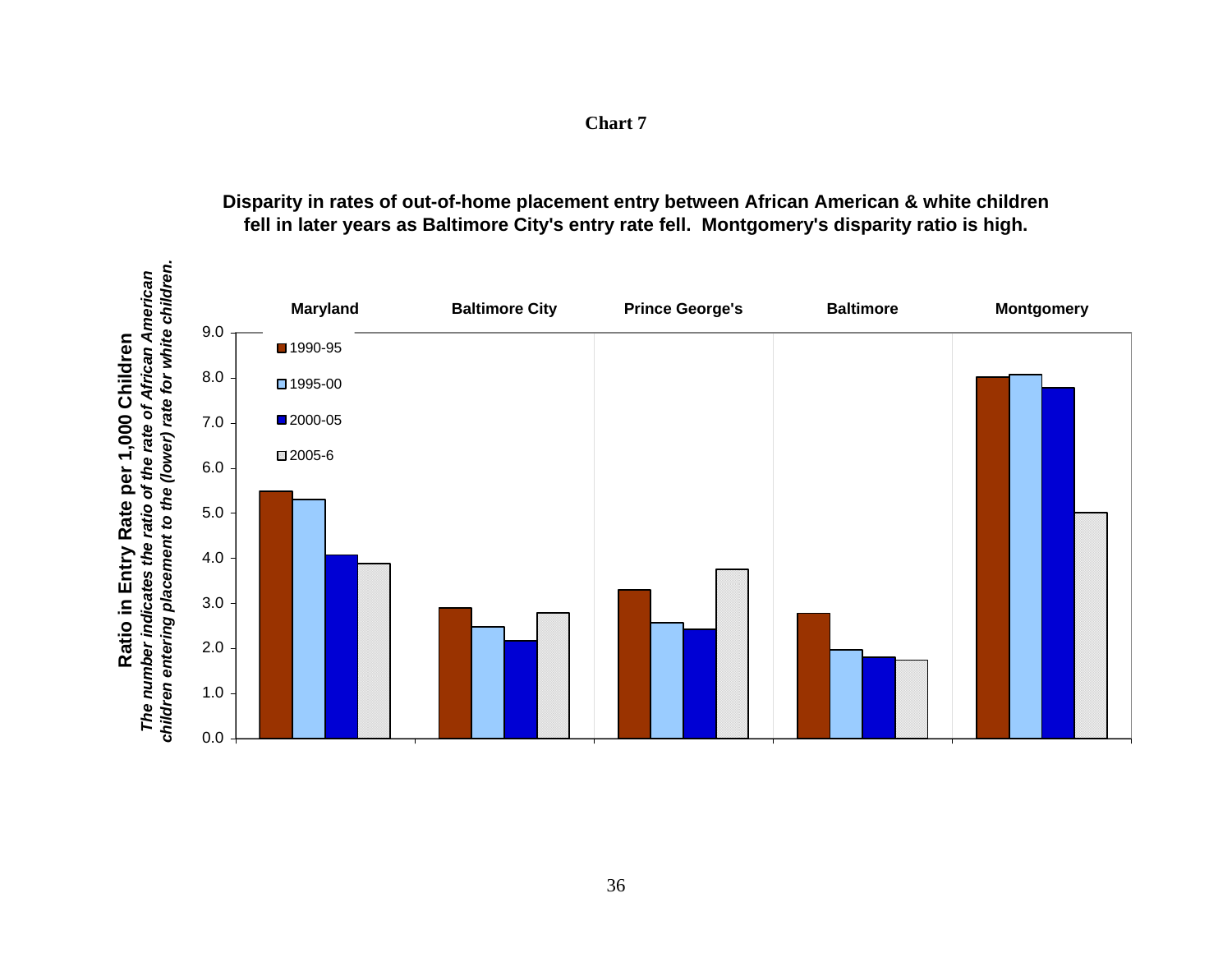

**Chart 8**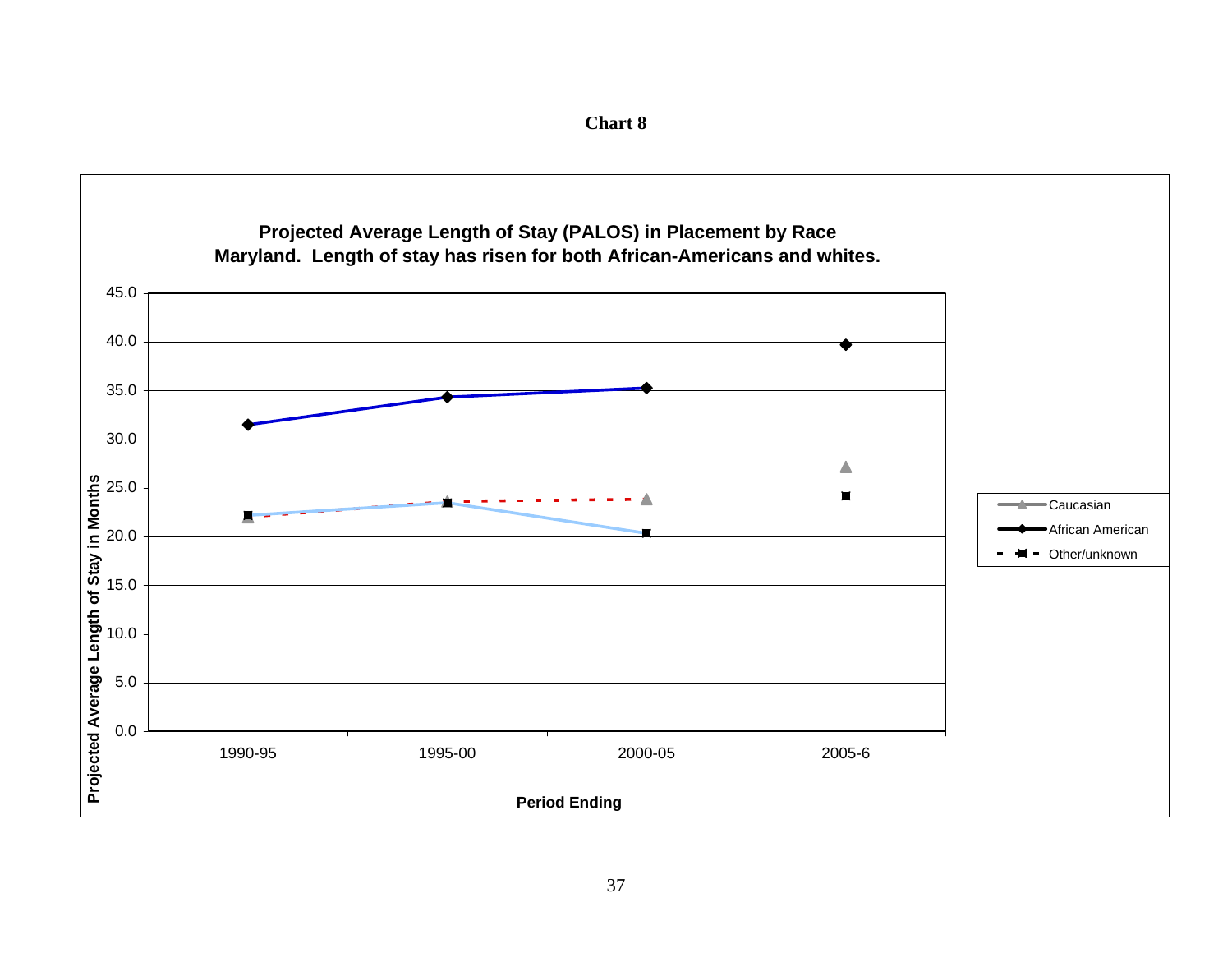![](_page_43_Figure_0.jpeg)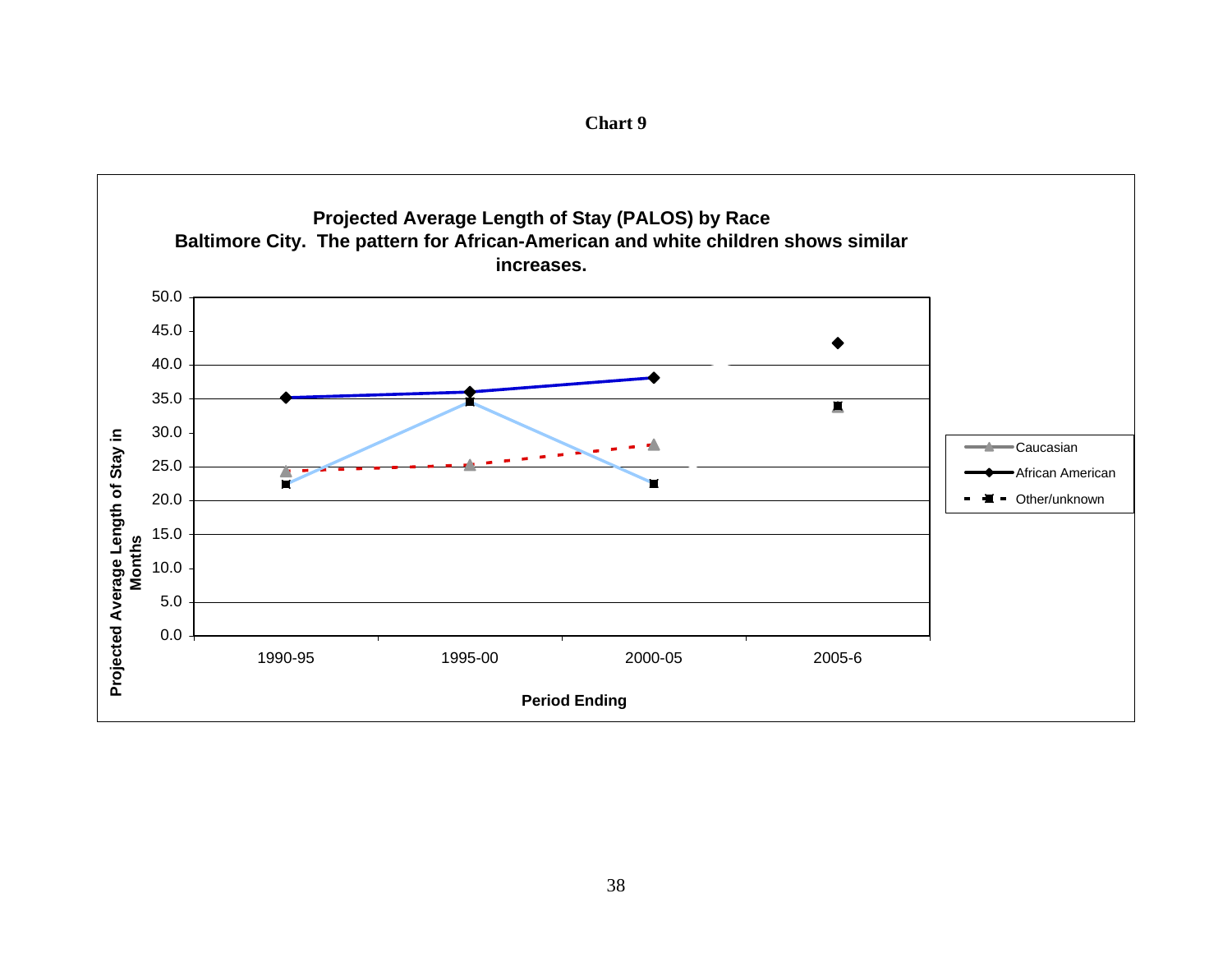#### **Chart 10**

# **African American children stay in care longer than white children. Among large jurisdictions, the disparity in Baltimore City is greatest but improving. The Statewide trend is toward greater disparity.**

Ratio of PALOS for African Americans vs. whites

![](_page_44_Figure_3.jpeg)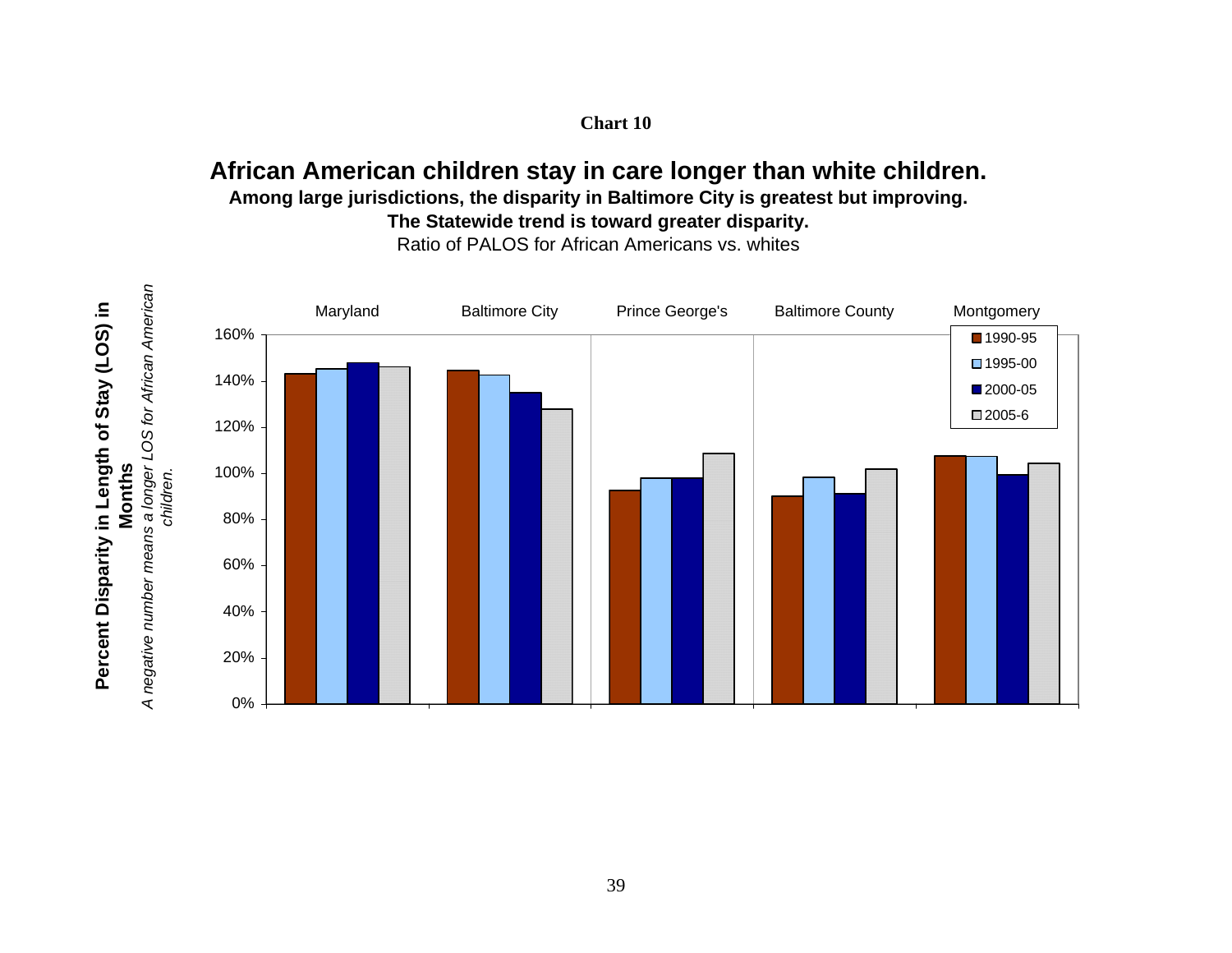#### Data from CRBC Out-of-Home Care Reviews

In FY 2007, CRBC experienced a substantial disruption of its ability to conduct out-of-home case reviews, and the number of case reviews completed fell from 5,757 in FY 2006 to 3,235 in FY 2007 (Table 6, below). Prior to the beginning of the fiscal year, Harford and the Eastern Shore counties (except for Cecil) had converted to MD CHESSIE operation. Prince George's and the other Southern Maryland counties converted in July of 2006, Western Maryland (except for Washington County) in August, Baltimore City in January of 2007, and the remainder of the counties in October 2006. As each jurisdiction converted, we experienced a period of being unable to identify all children who had entered placement. Some of the difficulty was that local departments initially had erroneous data from the automated conversion process plus added difficulty using CHESSIE. In addition, CRBC struggled to write, test, and debug the software to merge CHESSIE data into our information system.

At the same time, we implemented a scheduling policy change to focus more attention on children who were in the first 12 months of their stay in out-of-home care. The intent of this policy is to have a better-informed and more detailed recommendation report available to the court when it conducts its initial permanency planning review hearings. These hearings are /normally conducted 10 to 12 months after a child enters care.

In April of 2007 (three-quarters of the way through the fiscal year) we implemented a new protocol for conducting the case reviewed that changed some language in the report sent to the court and that added two new findings regarding whether:

1. Child welfare agencies made reasonable efforts to preserve family relationships and connections for the child.

2. The local DSSs efforts to meet the child's health and education needs are appropriate. These changes were undertaken to fulfill the requirements of Senate Bill 431, which was enacted in the 2007 session. The bill, in turn, represented a culmination of our negotiations with DHR, which had been ongoing from December 2004 through the winter of 2006-7. In view of the fact that we expected the new protocol to require more time for each review, the CRBC staff altered the formula for scheduling review meetings to reduce slightly the number of children scheduled.

Table 4 shows the number of times each category of finding raised an issue of concern for a local review board. Column 14 gives the total number of reviews conducted for each jurisdiction. Column 15 gives the percentage of review in a jurisdiction that raised one or more issues for which the local board called for corrective action in its recommendation report. The total percentage of reviews with one or more issues of concern remained steady at 25%. The figures in columns 5 and 11 represent totals that represent implementation for only one quarter, while the other columns indicate findings made over a full year. Term

The boards found that progress towards permanent placement was inadequate in about 5% of the reviews compared with 8% in 2006. However, upon examination of the results from implementing the new protocols, it was discovered that the standard language on the form was erroneous and reflected neither the statutory language nor the State Board's intent. This error may have impacted the rate of findings and has since been corrected.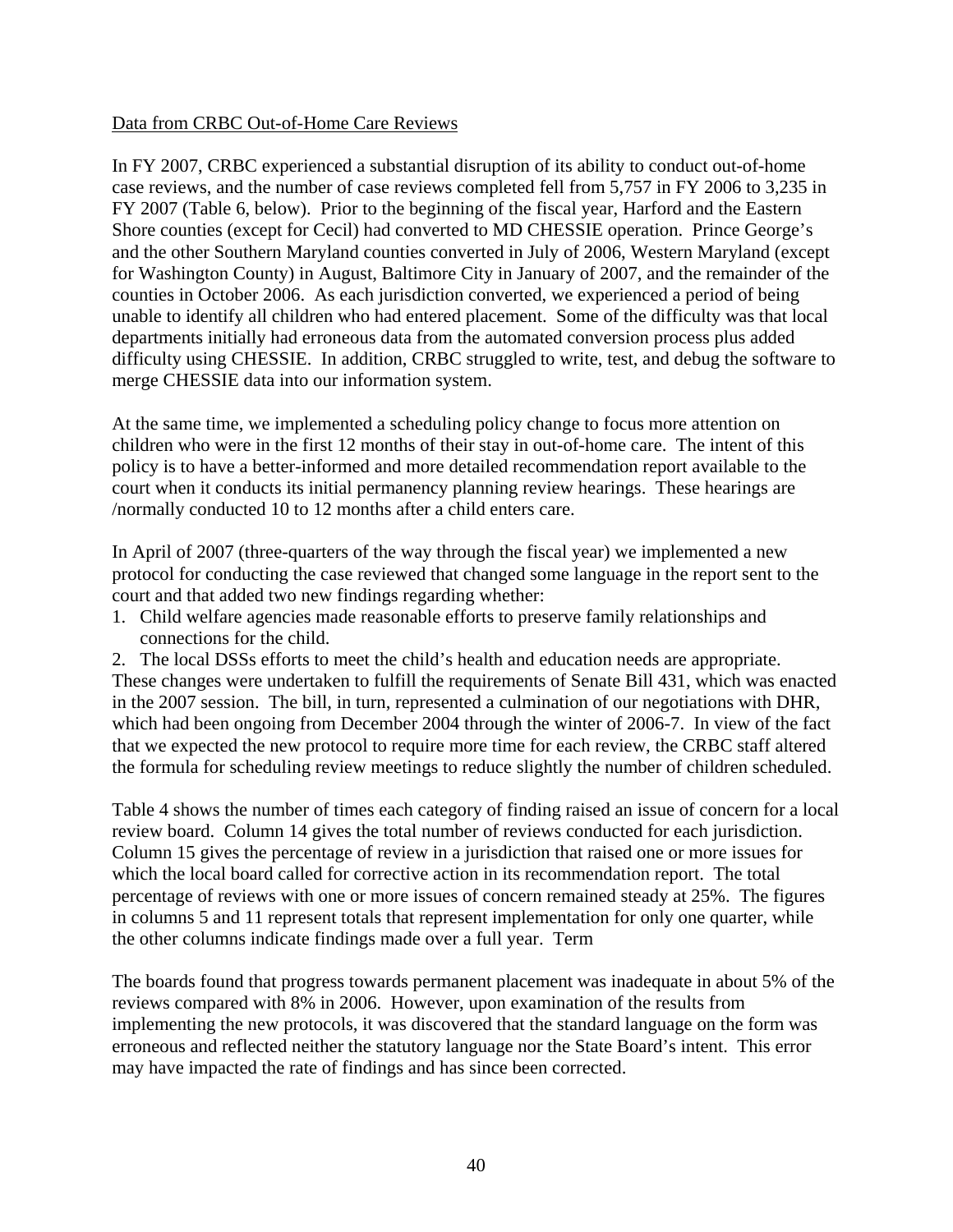| Table 4<br><b>Corrective Action Case Review Recommendations by Jurisdiction</b> |                                        |                 |                                   |                            |                             |                              |                            |                |                      |                             |                                           |                              |                            |                              |
|---------------------------------------------------------------------------------|----------------------------------------|-----------------|-----------------------------------|----------------------------|-----------------------------|------------------------------|----------------------------|----------------|----------------------|-----------------------------|-------------------------------------------|------------------------------|----------------------------|------------------------------|
|                                                                                 |                                        |                 |                                   |                            |                             |                              |                            | 9              |                      |                             |                                           |                              |                            |                              |
| <b>Columns</b><br><b>Jurisdictions</b>                                          | 2<br>Reunification<br><b>Waiver of</b> | 3<br><b>TPR</b> | 4<br>Non-Concur<br>with Perm Plan | 5<br>Connections<br>Family | 6<br>Permanency<br>Progress | 7<br><b>Safety Protocols</b> | 8<br><b>Risk Indicated</b> | Current LA     | 10<br>Placement Plan | 11<br>Education &<br>Health | 12<br><b>Disagreements</b><br># of Review | 13<br># of Advocacy<br>Cases | 14<br><b>Total Reviews</b> | 15<br>% of Period<br>Reviews |
| Allegany                                                                        | 0                                      | 13              | 5                                 | $\overline{0}$             | 1                           | $\overline{0}$               | 1                          | $\overline{0}$ | 0                    | $\mathbf 0$                 | 20                                        | 15                           | 53                         | 28%                          |
| <b>Anne Arundel</b>                                                             | $\mathbf{1}$                           | 17              | 28                                | $\mathbf 0$                | 10                          | 4                            | 4                          | 2              | 3                    | $\overline{2}$              | 71                                        | 43                           | 128                        | 34%                          |
| <b>Baltimore</b><br><b>County</b>                                               | 0                                      | 35              | 22                                | 1                          | 11                          | $\overline{2}$               | 14                         | $\overline{7}$ | 3                    | 4                           | 99                                        | 67                           | 323                        | 21%                          |
| <b>Calvert</b>                                                                  | 0                                      | $\overline{7}$  | $\overline{2}$                    | $\overline{0}$             | $\mathbf{1}$                | 1                            | 0                          | $\overline{0}$ | 0                    | $\mathbf 0$                 | 11                                        | 9                            | 37                         | 24%                          |
| <b>Caroline</b>                                                                 | 0                                      | $\mathbf 1$     | $\mathbf 0$                       | $\overline{0}$             | $\overline{0}$              | 0                            | 0                          | $\overline{0}$ | 0                    | $\mathbf 0$                 | 1                                         | 1                            | 20                         | 5%                           |
| Carroll                                                                         | 0                                      | $\overline{0}$  | $\overline{0}$                    | $\Omega$                   | $\Omega$                    | $\overline{0}$               | 1                          | $\Omega$       | 0                    | $\mathbf 0$                 | 1                                         | 1                            | 16                         | 6%                           |
| <b>Cecil</b>                                                                    | $\mathbf 0$                            | $\overline{7}$  | 1                                 | $\overline{0}$             | $\overline{0}$              | $\mathbf 0$                  | $\overline{0}$             | 0              | 0                    | $\boldsymbol{0}$            | 8                                         | 8                            | 60                         | 13%                          |
| <b>Charles</b>                                                                  | 0                                      | 3               | $\overline{0}$                    | $\Omega$                   | $\Omega$                    | $\overline{0}$               | 1                          | 1              | 0                    | $\overline{0}$              | 5                                         | 4                            | 52                         | 8%                           |
| <b>Dorchester</b>                                                               | 0                                      | 3               | 1                                 | $\overline{0}$             | 1                           | $\mathbf 0$                  | $\overline{2}$             | 1              | 0                    | $\mathbf 0$                 | 8                                         | $\overline{7}$               | 25                         | 28%                          |
| <b>Frederick</b>                                                                | $\overline{2}$                         | 9               | 10                                | $\overline{0}$             | $\overline{7}$              | 1                            | 5                          | $\overline{0}$ | 1                    | $\mathbf 0$                 | 35                                        | 25                           | 93                         | 27%                          |
| <b>Garrett</b>                                                                  | 0                                      | $\mathbf 0$     | $\overline{2}$                    | $\overline{0}$             | 1                           | 0                            | 0                          | 1              | 0                    | $\mathbf 0$                 | 4                                         | 3                            | 21                         | 14%                          |
| <b>Harford</b>                                                                  | 0                                      | 15              | 18                                | 0                          | 10                          | $\overline{0}$               | $\overline{2}$             | 3              | 3                    | $\overline{0}$              | 51                                        | 31                           | 108                        | 29%                          |
| <b>Howard</b>                                                                   | 0                                      | 1               | 9                                 | $\overline{0}$             | 1                           | $\overline{2}$               | 0                          | 0              | 1                    | $\mathbf 0$                 | 14                                        | 13                           | 54                         | 24%                          |
| Kent                                                                            | 0                                      | 3               | $\overline{0}$                    | 0                          | $\overline{0}$              | 0                            | $\overline{0}$             | 0              | 0                    | $\boldsymbol{0}$            | 3                                         | 3                            | $\overline{7}$             | 43%                          |
| <b>Montgomery</b>                                                               | $\overline{2}$                         | 25              | 42                                | $\Omega$                   | 6                           | $\overline{7}$               | 18                         | 4              | $\overline{7}$       | $\overline{0}$              | 111                                       | 76                           | 249                        | 31%                          |
| <b>Prince George's</b>                                                          | $\mathbf 0$                            | 16              | 23                                | $\overline{0}$             | 8                           | 18                           | 19                         | 9              | 9                    | $\boldsymbol{0}$            | 102                                       | 64                           | 212                        | 30%                          |
| <b>Queen Anne's</b>                                                             | 0                                      | $\overline{4}$  | $\overline{4}$                    | 0                          | $\overline{0}$              | $\mathbf 0$                  | $\overline{0}$             | $\overline{0}$ | 1                    | $\boldsymbol{0}$            | 9                                         | 5                            | 12                         | 42%                          |
| St. Mary's                                                                      | 0                                      | $\overline{4}$  | 0                                 | 0                          | $\mathbf 0$                 | $\mathbf 0$                  | 0                          | $\overline{0}$ | 1                    | $\boldsymbol{0}$            | 5                                         | 5                            | 25                         | 20%                          |
| <b>Somerset</b>                                                                 | 0                                      | 4               | 4                                 | 0                          | $\overline{0}$              | $\overline{0}$               | 1                          | 1              | 1                    | 1                           | 12                                        | 7                            | 24                         | 29%                          |
| <b>Talbot</b>                                                                   | 0                                      | $\overline{2}$  | 3                                 | $\mathbf 0$                | $\mathbf 0$                 | $\mathbf 0$                  | $\mathbf 0$                | $\mathbf 0$    | $\pmb{0}$            | $\boldsymbol{0}$            | 5                                         | 5                            | 9                          | 56%                          |
| Washington                                                                      | $\boldsymbol{0}$                       | $\overline{2}$  | 5                                 | $\mathbf 0$                | $\overline{2}$              | $\mathbf 0$                  | 1                          | 1              | 1                    | $\mathbf 0$                 | 12                                        | 10                           | 163                        | 6%                           |
| <b>Wicomico</b>                                                                 | $\pmb{0}$                              | 11              | 0                                 | $\mathbf 0$                | $\mathbf 0$                 | $\mathbf 0$                  | $\overline{2}$             | $\mathbf 0$    | $\mathbf 0$          | $\mathbf 0$                 | 13                                        | 13                           | 102                        | 13%                          |
| Worcester                                                                       | 0                                      | $\mathbf 0$     | 0                                 | $\mathbf 0$                | $\mathbf{1}$                | $\mathbf 0$                  | $\mathbf 0$                | $\mathbf 0$    | $\mathbf 0$          | $\mathbf 0$                 | 1                                         | 1.                           | 25                         | 4%                           |
| <b>Baltimore City</b>                                                           | 17                                     | 157             | 121                               | 10                         | 118                         | 69                           | 63                         | 25             | 27                   | 14                          | 621                                       | 392                          | 1417                       | 28%                          |
|                                                                                 |                                        |                 |                                   |                            |                             |                              |                            |                |                      |                             |                                           |                              |                            |                              |
| <b>Statewide</b>                                                                | 22                                     | 339             | 300                               | 11                         | 178                         | 104                          | 134                        | 55             | 58                   | 21                          | 1222                                      | 808                          | 3235                       | 25%                          |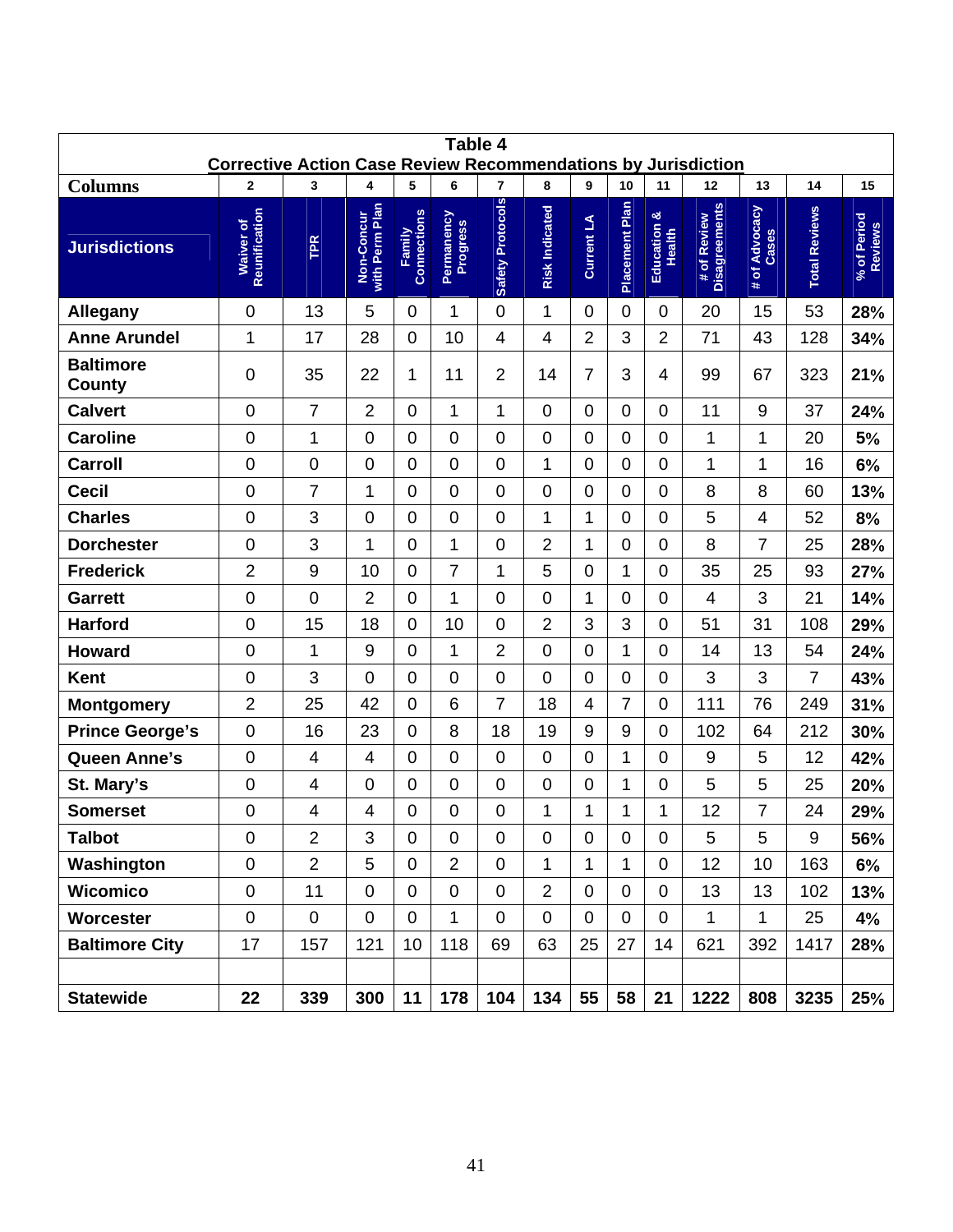| Table 5 - DSS Response to Corrective Action Case Review Recommendations |                           |                    |                |                         |                |                    |                |                   |  |  |  |
|-------------------------------------------------------------------------|---------------------------|--------------------|----------------|-------------------------|----------------|--------------------|----------------|-------------------|--|--|--|
|                                                                         | by Jurisdiction           |                    |                |                         |                |                    |                |                   |  |  |  |
|                                                                         |                           | <b>DSS Accepts</b> |                | <b>DSS Rejects</b>      |                | <b>Blank with</b>  |                | <b>NON Return</b> |  |  |  |
|                                                                         |                           |                    |                |                         |                | <b>Explanation</b> |                |                   |  |  |  |
| <b>Jurisdictions</b>                                                    | #                         | $\%$               | #              | $\Box$<br>$\frac{9}{6}$ | #              | $\%$               | #              | $\%$              |  |  |  |
| <b>Allegany</b>                                                         | 14<br>93%<br>1<br>0<br>7% |                    |                | $\mathbf 0$             | 0              | $\mathbf 0$        |                |                   |  |  |  |
| <b>Anne Arundel</b>                                                     | 18                        | 44%                | 12             | 29%                     | 5              | 12%                | 6              | 15%               |  |  |  |
| <b>Baltimore County</b>                                                 | 38                        | 58%                | 18             | 28%                     | $\overline{7}$ | 11%                | $\overline{2}$ | 3%                |  |  |  |
| <b>Calvert</b>                                                          | $9\,$                     | 100%               | $\mathbf 0$    | $\mathbf 0$             | $\mathbf 0$    | $\mathbf 0$        | 0              | $\mathbf 0$       |  |  |  |
| <b>Caroline</b>                                                         | $\mathbf 0$               | 0                  | $\mathbf 0$    | $\mathbf 0$             | 0              | $\mathbf 0$        | $\mathbf{1}$   | 100%              |  |  |  |
| Carroll                                                                 | 1                         | 100%               | $\mathbf 0$    | $\mathbf 0$             | $\mathbf 0$    | $\mathbf 0$        | 0              | $\mathbf 0$       |  |  |  |
| <b>Cecil</b>                                                            | 5                         | 63%                | 0              | $\mathbf 0$             | $\mathbf 0$    | $\mathbf 0$        | 3              | 38%               |  |  |  |
| <b>Charles</b>                                                          | 1                         | 25%                | $\mathbf 1$    | 25%                     | $\mathbf 0$    | $\mathbf 0$        | $\overline{2}$ | 50%               |  |  |  |
| <b>Dorchester</b>                                                       | $\mathbf 0$               | 0                  | $\mathbf 0$    | $\mathbf 0$             | $\mathbf 0$    | $\overline{0}$     | $\overline{7}$ | 100%              |  |  |  |
| <b>Frederick</b>                                                        | 19                        | 76%                | $\mathbf 0$    | $\mathbf 0$             | 3              | 12%                | 3              | 12%               |  |  |  |
| <b>Garrett</b>                                                          | $\overline{2}$            | 100%               | $\mathbf 0$    | $\mathbf 0$             | $\mathbf 0$    | $\mathbf 0$        | 0              | $\mathbf 0$       |  |  |  |
| <b>Harford</b>                                                          | 21                        | 70%                | 1              | 3%                      | 5              | 17%                | 3              | 10%               |  |  |  |
| <b>Howard</b>                                                           | 6                         | 46%                | $\mathbf 0$    | $\mathbf 0$             | $\mathbf 0$    | $\mathbf 0$        | $\overline{7}$ | 54%               |  |  |  |
| <b>Kent</b>                                                             | $\mathbf 0$               | 0                  | 0              | $\mathbf 0$             | $\mathbf 0$    | $\mathbf 0$        | 3              | 100%              |  |  |  |
| <b>Montgomery</b>                                                       | 46                        | 61%                | 15             | 20%                     | 0              | $\mathbf 0$        | 15             | 20%               |  |  |  |
| <b>Prince George's</b>                                                  | 28                        | 45%                | 0              | $\mathbf 0$             | $\overline{2}$ | 3%                 | 32             | 52%               |  |  |  |
| <b>Queen Anne's</b>                                                     | $\mathbf 0$               | 0                  | $\overline{4}$ | 80%                     | $\overline{0}$ | $\mathbf 0$        | 1              | 20%               |  |  |  |
| St. Mary's                                                              | $\overline{4}$            | 80%                | $\mathbf 0$    | $\mathbf 0$             | $\mathbf 0$    | $\mathbf 0$        | $\mathbf{1}$   | 20%               |  |  |  |
| <b>Somerset</b>                                                         | 6                         | 86%                | 1              | 14%                     | $\mathbf 0$    | $\mathbf 0$        | 0              | $\mathbf 0$       |  |  |  |
| <b>Talbot</b>                                                           | 3                         | 60%                | 1              | 20%                     | $\mathbf 0$    | $\mathbf 0$        | 1              | 20%               |  |  |  |
| Washington                                                              | 10                        | 100%               | 0              | 0                       | 0              | 0                  | 0              | $\mathbf 0$       |  |  |  |
| Wicomico                                                                | 12                        | 92%                | $\mathbf{1}$   | 8%                      | 0              | 0                  | 0              | 0                 |  |  |  |
| Worcester                                                               | 1                         | 100%               | 0              | 0                       | 0              | $\pmb{0}$          | 0              | $\mathbf 0$       |  |  |  |
| <b>Baltimore City</b>                                                   | 197                       | 51%                | 37             | 10%                     | 16             | 4%                 | 131            | 34%               |  |  |  |
|                                                                         |                           |                    |                |                         |                |                    |                |                   |  |  |  |
| <b>Statewide</b>                                                        | 441                       | 56%                | 92             | 12%                     | 38             | $5\%$              | 218            | 28%               |  |  |  |

In Table 5, we track the response of local DSSs to the corrective action case review recommendations submitted by local boards. The rate of returning recommendation reports (as required by regulation) declined in FY 2007 to 72% from 82% in FY 2006. In the instances in which a local department indicated acceptance or rejection of the local board's findings and recommendations, the acceptances outweighed the rejections by about 4.5 to 1.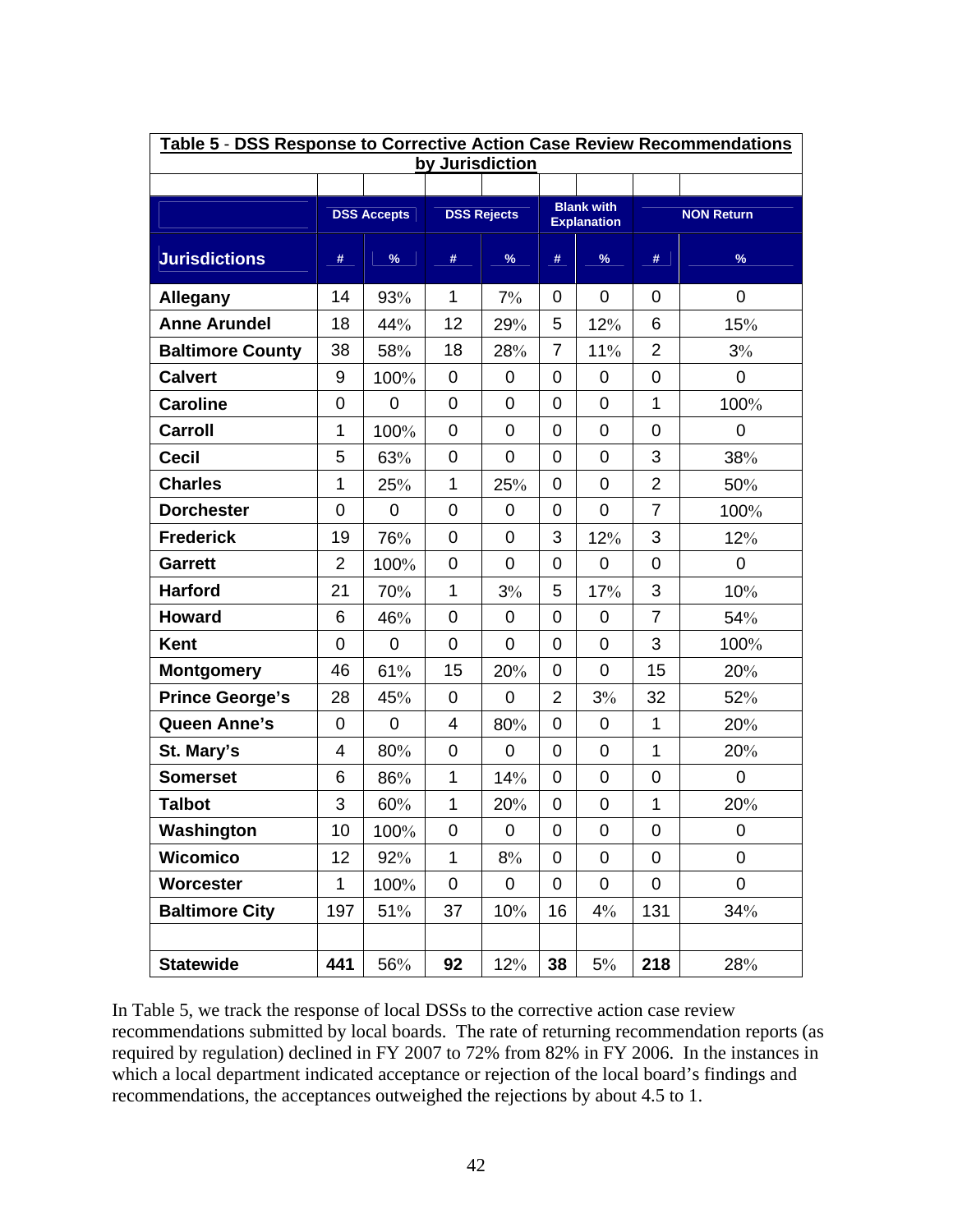|                           |                              | <b>FY2005</b> |                                             |                              | <b>FY2006</b> |                                      | <b>FY2007</b>                |     |                                             |  |
|---------------------------|------------------------------|---------------|---------------------------------------------|------------------------------|---------------|--------------------------------------|------------------------------|-----|---------------------------------------------|--|
|                           | # and $%$ of<br><b>Plans</b> |               | <b>Progress</b><br>Rated<br><b>Adequate</b> | $#$ and % of<br><b>Plans</b> |               | <b>Progress</b><br>Rated<br>Adequate | # and $%$ of<br><b>Plans</b> |     | <b>Progress</b><br>Rated<br><b>Adequate</b> |  |
|                           | #                            | $\%$          |                                             | #<br>%                       |               |                                      | $\%$<br>#                    |     |                                             |  |
| <b>Return Home</b>        | 2,144                        | 36%           | 90%                                         | 1,720                        | 30%           | 92%                                  | 1,510                        | 47% | 94%                                         |  |
| <b>Relative Placement</b> | 1,119                        | 19%           | 88%                                         | 1,108                        | 19%           | 89%                                  | 585                          | 18% | 92%                                         |  |
| Adoption                  | 1,052                        | 18%           | 88%                                         | 764                          | 12%           | 87%                                  | 370                          | 11% | 95%                                         |  |
| Other and Unknown         | 1,556                        | 26%<br>96%    |                                             | 2,165                        | 38%           | 92%                                  | 770                          | 24% | 95%                                         |  |
|                           | 5,871                        |               |                                             | 5,757                        |               |                                      | 3,235                        |     |                                             |  |

**Table 6 – Assessment of Progress Towards Permanence by Permanency Plan** 

In Fiscal Year 2007:

- The percentage of cases reviewed with a plan of return home increased from 30% in FY06 to 47% in FY07 because we made a policy decision to focus a larger percentage of our reviews on children who had been in care 12 months or less.
- For the same reason, there was a significant decrease in the percentage of cases reviewed with a plan of APPLA (e.g., other).
- In general, findings that progress was adequate trended up (but see the discussion regarding a language change for this finding at the bottom of page 40).

# Intensive Case Reviews Conducted by Local Panels

Local child protection panels conduct intensive case reviews on behalf of the State Board, which is a federal child protection panel. Unfortunately, no reviews could be tabulated for FY 2007 because of glitches in the process of establishing a new case review protocol in cooperation with DHR. During FY 2007, we sought to implement a case review instrument that was jointly developed with DHR. As explained at the bottom of page 8, the instrument proved to be unusable. Near the beginning of FY 2008, the State Board adopted new instrument more closely modeled on the federal case review instrument, and the process is moving forward.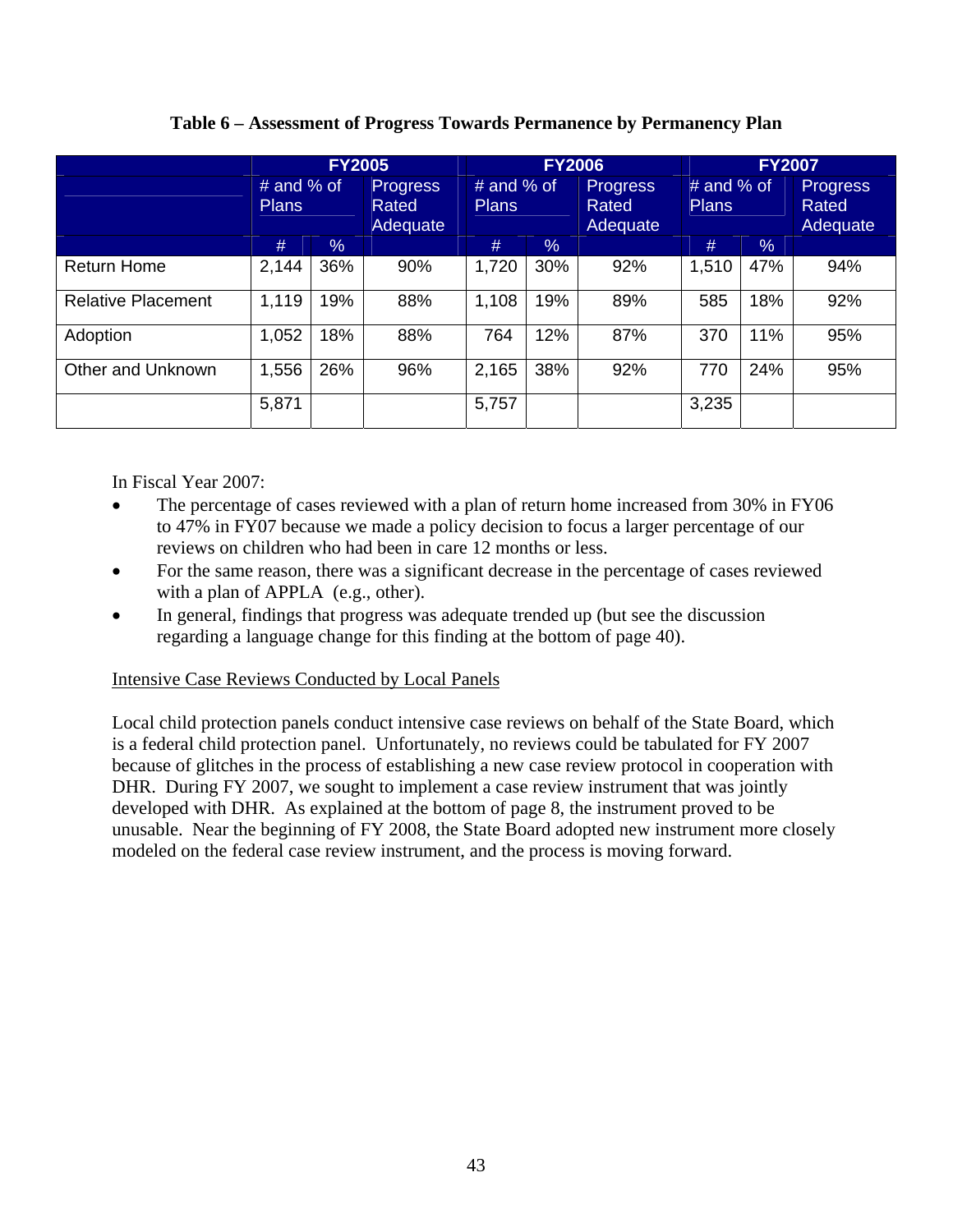#### **APPENDIX I**

*State of Maryland*  Department of Human Resources

![](_page_49_Picture_3.jpeg)

Brenda Donald **Secretary** 

TO: Local Directors

FROM: Winifred Wilson

RE: Citizen's Review Board for Children

In lieu of the previous Memorandum of Agreement (MOA), the Department is working closely with the Citizen's Review Board for Children (CRBC) for FY 2008. This collaboration is confirmation of DHR's intent to continue joint efforts to assure the effective and efficient delivery of services through the child welfare system, including the requirements outlined in the Child Welfare Accountability Act of 2006, as well as in Family Law §§ 5-535 through 5-547, which specifies the CRBC program.

To facilitate our work with CRBC, DHR has committed to provide leadership and support in many child welfare areas that involve local department operations. I wanted to summarize these areas and clarify the expectations for local departments.

- ¾ **Outcome-Based Child Welfare Accountability** There will be collaborative development and implementation of a system of outcome measures established in the Child Welfare Accountability Act of 2006 and planning with the University of Maryland to determine methods for measurement. A process for assessing quality caseworker services and the development of the local department tri-annual self-assessment process will be included in this work. You may be asked to participate in this planning.
- ¾ **CRBC Case Review Process**  There will be a joint exploration of ways in which MD CHESSIE applications can be used to assist in CRBC local board and panel reviews to ease the paperwork burden on both sides. Local departments are expected to cooperate with the case review process and encourage any interested parties to attend case reviews.

¾ **CRBC Local Board and Panel Participation in DHR State CFSR Reviews -** CRBC board and panel members should be included in interviews for the client/stakeholder feedback process for the DSS self-assessment and the State's on-site review. CRBC volunteers will also participate on the MD Child and Family Services Review teams. Periodic meetings should be held between the CRBC board and panel members, and the local department directors, judges and other local officials to discuss citizen's recommendations for system improvements and to outline progress made in implementing planned improvements. Local board findings and reports should be considered in the development of the local department tri-annual self-assessment.

![](_page_49_Picture_14.jpeg)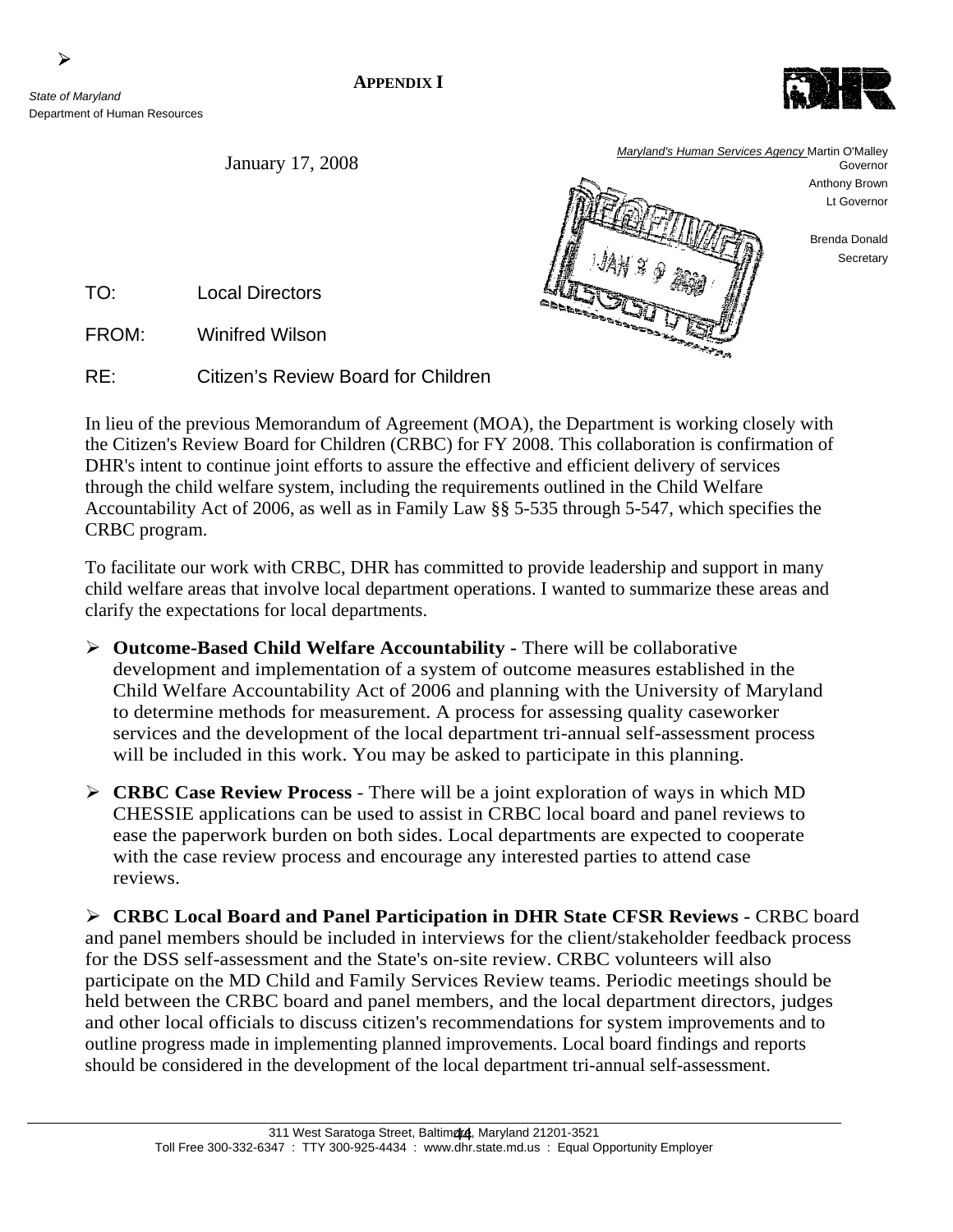¾ **CRBC State Board Participation in Program Improvement -** CRBC board and panel members will be included in the State-level client/stakeholder activities. Periodic meetings of the State Board with the Secretary, Executive Director of the Social Services Administration and other officials will be held to discuss recommendations for the child welfare services system.

¾ **Reports** - The State self-assessment team will consider recommendations made by the Board and will provide an opportunity for the State Board to review and comment on the self-assessment.

¾ **Access to Information** - In conducting case reviews, the State Board and panels should be given access to case-specific information held by local departments (all State and Federal confidentiality laws must be followed).

In the mutual interest of furthering services to vulnerable children and their families, DHR is committed to working with CRBC and the cooperation and support from local departments is essential for making this partnership successful.

If you have any questions, please fee free to contact Cindi Story or me. Thank you for your continued support in the collaborative effort.

 CC: Brenda Donald Brian Wilbon Stacy Rodgers Nettie Anderson-Burrs Charlie Cooper Cathy Mols Cindi Story